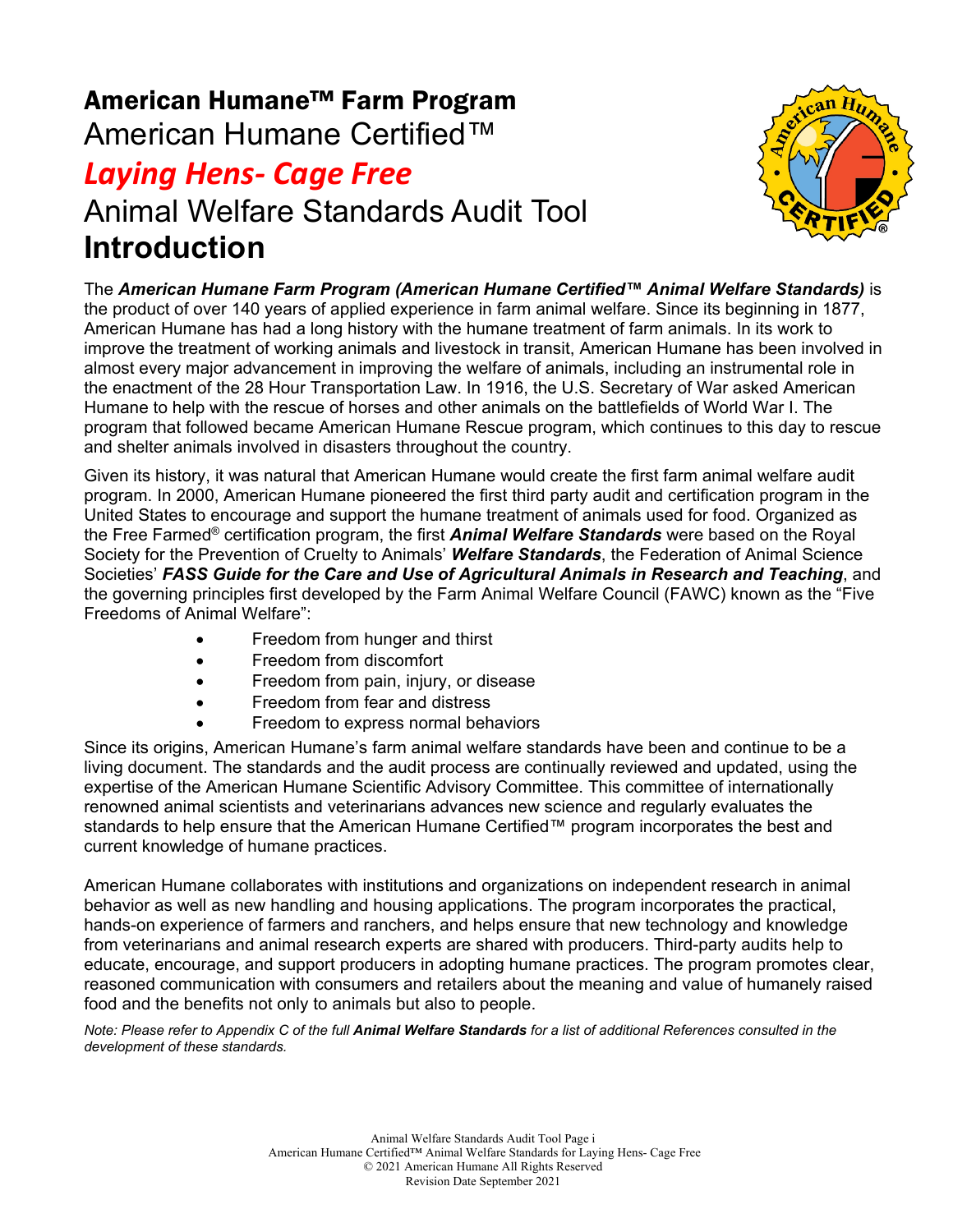# **Audit Scoring**

### **Audit Process & Scoring**

Each individual Audit (e.g., hatchery, grower, processing, or transportation, as applicable at specific sites and facilities) will receive its own score ("Audit Score"). For each audit item, producer will receive the maximum number of points allotted if it meets the standard, and zero points if it does not meet the standard (i.e., no partial credit). When an audit item is deemed not applicable (e.g., because it is not relevant to the type of Audit), it will be removed from the total available points in calculating the Audit Score. To be eligible for certification, producer must pass each mandatory Pass/Fail audit item and receive an Audit Score of at least 85% for each Audit.

Since not every audit item may apply to every farm, some items will be considered Not Applicable (N/A). It is necessary to remove these N/A questions from the overall count. An example of this process is provided below:

| a.) Total Points Possible           |       | b.) Total N/A's | c.) Adjusted Points<br><b>Achievable</b> | d.) Total Points<br><b>Achieved</b>             | <b>Overall Audit</b><br>Percentage  |                                     |
|-------------------------------------|-------|-----------------|------------------------------------------|-------------------------------------------------|-------------------------------------|-------------------------------------|
| Items                               | Value | Points          | Example                                  | Example                                         | Example                             |                                     |
| 5                                   | 50    | 250             |                                          | 250                                             | 250                                 |                                     |
| 12                                  | 25    | 300             | 1@10                                     | 300                                             | 300                                 |                                     |
| 21                                  | 10    | 210             |                                          | 200                                             | 190                                 |                                     |
| 46                                  | 3     | 138             | $4 \omega 3$                             | 126                                             | 120                                 |                                     |
| A.) Total Points<br><b>Possible</b> |       |                 | B.) Total N/A's                          | C.) Total Points<br>Achievable<br>$= A_1 - B_2$ | D). Total Points<br><b>Achieved</b> | D./C. = Overall Audit<br>Percentage |
|                                     |       | $= 898$         | $= 22$                                   | $= 898 - 22$<br>$= 876$                         | $=860$                              | <b>Example= 860/876</b><br>$= 98%$  |

**Step 1-** Count the Total Points Possible for all items on the scored *Animal Welfare Standards Audit Tool.*

**Step 2**- Count the number of Total Not Applicable (N/A) audit items. Subtract the Total N/A's from the Total Points Possible for all items. This will give you the Adjusted Points Achievable for the audit.

**Step 3**- Count up the Total Points Achieved in the audit. These are the audit items that were in conformance.

**Step 4**- Divide the Total Points Achieved by the adjusted Total Points Achievable to find the Overall Audit Percentage.

#### **Non-Conformances**

All welfare issues identified with a loss of points during an audit are discussed in the exit interview by the auditor and will be described on the *Non-Conformance Report*. The *Non-Conformance Report* will list out the non-conformances found by the auditor and must be signed by both the manager and auditor. All corrective actions agreed upon at the exit interview must be corrected even if your farm receives certification.

#### **Corrective Action Plan**

If a producer receives an Audit Score of less than 100%, producer must submit a Corrective Action Plan, which details steps that the producer will take to reach 100% compliance to all relevant Animal Welfare Standards.

#### **Completion Report**

Upon implementation of any Corrective Action Plan, a Completion Report confirming implementation of the plan must be submitted for American Humane's review and approval.

The American Humane Certified™ The American Humane Farm program reserves the right to perform unannounced audits at any time during the certification period.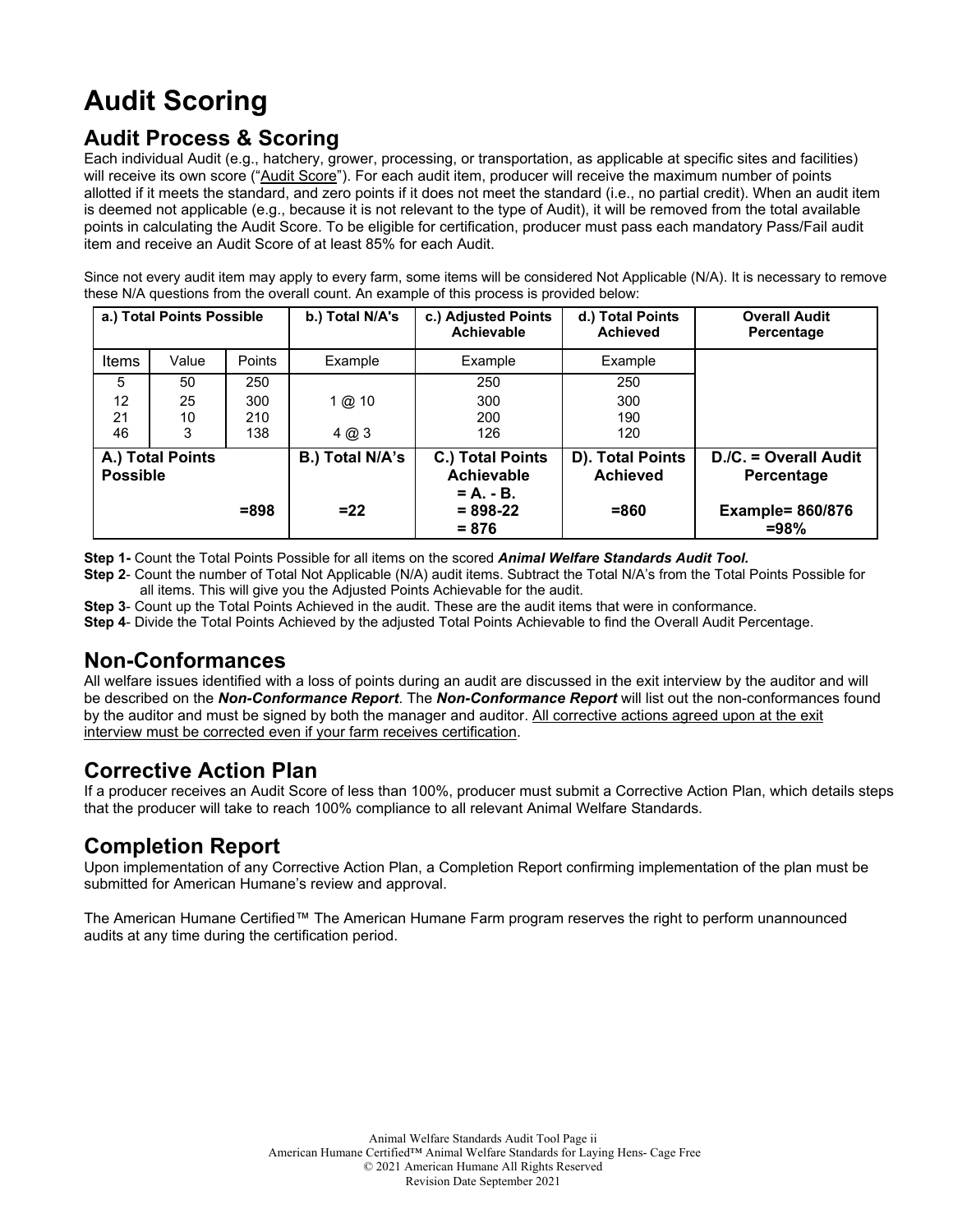## **American Humane Farm Program**

# **American Humane Certified™ Farm Data Form Laying Hens- Cage Free**



.

• *Auditor note: the following information should be completed in full (unless N/A) and reported to the American Humane Certified™ program with submission of the audit.*

| <b>AUDITOR:</b>             | <b>AUDIT DATE:</b>      |                                  |               |
|-----------------------------|-------------------------|----------------------------------|---------------|
|                             | From:                   | To:                              | <b>SCORE:</b> |
| <b>LICENSE HOLDER:</b>      |                         |                                  |               |
| <b>PRODUCER:</b>            | <b>LICENSE MANAGER:</b> |                                  |               |
| <b>Address:</b>             | Email:                  |                                  |               |
| City:                       | Office #:               |                                  |               |
| State:                      | Cell #:                 |                                  |               |
| ZIP:                        |                         | Alt #:                           |               |
| <b>Country:</b>             | Fax #:                  |                                  |               |
| <b>AUDIT FARM LOCATION:</b> |                         |                                  |               |
| <b>AUDIT FARM:</b>          | <b>FARM MANAGER:</b>    | <b>STOCKPERSON:</b>              |               |
| <b>Address:</b>             | Email:                  | Email:                           |               |
| City:                       | Office #:               | Office #:                        |               |
| State:                      | Cell #:                 | Cell #:                          |               |
| ZIP:                        | Alt #:                  | Alt #:                           |               |
| <b>Country:</b>             | Fax $#$ :               | $Fax#$ :                         |               |
| <b>CHICK SUPPLIER:</b>      |                         | <b>PROCESSOR (End of Flock):</b> |               |
| <b>NAME:</b>                | <b>NAME:</b>            |                                  |               |
| <b>Address:</b>             | <b>Address:</b>         |                                  |               |
| City:                       | City:<br>State:<br>ZIP: |                                  |               |
| State:                      |                         |                                  |               |
| ZIP:                        |                         |                                  |               |
| <b>Country:</b>             | Country:                |                                  |               |
| <b>Contact:</b>             | <b>Contact:</b>         |                                  |               |
| Contact #:                  | Contact #:              |                                  |               |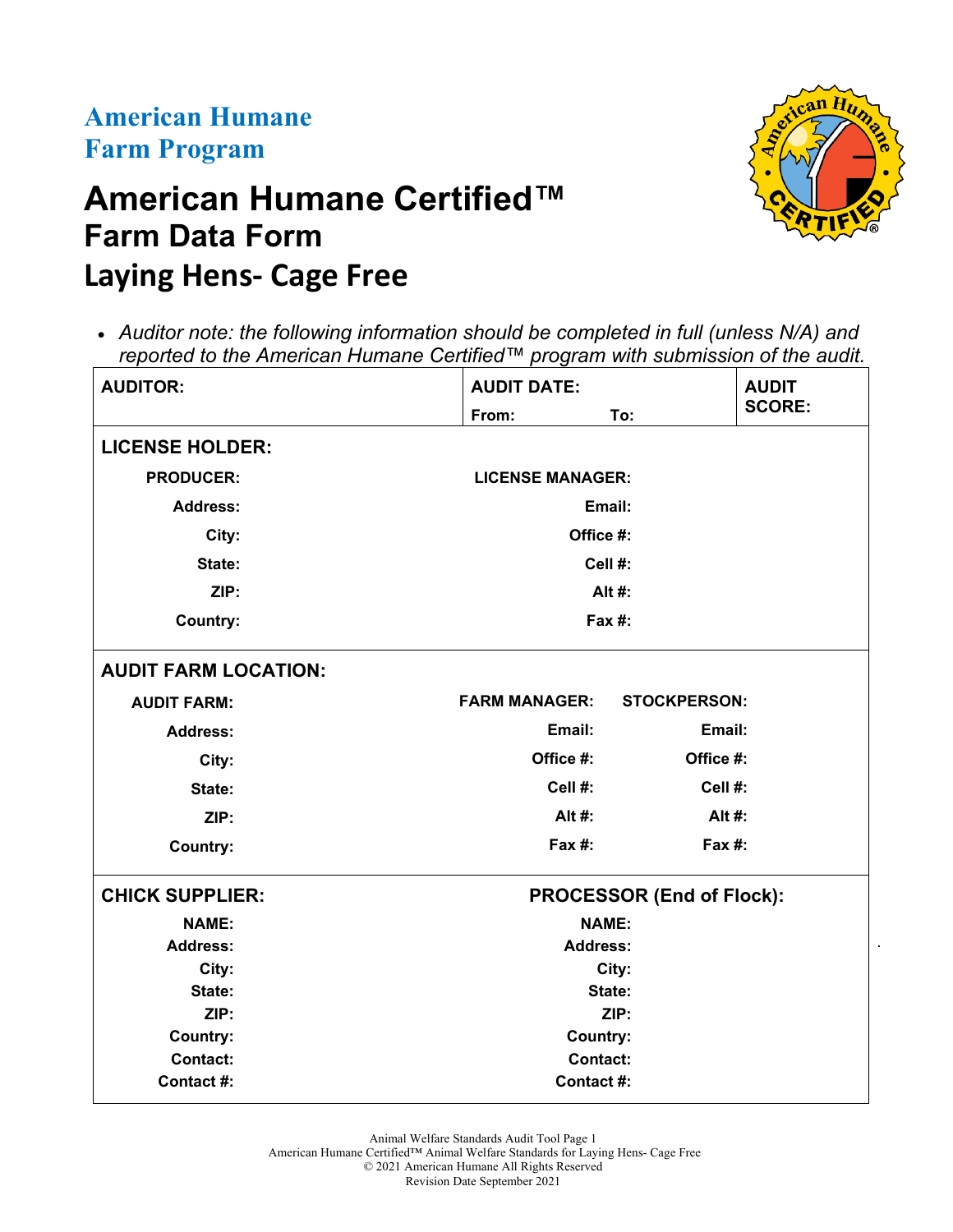| <b>FARM DATA:</b>                                                                                                   |                                                                                                         |                                                                                            |                                                                                                |
|---------------------------------------------------------------------------------------------------------------------|---------------------------------------------------------------------------------------------------------|--------------------------------------------------------------------------------------------|------------------------------------------------------------------------------------------------|
| <b>ALL AHC HOUSES ON-SITE:</b>                                                                                      |                                                                                                         |                                                                                            | $\bigcirc$ Conventional                                                                        |
| <b>Total No. AHC Houses On-site:</b>                                                                                |                                                                                                         | Conv. or Organic?                                                                          | $\bigcirc$ Organic                                                                             |
| FOR AUDITED HOUSE ONLY:<br>Type of House: $\bigcirc$                                                                | <b>All Litter Barn</b><br>$\bigcirc$ Partially slatted<br><b>Barn</b>                                   | <b>Type of Outside</b><br><b>Access, if Provided:</b><br>(select as noted)                 | $\bigcirc$ N/A- not prov.<br>$\bigcirc$ Outdoor Run<br>O Other*<br>(*give short description)   |
|                                                                                                                     | $\bigcirc$ Multitier Aviary*                                                                            |                                                                                            |                                                                                                |
|                                                                                                                     | (*if appl. Manu/Model)<br>$\bigcirc$ Other as described*                                                | <b>Total Available</b><br>Outside Space (ft <sup>2</sup> ):<br>(Only if applicable)        | $ft2$ per hen                                                                                  |
|                                                                                                                     | (*give short description)<br>$\cup$ White                                                               | <b>Is Outside Access</b><br>Rotated?                                                       | $\bigcirc$ No<br>$\bigcirc$ Yes*                                                               |
| <b>Type of Hens:</b>                                                                                                | <b>Brown</b><br>Other as<br>described*                                                                  |                                                                                            | (*If yes, give brief<br>description of area<br>available at any time,<br>e.g. "1/2rotation")   |
|                                                                                                                     | (*give short description)                                                                               | <b>Type of Feeder:</b>                                                                     | O Trough-style<br>$Q$ Pan                                                                      |
| No. of Hens Placed in House:                                                                                        |                                                                                                         |                                                                                            | O Other OR Mix                                                                                 |
| No. Hens Currently in House:                                                                                        |                                                                                                         | Length OR No. of Feeders<br>(inches or No.)                                                |                                                                                                |
| Audited Floor Space (ft <sup>2</sup> ):<br>(sum of ALL usable area, excl. nest)                                     |                                                                                                         | <b>Double-sided Trough:</b>                                                                |                                                                                                |
|                                                                                                                     | vs.                                                                                                     | <b>Single-sided Trough:</b><br><b>Perimeter/Round:</b>                                     |                                                                                                |
|                                                                                                                     | Actual $(ft^2)$ Req'd $(ft^2)$                                                                          | No. of Feeders*:                                                                           |                                                                                                |
| Littered Floor Space $(ft2)$ :<br>(i.e. the sq. footage of the usable area<br>noted above that has litter)          |                                                                                                         | (*ONLY if needed, e.g. "52<br>feeder pans")                                                |                                                                                                |
|                                                                                                                     | vs. 15%<br>% Req'd %<br><b>Actual %</b>                                                                 |                                                                                            | VS.<br><b>Actual</b><br>Req'd                                                                  |
| <b>Type of Nest Provided:</b>                                                                                       | $\bigcirc$ Colony<br>$\bigcirc$ Individual                                                              | <b>Type of Waterer:</b>                                                                    | $\bigcirc$ Nipple                                                                              |
| Audited Nest (ft <sup>2</sup> or No.):                                                                              |                                                                                                         |                                                                                            | $\bigcirc$ Trough<br>O Other OR Mix                                                            |
| <b>Length of Qualifying Perch</b><br><b>Total Linear Perch (inches):</b><br><b>Total Qual. Floor Edge (inches):</b> | vs. _<br>Req'd<br><b>Actual</b>                                                                         | No. of Nipples (No.):<br>No. of Waterers* (No.):<br>(*ONLY if needed, e.g.<br>"362 bells") |                                                                                                |
| % elevated at least 16 inches:                                                                                      | vs. 6.0 in<br>Actual (in)<br>$\overline{Req'd (in)}$<br>vs. 20%<br>$\overline{Actual(\%)}$<br>Rea'd (%) | <b>Final Disposition</b><br>of Spent Hens:                                                 | vs.<br>Reg'd<br><b>Actual</b><br>$\bigcirc$ On-Site Euthanasia<br>$\bigcirc$ Transport/ Humane |
| <b>Other Notes:</b>                                                                                                 |                                                                                                         |                                                                                            | <b>Slaughter</b>                                                                               |
| (enter ONLY if needed)                                                                                              |                                                                                                         |                                                                                            | $\bigcirc$ Other*                                                                              |
| <b>Date of Population:</b><br>Date for De-Population:                                                               |                                                                                                         |                                                                                            |                                                                                                |
| (Optional) Name of Marketing or Producer Group if under Forward Contract:                                           |                                                                                                         |                                                                                            |                                                                                                |
| List any Quality Assurance Programs Routinely Implemented:                                                          |                                                                                                         |                                                                                            |                                                                                                |

American Humane Certified™ Animal Welfare Standards for Laying Hens- Cage Free

© 2021 American Humane All Rights Reserved

Revision Date September 2021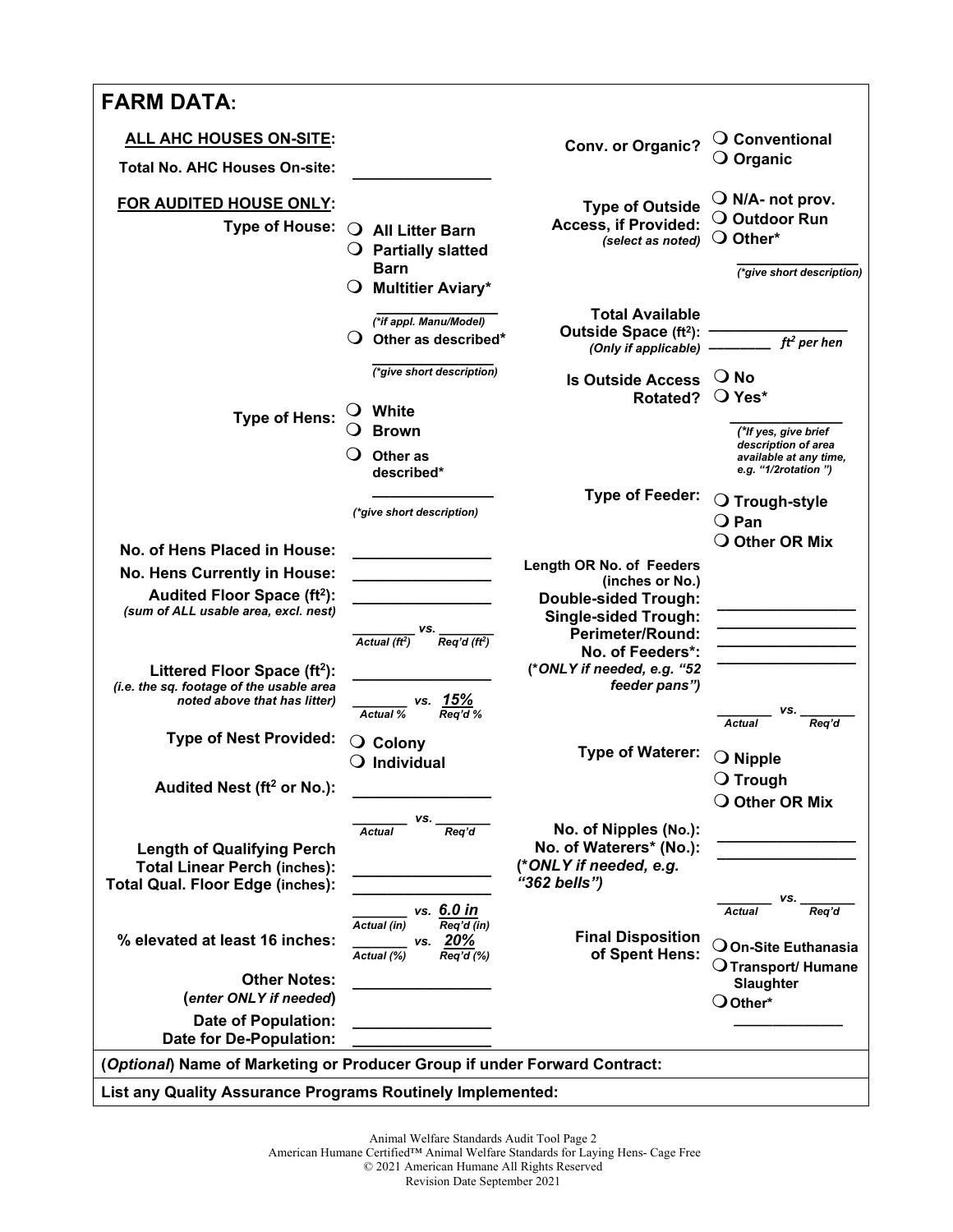## **Audit Notes**

- *The American Humane Certified™ standards are written to cover facilities in varying geographic and temperature regions and facilities utilizing different systems. Therefore, not all sections in these standards apply to every facility. Farmers must comply with any local, state or federal mandates for handling and processing eggs that affect the environment or safety of their product.*
- *Egg Producers have the ability to receive dual certification through the American Humane Certified program and the United Egg Producers (UEP) program by passing this audit. For the specific UEP requirements, refer to the UEP.*
- *If an outside company is used for other processes such as vaccinations, end-of flock disposition, etc., auditors must verify this process by observing the practices being conducted. If this is not a viable option for the site, then the company needs to be able to show documentation that the individuals are properly trained in these areas. This can be accomplished through training documents and/or the Certificate of Conformances.*
- *If the auditor observes willful acts of abuse or neglect towards the birds during the course of the audit, s/he must suspend the audit and notify the manager, their audit company, and the American Humane Certified program immediately. Auditor note: unless noted otherwise, for each audit item, select all boxes that apply regardless of whether the audit item is marked "Yes" or "No." For any audit item marked "No", provide reasons in the "Notes" section.*
- *A Certificate of Conformance (COC) is a document signed or otherwise authenticated by an individual certifying the degree to which terms or services meet specified requirements. A COC may be required when third parties, for example, are used for tasks like loading.*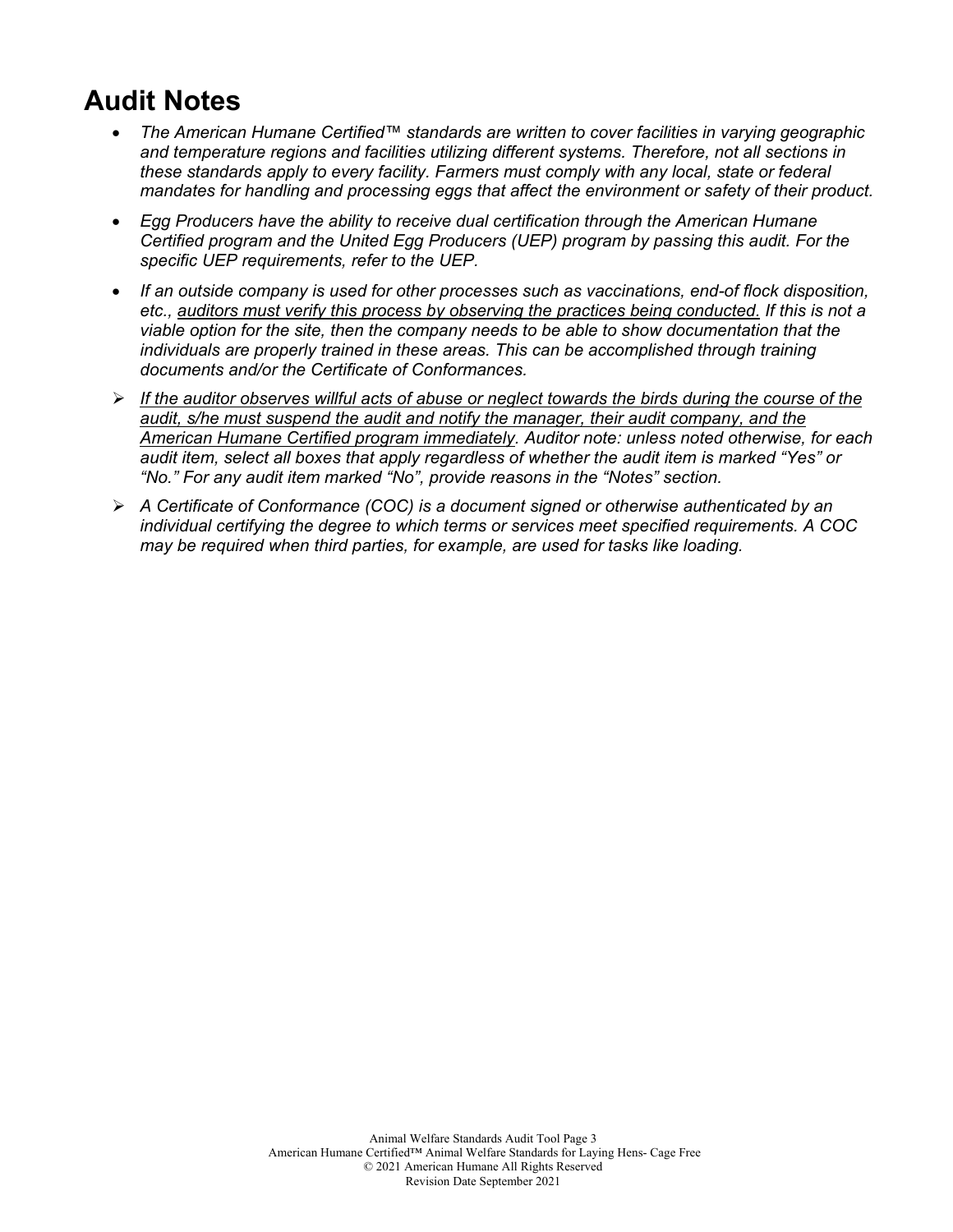## **Office Records/ Management**

*A high degree of caring and responsible husbandry is vital to help ensure good animal welfare. Managers and stockpersons must be thoroughly trained, skilled, and competent in animal husbandry and welfare. They must have a good working knowledge of their system and the hens under their care.* 

*The following records and documentation must be made available to the auditor at the time of the audit. These are to be maintained in the form of a Farm Manual. Producers may use their own forms for records or they may use the template forms that are provided in Appendix B of the full* **Animal Welfare Standards for Laying Hens- Cage Free***.*

### **Company Policy & Employee Code of Conduct**

|                |                                                                                                                                                                                                                                                                                                                                                                                                                                                                                                                                                                                                                                                                                                                                                                                                                                                                                                                                                                                                                                                                                                                                                                                                                                                                                                                                                                                               | <b>Selection</b>                               | <b>Score</b> |
|----------------|-----------------------------------------------------------------------------------------------------------------------------------------------------------------------------------------------------------------------------------------------------------------------------------------------------------------------------------------------------------------------------------------------------------------------------------------------------------------------------------------------------------------------------------------------------------------------------------------------------------------------------------------------------------------------------------------------------------------------------------------------------------------------------------------------------------------------------------------------------------------------------------------------------------------------------------------------------------------------------------------------------------------------------------------------------------------------------------------------------------------------------------------------------------------------------------------------------------------------------------------------------------------------------------------------------------------------------------------------------------------------------------------------|------------------------------------------------|--------------|
| M1             | <b>Company Policy</b><br>The Company Policy must be available to all workers, in their native language.<br>Workers must sign and date that they have been provided a copy of, and that<br>they understand their responsibilities under, the Company Policy, which must<br>include as a minimum:<br>$\Box$ Emphasis of the company's commitment to providing an<br>environment that promotes high standards of animal welfare;<br>$\Box$ The company has implemented a "zero-tolerance" policy stating<br>that kicking, throwing, yelling at, purposefully scaring, and other<br>acts of abuse towards the hens or acts of neglect in the care of<br>the hens will not be tolerated and, upon the discretion of the<br>company, these actions are grounds for immediate dismissal;<br>and<br>ப<br>The company has implemented an animal welfare "whistle<br>blower" policy that protects employees who report animal welfare<br>issues.                                                                                                                                                                                                                                                                                                                                                                                                                                                        | O Yes<br><b>No</b><br>$\Omega$<br>N/A          | 125          |
| M <sub>2</sub> | <b>Employee Code of Conduct</b><br>An Employee Code of Conduct must be available to all workers, in their native<br>language. Workers must sign and date that they have been provided a copy of,<br>and that they understand their responsibilities under, this Code of Conduct, which<br>must include as a minimum:<br>$\Box$ All personnel are expected to handle the hens in a positive and<br>compassionate manner at all times;<br>$\Box$ Each worker has the responsibility for and is expected to<br>contribute to upholding high standards of animal welfare at all<br>times as they perform their duties;<br>In addition to the worker's assigned duties, each also must be<br>u.<br>cognizant that the basic requirements such as adequate feed,<br>water, lighting, ventilation, temperature control, and biosecurity<br>must be provided to the hens all times, and corrective actions<br>must be taken immediately and/or a supervisor must be notified if<br>any of these basic necessities are lacking; and<br>$\Box$ All personnel have access to the <b>Animal Welfare Incident</b><br><b>Report</b> or a similar company document or company protocol<br>(such as an 800 number) for reporting incidences. Personnel<br>must complete and submit this document or otherwise report<br>whenever they observe incidents related to animal welfare that<br>cause them concern. | $\bigcirc$ Yes<br><b>No</b><br>$\Omega$<br>N/A | 125          |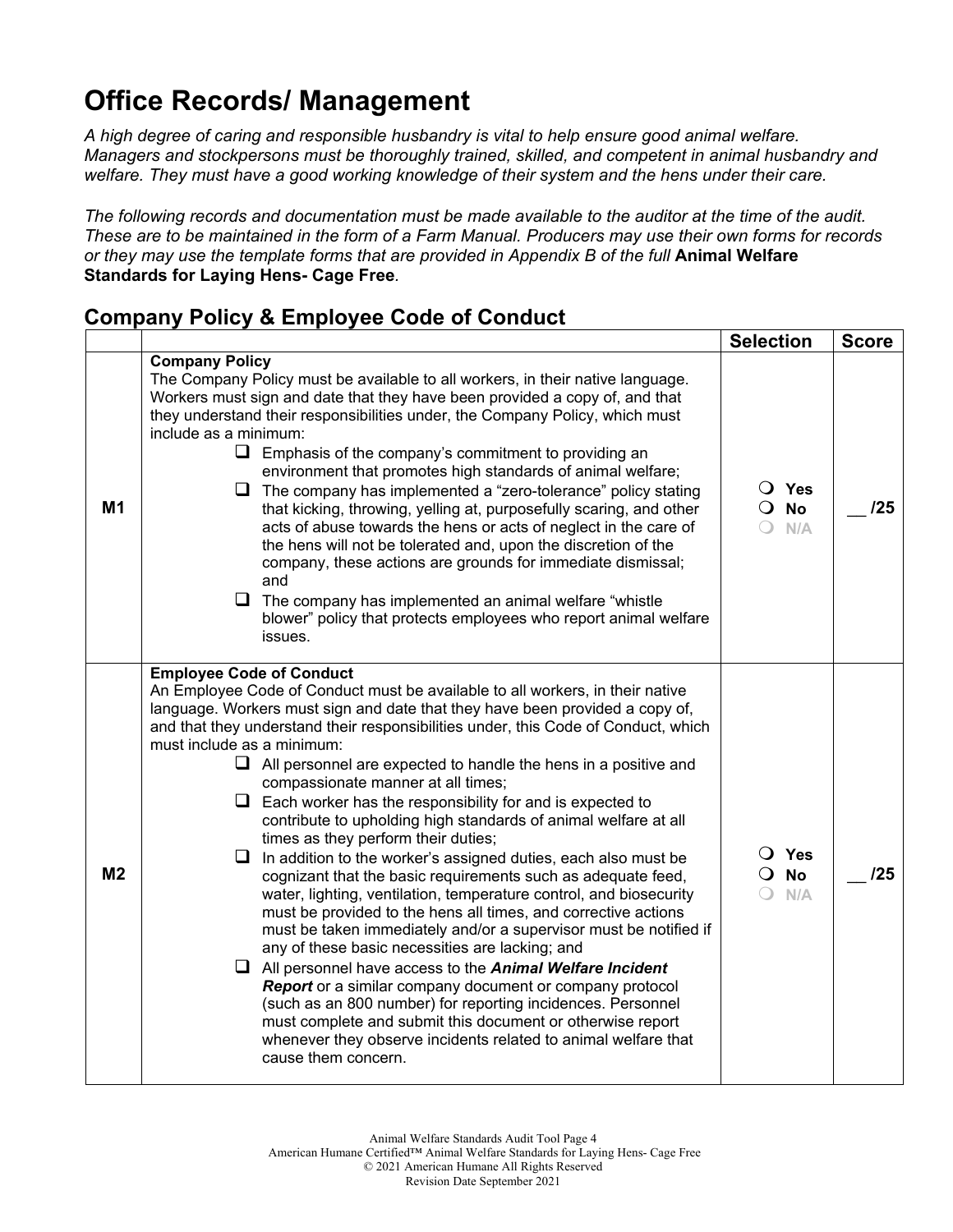| M <sub>3</sub> | <b>Animal Welfare Officer</b><br>Each farm must have at least one designated Animal Welfare Officer (AWO). The<br>AWO is the individual who is responsible for ensuring the implementation of<br>animal welfare policies and for monitoring operations to help ensure that high<br>standards of animal welfare are being provided to the animals at all times.<br>Auditor note: The owner/ operator or license manager may designate him<br>➤<br>or herself as the AWO.<br>Auditor note:<br>Name/position of<br>AWO | Yes<br>$\bigcirc$ No<br>$O$ N/A | 710 |
|----------------|---------------------------------------------------------------------------------------------------------------------------------------------------------------------------------------------------------------------------------------------------------------------------------------------------------------------------------------------------------------------------------------------------------------------------------------------------------------------------------------------------------------------|---------------------------------|-----|
|----------------|---------------------------------------------------------------------------------------------------------------------------------------------------------------------------------------------------------------------------------------------------------------------------------------------------------------------------------------------------------------------------------------------------------------------------------------------------------------------------------------------------------------------|---------------------------------|-----|

### **Office Records & Documentation**

| M4             | <b>Records of Production</b><br>Comprehensive production records must be available for at least one year in<br>electronic, graphic, or tabular form, recording performance parameters including<br>but not limited to:<br>$\Box$ Animal movement logs (dates for incoming and outgoing flocks);<br>$\Box$ Weekly egg production and egg masses;<br>Numbers of mortalities (with reasons stated, if known);<br>$\Box$ Numbers of cull birds (with reasons stated);<br>$\Box$ Numbers of ill or injured birds (with reasons stated, if known);<br>$\Box$ Feed intake and drinking water consumption; and<br>Daily house temperature.<br>ப<br>Check if appropriate: | <b>Yes</b><br><b>No</b><br>N/A | /3 |
|----------------|------------------------------------------------------------------------------------------------------------------------------------------------------------------------------------------------------------------------------------------------------------------------------------------------------------------------------------------------------------------------------------------------------------------------------------------------------------------------------------------------------------------------------------------------------------------------------------------------------------------------------------------------------------------|--------------------------------|----|
|                | $\Box$ House recording sheets are used as source records.                                                                                                                                                                                                                                                                                                                                                                                                                                                                                                                                                                                                        |                                |    |
|                | <b>Building Checklists</b>                                                                                                                                                                                                                                                                                                                                                                                                                                                                                                                                                                                                                                       |                                |    |
|                | Records must be available for at least one year for each house with the following<br>information for all previous and current flocks in that house, including:                                                                                                                                                                                                                                                                                                                                                                                                                                                                                                   |                                |    |
| M <sub>5</sub> | Total floor and tier area available, with usable area and nest area<br>separated;<br>Total number of birds placed in the house;<br>Total numbers/ lengths and types of waterers and of feeders;<br>Target air quality parameters including ammonia; and<br>ப<br>The lighting program and target light intensity.                                                                                                                                                                                                                                                                                                                                                 | <b>Yes</b><br>No<br>N/A        |    |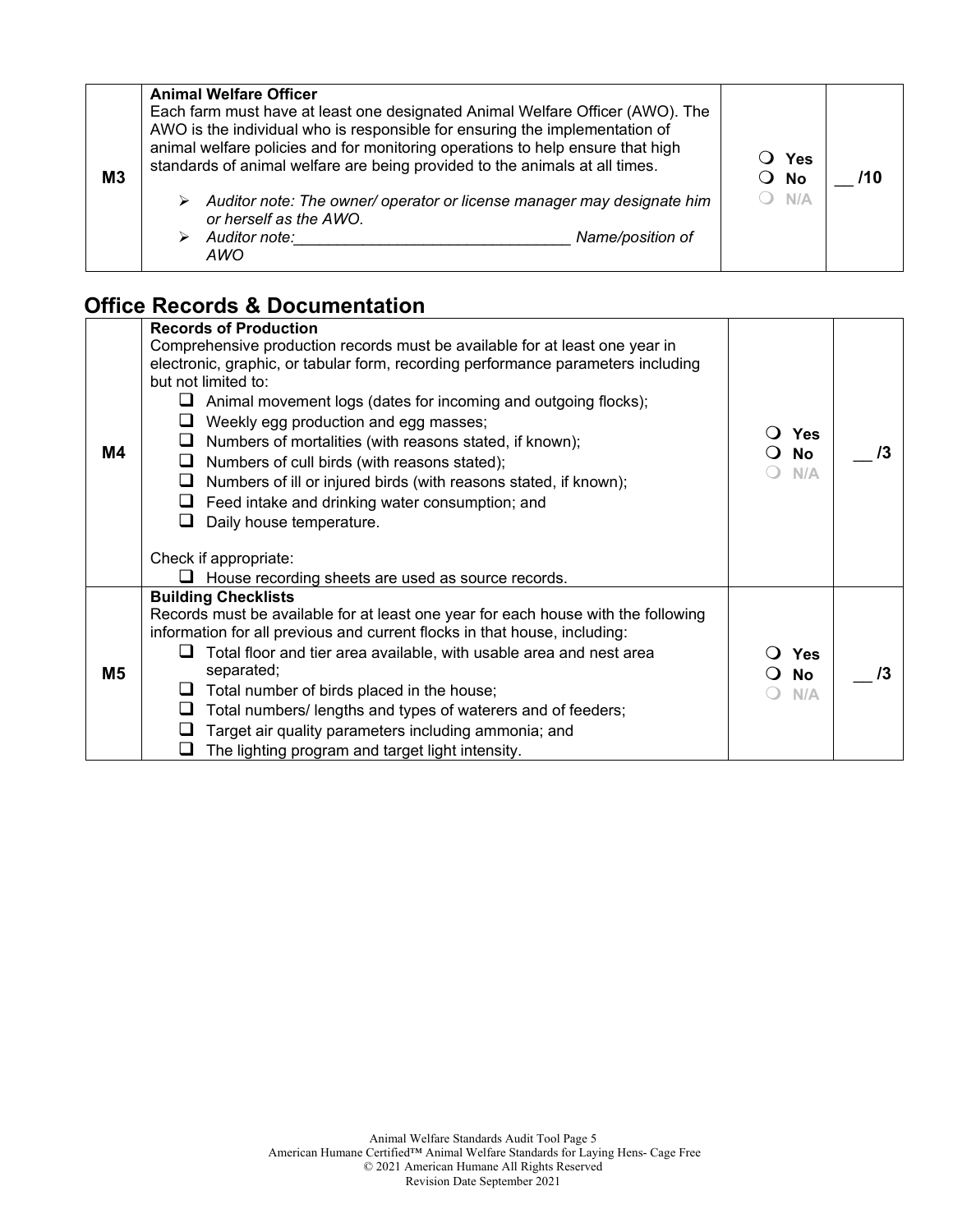| M <sub>6</sub> |   | <b>Standard Operating Procedures (SOPs)</b><br>SOPs must be available in the main office in regularly updated, comprehensive<br>written instructions, in workers' native language, relating to daily, weekly, and<br>monthly activities and procedures. Examples include but are not limited to:<br>$\Box$ Workers must sign and date that they understand and have been provided<br>copies of the sections of the SOPs that are relevant to their assigned<br>duties:<br>$\Box$ Twice daily inspections of flocks and facilities, and records to be kept by<br>responsible personnel;<br>$\Box$ Daily inspections of equipment (especially feed and water systems),<br>routine maintenance and cleaning, and back-up protocols as well as<br>records to be kept by the responsible personnel;<br>$\Box$ Daily monitoring and recording of maximum and minimum house<br>temperatures (unless automatically recorded);<br>$\Box$ Daily monitoring of ventilation settings/ rates, any necessary adjustments<br>(where applicable), and records of monthly ammonia readings;<br>$\Box$ Description of lighting program, including quarterly readings of light<br>intensity;<br>$\Box$ Any additional procedures to maintain compliance with any applicable<br>local, state, and federal regulations;<br>$\Box$ Any biosecurity protocols (e.g. maintaining screens, checking rodent bait,<br>$etc.$ );<br>$\Box$ Maintenance and testing of auxiliary power supply;<br>$\Box$ Maintenance and testing of alarm systems; and<br>$\Box$ Maintenance and testing of automatic ventilation systems.<br>$\Box$ If young laying hens are not granted continuous access to the litter area<br>after being placed in the laying house, then the SOP must state that:<br>Housing doors are opened every day within 6 hours of the onset<br>$\bullet$<br>of the light period.<br>Young laying hens will be provided with continuous access to the<br>$\bullet$<br>laying area when 50% production is reached, but will not be<br>confined overnight for more than four weeks after they are placed,<br>whichever comes first.<br>Note: SOPs for specific operations, where applicable, are noted later in the standards: | O Yes<br>$\overline{O}$ No<br>$O$ N/A | 110 |
|----------------|---|--------------------------------------------------------------------------------------------------------------------------------------------------------------------------------------------------------------------------------------------------------------------------------------------------------------------------------------------------------------------------------------------------------------------------------------------------------------------------------------------------------------------------------------------------------------------------------------------------------------------------------------------------------------------------------------------------------------------------------------------------------------------------------------------------------------------------------------------------------------------------------------------------------------------------------------------------------------------------------------------------------------------------------------------------------------------------------------------------------------------------------------------------------------------------------------------------------------------------------------------------------------------------------------------------------------------------------------------------------------------------------------------------------------------------------------------------------------------------------------------------------------------------------------------------------------------------------------------------------------------------------------------------------------------------------------------------------------------------------------------------------------------------------------------------------------------------------------------------------------------------------------------------------------------------------------------------------------------------------------------------------------------------------------------------------------------------------------------------------------------------------------------------------------------------------------------------------------|---------------------------------------|-----|
|                | ➤ | $\Box$ Handling/ End-of-Flock Disposition & Transportation SOPs.<br>Auditor note: mark "Yes" if SOPs for miscellaneous activities and<br>procedures are available; mark "No" if they are not.                                                                                                                                                                                                                                                                                                                                                                                                                                                                                                                                                                                                                                                                                                                                                                                                                                                                                                                                                                                                                                                                                                                                                                                                                                                                                                                                                                                                                                                                                                                                                                                                                                                                                                                                                                                                                                                                                                                                                                                                                |                                       |     |
|                |   |                                                                                                                                                                                                                                                                                                                                                                                                                                                                                                                                                                                                                                                                                                                                                                                                                                                                                                                                                                                                                                                                                                                                                                                                                                                                                                                                                                                                                                                                                                                                                                                                                                                                                                                                                                                                                                                                                                                                                                                                                                                                                                                                                                                                              |                                       |     |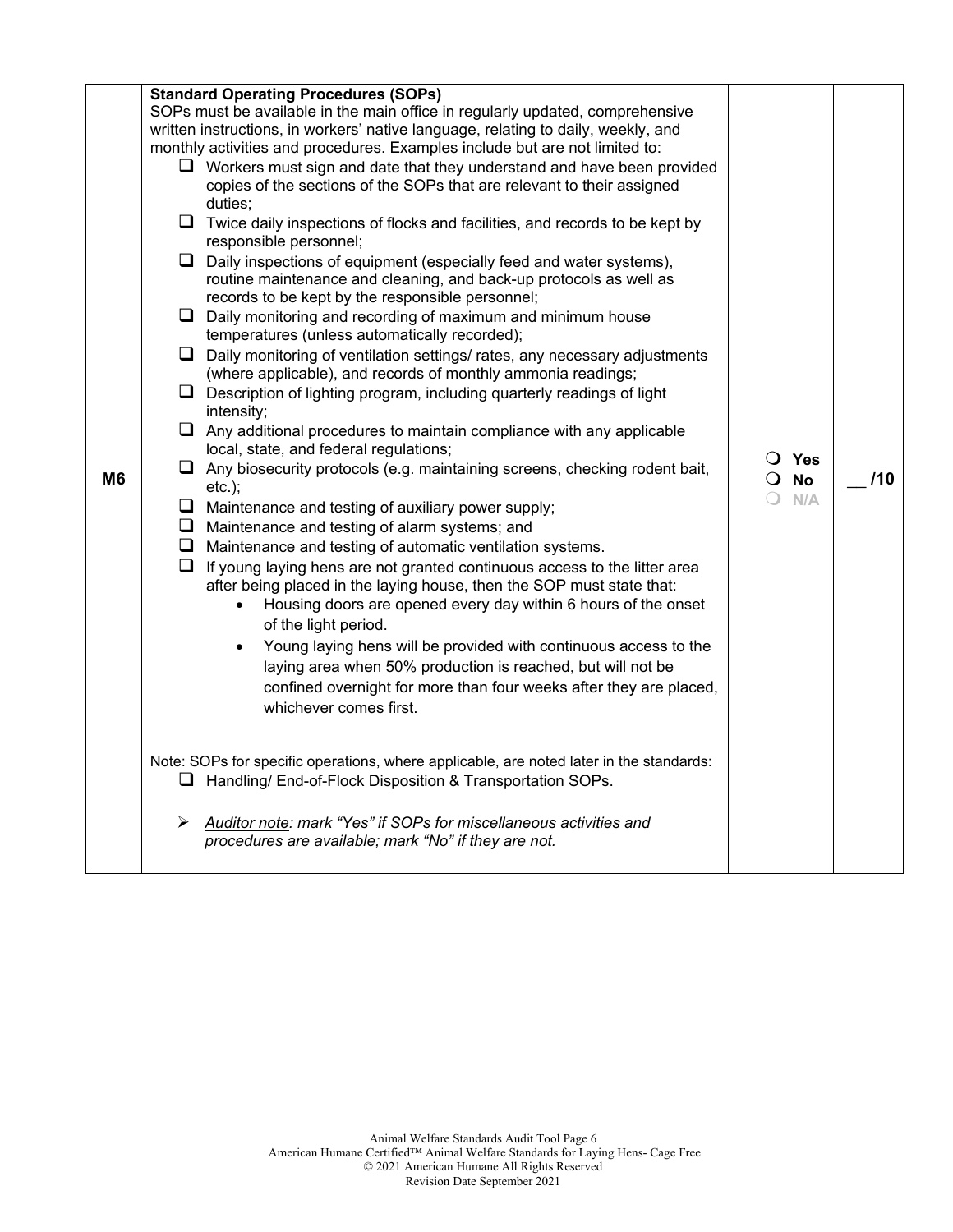|    |           | <b>Emergency Response Plan</b>                                                                                                                                                                                                                                                                                                                                                                                                                                                                                                                                                           |                         |    |
|----|-----------|------------------------------------------------------------------------------------------------------------------------------------------------------------------------------------------------------------------------------------------------------------------------------------------------------------------------------------------------------------------------------------------------------------------------------------------------------------------------------------------------------------------------------------------------------------------------------------------|-------------------------|----|
|    |           | The Emergency Response Plan must be available at the main office. This plan                                                                                                                                                                                                                                                                                                                                                                                                                                                                                                              |                         |    |
|    | includes: |                                                                                                                                                                                                                                                                                                                                                                                                                                                                                                                                                                                          |                         |    |
|    | ப         | Emergency information and numbers, i.e. relevant information for<br>responders about the site as needed, contact numbers for fire<br>department, local utilities, etc.;                                                                                                                                                                                                                                                                                                                                                                                                                  |                         |    |
| M7 |           | Procedures to help ensure that responsible individuals (and alternates, if<br>necessary) can be notified. This should include primary and alternate<br>contact numbers for these individual(s) responsible for reacting to<br>emergencies, i.e. farm workers/ managers, family members, and/or owner<br>as appropriate. Note: it is recommended to provide contact numbers for<br>at least three responsible workers and/or family members when possible,<br>and a predefined calling schedule to help ensure that all responsible<br>parties may be contacted if necessary; and         | Yes<br><b>No</b><br>N/A | /3 |
|    | ப         | Contingency plans and precautions to cope with severe events/<br>emergencies in order to safeguard the welfare of the birds, and the<br>procedures to be followed by responsible personnel in these occurrences<br>or by those discovering an emergency such as fire, floods, storms or other<br>severe weather, interruption of power or water, interruption of supplies,<br>etc.<br>Auditor note: When barns are not located on the same property as the<br>main office, Emergency Contact Information or the Emergency Response<br>Plan must also be posted on the barn site. See E4. |                         |    |
|    |           |                                                                                                                                                                                                                                                                                                                                                                                                                                                                                                                                                                                          |                         |    |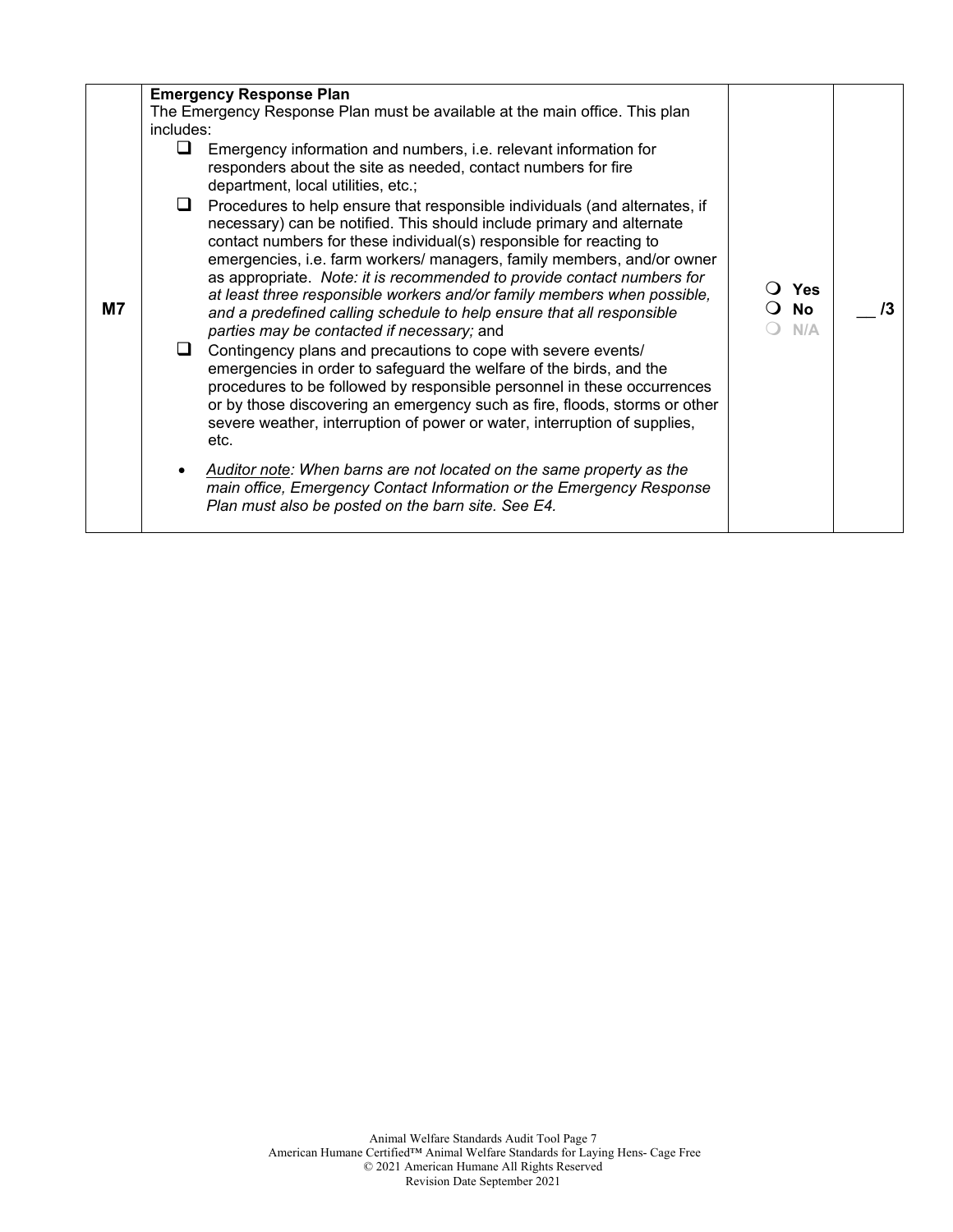### **Animal Health Plan**

|                |               | <b>Animal Health Plan</b>                                                                                        |                |     |
|----------------|---------------|------------------------------------------------------------------------------------------------------------------|----------------|-----|
|                |               | A written Animal Health Plan (AHP) must be available at the main office. This plan                               |                |     |
|                | must include: |                                                                                                                  |                |     |
|                |               |                                                                                                                  |                |     |
|                |               | $\Box$ Certification or proof that the AHP has been developed in consultation with<br>the flock veterinarian:    |                |     |
|                |               |                                                                                                                  |                |     |
|                |               | The flock veterinarian must sign and date the AHP; and<br>$\circ$<br>The AHP must be regularly, at least yearly; |                |     |
|                |               | $\circ$                                                                                                          |                |     |
|                | $\Box$        | Records of vaccination protocols and any vaccinations;                                                           |                |     |
|                |               | $\Box$ Records of treatment protocols and any treatments, including:                                             |                |     |
|                | ⊔             | Identification of the animal(s);                                                                                 |                |     |
|                | $\Box$        | The type of treatment and reason for the treatment;                                                              |                |     |
|                | Q.            | Dates of treatment;                                                                                              |                |     |
|                | $\Box$        | The types/route of administration and quantities of medications used;                                            |                |     |
|                | u             | Details of the therapeutic use, defined as treatment, prevention and control,                                    |                |     |
|                |               | as allowed by current laws, of any antibiotics (including ionophores),                                           |                |     |
|                |               | antiparasitics, and antifungals, which includes the requirements that                                            |                |     |
|                |               | antibiotics, antiparasitics, and antifungals must only be used therapeutically                                   | $\bigcirc$ Yes |     |
|                |               | as prescribed by the flock veterinarian;                                                                         |                |     |
| M <sub>8</sub> | u.            | Therapeutic use must be for individual animals OR for specific groups of                                         | <b>No</b>      | 125 |
|                |               | animals only when specified by the flock veterinarian through determination                                      | N/A            |     |
|                |               | that the entire group is at high risk of contracting disease;                                                    |                |     |
|                | u.            | Therapeutic use is in conformance with the latest edition of the FDA                                             |                |     |
|                |               | Judicious Use of Antimicrobials for Poultry Veterinarians and complies                                           |                |     |
|                |               | with withdrawal periods;                                                                                         |                |     |
|                | ⊔             | Records of any surgical procedures;                                                                              |                |     |
|                | ⊔             | Tolerance levels for overall flock performance;                                                                  |                |     |
|                |               | $\Box$ Causes of morbidity and mortality where known; and                                                        |                |     |
|                | ⊔             | Targets for other aspects of flock health.                                                                       |                |     |
|                | ❏             | Livestock and poultry must not be implanted or injected with any growth                                          |                |     |
|                |               | hormone/ growth promoter or fed antibiotics (except ionophores) or fed                                           |                |     |
|                |               | beta-agonists for the purpose of boosting growth or feed efficiency.                                             |                |     |
|                |               | NOTE: Treatment must never be withheld to maintain an                                                            |                |     |
|                |               | antibiotic-free production policy. Animals must be given                                                         |                |     |
|                |               | appropriate treatment, including antibiotics, if prescribed                                                      |                |     |
|                |               | by the flock veterinarian, regardless of antibiotic-free                                                         |                |     |
|                |               | production policy.                                                                                               |                |     |
|                |               | <b>Flock Performance Parameters</b>                                                                              |                |     |
|                |               | Flock Performance Parameters must be continuously monitored for indicators of                                    |                |     |
|                |               | disease common to laying hens or to production disorders.                                                        |                |     |
|                |               | Monitoring of flock performance parameters must include review of records                                        |                |     |
|                |               | of observations made during daily inspections, and the monitoring of                                             | $\bigcirc$ Yes |     |
| M <sub>9</sub> |               | specific health conditions by stockpersons and by the flock veterinarian.                                        | <b>No</b>      | /10 |
|                | ⊔             | If any flock performance parameter falls below the tolerance limits identified                                   | N/A            |     |
|                |               | in the AHP, the veterinarian or properly trained personnel must be informed                                      |                |     |
|                |               | and a program of action developed to remedy the problem, as defined in                                           |                |     |
|                |               | the AHP. Rates of inspections must be increased until flock performance                                          |                |     |
|                |               | parameters return to acceptable limits.                                                                          |                |     |
|                |               |                                                                                                                  |                |     |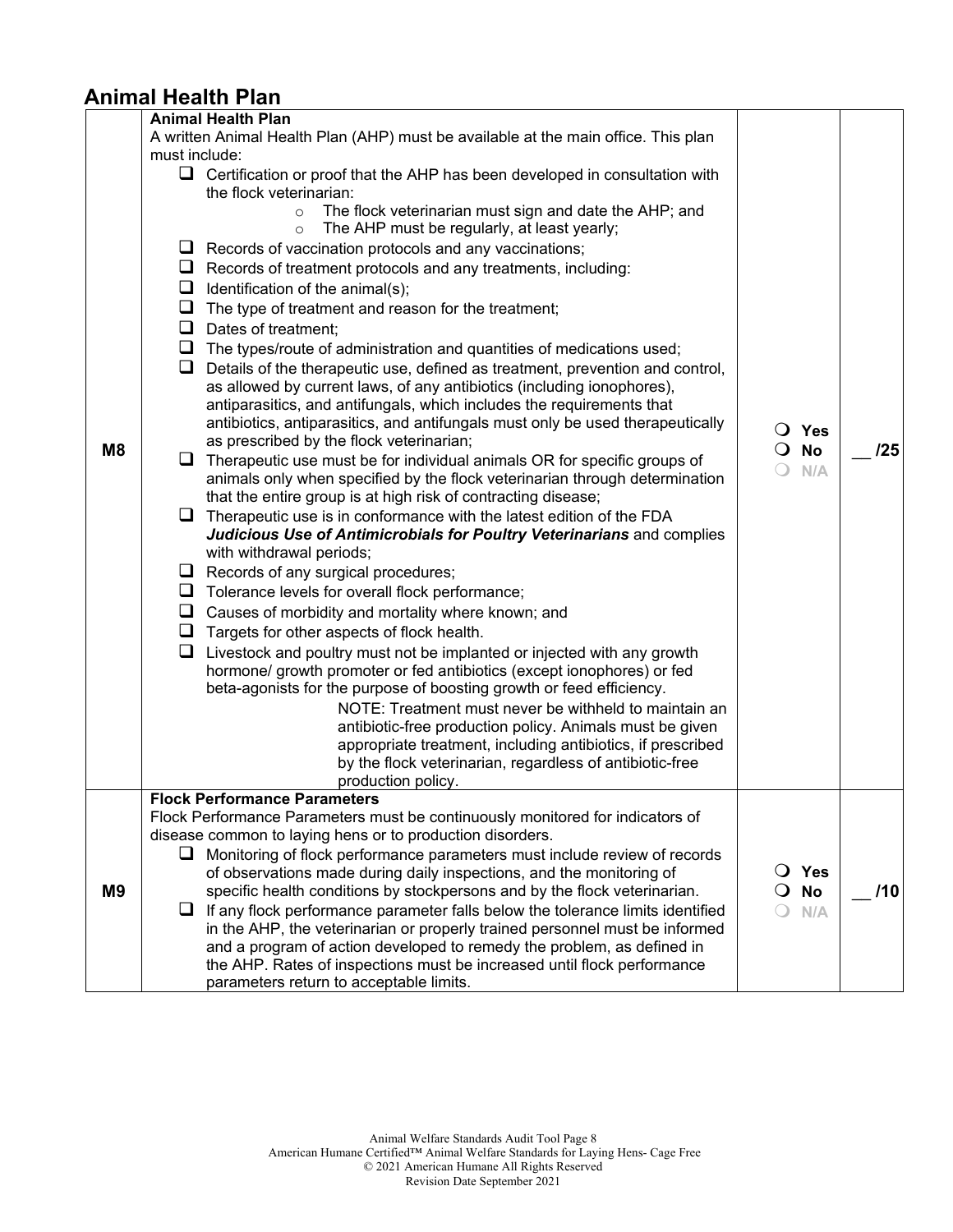| <b>M10</b> | Action and Management Plans in the AHP<br>Records of any Action and Management Plans must be retained as part of the AHP,<br>including but not limited to:<br>$\Box$ Procedures to be followed in the event of an outbreak of abnormal<br>behavior such as feather-pecking or cannibalism, including appropriate and<br>immediate changes in the system of management;<br>Management plans for the prevention of suffering from injuries, especially<br>⊔<br>keel bone breaks, which include:<br>the monitoring and assessment of daily inspection logs for culls to<br>ப<br>help ensure that an increasing problem is not developing, and<br>where found,<br>recommendations and guidance from the flock veterinarian to<br>alleviate/ prevent such instances;<br>Action plans for the mitigation/ prevention of recurring injuries seen in a<br>number of birds to suggest that there is a common cause and that is<br>attributable to physical features of the environment or to handling<br>procedures. (Injury is described as damage severe enough for the<br>formation of granular scar tissue or defective bones or joints, and to an<br>extent significantly greater than would be caused by accidental bumps or<br>scratches. Attention must be paid to foot lesions.);<br>Management plans/ practical measures for the prevention and control of<br>u.<br>external and internal parasitic infestations; | Yes<br>$\Omega$<br>No<br>$\Omega$<br>N/A | /10 |
|------------|--------------------------------------------------------------------------------------------------------------------------------------------------------------------------------------------------------------------------------------------------------------------------------------------------------------------------------------------------------------------------------------------------------------------------------------------------------------------------------------------------------------------------------------------------------------------------------------------------------------------------------------------------------------------------------------------------------------------------------------------------------------------------------------------------------------------------------------------------------------------------------------------------------------------------------------------------------------------------------------------------------------------------------------------------------------------------------------------------------------------------------------------------------------------------------------------------------------------------------------------------------------------------------------------------------------------------------------------------------------------------------------------------------------------|------------------------------------------|-----|
|            |                                                                                                                                                                                                                                                                                                                                                                                                                                                                                                                                                                                                                                                                                                                                                                                                                                                                                                                                                                                                                                                                                                                                                                                                                                                                                                                                                                                                                    |                                          |     |
|            | The program adopted and followed for the reduction and control of<br>organisms that cause food safety concerns (such as Salmonella).                                                                                                                                                                                                                                                                                                                                                                                                                                                                                                                                                                                                                                                                                                                                                                                                                                                                                                                                                                                                                                                                                                                                                                                                                                                                               |                                          |     |

### **Nutrition & Lighting Plans**

|     | <b>Nutrition Plan</b>                                                                                                                                                                                                                                        |           |     |
|-----|--------------------------------------------------------------------------------------------------------------------------------------------------------------------------------------------------------------------------------------------------------------|-----------|-----|
|     | A Nutrition Plan must be available at the main office. This plan must include:                                                                                                                                                                               |           |     |
|     | Certification or proof that the diet has been developed in consultation with<br>a qualified flock nutritionist or the flock veterinarian:                                                                                                                    |           |     |
|     | The flock nutritionist/veterinarian must be identified by name.                                                                                                                                                                                              |           |     |
|     | The plan must be reviewed periodically and updated.<br>u.                                                                                                                                                                                                    |           |     |
| M11 | Demonstration that the diet conforms to the following requirements (such<br>as a letter from the flock nutritionist/veterinarian or other evidence that<br>confirms the following):                                                                          | Yes       |     |
|     | The diet has been developed in accordance with guidelines<br>provided by the most recently published National Research<br>Council (NRC) standards;                                                                                                           | No<br>N/A | /10 |
|     | Growth hormones/ growth promoters are not used as additives to<br>u<br>the feed in the stated formulation for the stated producer; and                                                                                                                       |           |     |
|     | In-feed antibiotics or anti-parasitic agents are not used in the<br>u<br>stated formulation for the stated producer, except and unless for<br>therapeutic reasons as prescribed by an attending veterinarian and<br>as documented in the Animal Health Plan. |           |     |
|     |                                                                                                                                                                                                                                                              |           |     |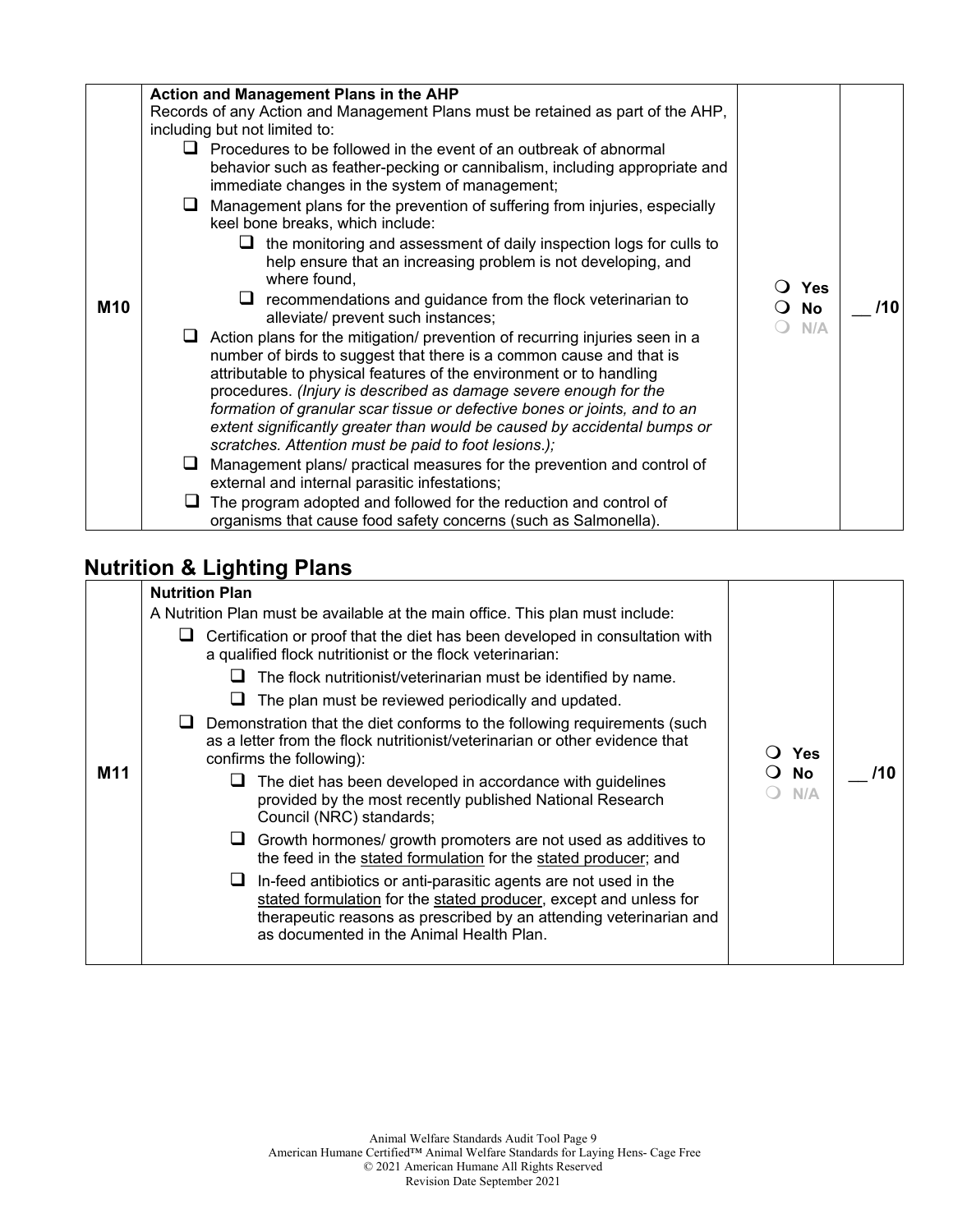| M <sub>12</sub> | The Nutrition Plan must also include:<br>$\Box$ Specifications for a diet that is adjusted as appropriate to the hens' age<br>and species/strain in order to promote balanced nutrition.<br>$\Box$ Changes to the diet must be introduced gradually.<br>$\Box$ Feed intake of the hens must be monitored when changing feed<br>type to help ensure that the hens do not lose weight.<br>$\Box$ The diet must include mineral supplements, including coarse<br>calcium, which are provided in adequate quantity to sustain healthy<br>bone strength for the laying hens.<br>$\Box$<br>Hens with outdoor access must be provided with insoluble grit<br>(composed of granite, quartz, or silica sand) at least once weekly<br>to assist in digestion.                                                                                                                                                                                                                                                 | $\overline{O}$ Yes<br>$\overline{O}$ No<br>N/A | 13  |
|-----------------|-----------------------------------------------------------------------------------------------------------------------------------------------------------------------------------------------------------------------------------------------------------------------------------------------------------------------------------------------------------------------------------------------------------------------------------------------------------------------------------------------------------------------------------------------------------------------------------------------------------------------------------------------------------------------------------------------------------------------------------------------------------------------------------------------------------------------------------------------------------------------------------------------------------------------------------------------------------------------------------------------------|------------------------------------------------|-----|
| M <sub>13</sub> | The Nutrition Plan must also include:<br>$\Box$ Feed records that have been retained for at least one year, including:<br>$\Box$ Identification of feed mills and whether a major or minor source of<br>feed;<br>$\Box$ Feed constituents/ feed concentrates (minerals/amino acids, etc.)<br>used at each site.                                                                                                                                                                                                                                                                                                                                                                                                                                                                                                                                                                                                                                                                                     | $\overline{O}$ Yes<br>$\overline{O}$ No<br>N/A | 13  |
| M14             | <b>Lighting Program</b><br>The lighting system in houses must be designed and maintained to regulate a<br>daily cycle for all hens. The lighting program for each house must be documented<br>and light intensity must be tested quarterly with records on file. The lighting<br>program must provide within each 24-hour period:<br>$\Box$ A minimum continuous period of 8 hours of daytime light.<br>The daytime light levels must be an average minimum of 10 lux<br>$\Omega$<br>(1 foot-candle) at the head height of the hens throughout the<br>house, excluding areas in the shade of equipment.<br>Patches of high intensity sunlight or artificial light must be avoided.<br>$\circ$<br>$\Box$ A minimum period of 6 hours of continual darkness or the natural period of<br>darkness, if less. (Note: 'Darkness' refers to the substantial dimming of<br>lighting to allow birds to rest.)<br>Auditor note: Lighting and light intensity must also be evaluated on-site. See<br>$E17-E19$ | $\overline{O}$ Yes<br><b>No</b><br>N/A         | /25 |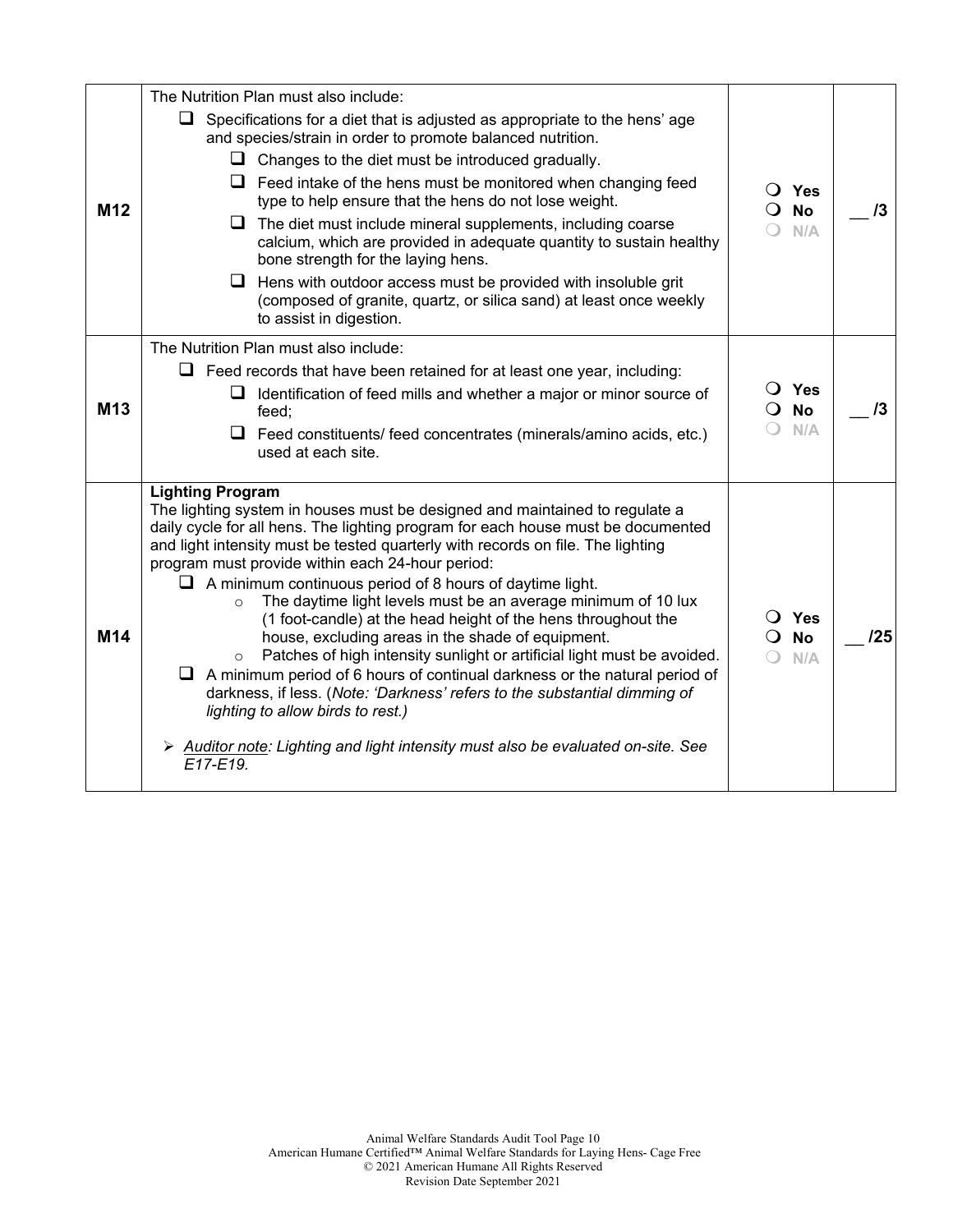### **Biosecurity & Sanitation Plans**

|                 | <b>Biosecurity Plan, Structural /Access</b><br>The structural biosecurity plan must be available and include as a minimum:                                                                                                                                                                                                                                                                                                                                                                                                                                                                                                                                                                                                                                                                                                                                                                                                                                                                                                                                                     |                                                  |    |
|-----------------|--------------------------------------------------------------------------------------------------------------------------------------------------------------------------------------------------------------------------------------------------------------------------------------------------------------------------------------------------------------------------------------------------------------------------------------------------------------------------------------------------------------------------------------------------------------------------------------------------------------------------------------------------------------------------------------------------------------------------------------------------------------------------------------------------------------------------------------------------------------------------------------------------------------------------------------------------------------------------------------------------------------------------------------------------------------------------------|--------------------------------------------------|----|
| M <sub>15</sub> | ❏<br>Description of and maintenance schedule for physical methods for discouraging<br>pests, predators, and wild birds.<br>⊔<br>Description of company biosecurity policies and procedures for employees;<br>Description of the policies and procedures for the deterrence of unapproved<br>⊔<br>visitors; and<br>❏<br>Descriptions of the policies and procedures for approved visitors including the<br>logging of all approved visitors. Non-farm personnel are not permitted on the<br>site unless approved by farm managers, and unless appropriate precautions<br>have been taken, including compliance with the company policy on "downtime"<br>i.e. time away from contact with other poultry.<br>Auditor note: The implementation of the structural biosecurity policies and<br>➤<br>procedures must be evaluated on-site. See E2.                                                                                                                                                                                                                                    | $\bigcirc$ Yes<br>$\overline{O}$ No<br>N/A       | /3 |
| M <sub>16</sub> | <b>Biosecurity Plan, Operational</b><br>The operational biosecurity plan must be available and include as a minimum:<br>$\Box$ The maintenance of outdoor areas adjacent to surrounding buildings to<br>keep vegetation short and tidy within at least 24" from the house (i.e.<br>removing vegetation that provides shelter to pests and predators);<br>Descriptions of policies and procedures for the deterrence and control of<br>pests and predators, maintenance schedules and personnel responsible for<br>baiting and trapping, etc.;<br>The removal of feed sources and the protection of bulk feed and water<br>supplies to reduce the attraction of pests, rodents, mold, etc.;<br>$\Box$ The protocols for personnel working with older flocks to limit contact with<br>pullets; and<br>$\Box$ The provision and maintenance of protective clothing, foot baths, and/or<br>shower facilities for workers, where appropriate.<br>Auditor note: The implementation of the operational biosecurity policies and<br>➤<br>procedures must be evaluated on-site. See E3. | $\bigcirc$ Yes<br><b>No</b><br>N/A               | /3 |
| M17             | <b>Cleaning and Sanitation Plan</b><br>The Cleaning and Sanitation Plan must be available as part of the overall health<br>plan, and must include:<br>Details for routine/ scheduled cleaning procedures; and<br>Details for cleaning procedures between end-of-flock disposition and<br>⊔<br>restocking; and<br>⊔<br>When recommended by the flock veterinarian, houses must be tested<br>negative from infectious agents as specified in the Animal Health Plan.                                                                                                                                                                                                                                                                                                                                                                                                                                                                                                                                                                                                             | <b>Yes</b><br><b>No</b><br>N/A                   | 13 |
| M18             | <b>Waste Disposal Plan</b><br>Each farm must maintain a Waste Disposal Plan that details protocols for the safe<br>and proper disposal of medical waste, sharps, carcasses, and other waste that<br>poses a potential threat to animal and human health and safety.                                                                                                                                                                                                                                                                                                                                                                                                                                                                                                                                                                                                                                                                                                                                                                                                            | <b>Yes</b><br>$\cup$<br>No<br>$\mathbf O$<br>N/A | 13 |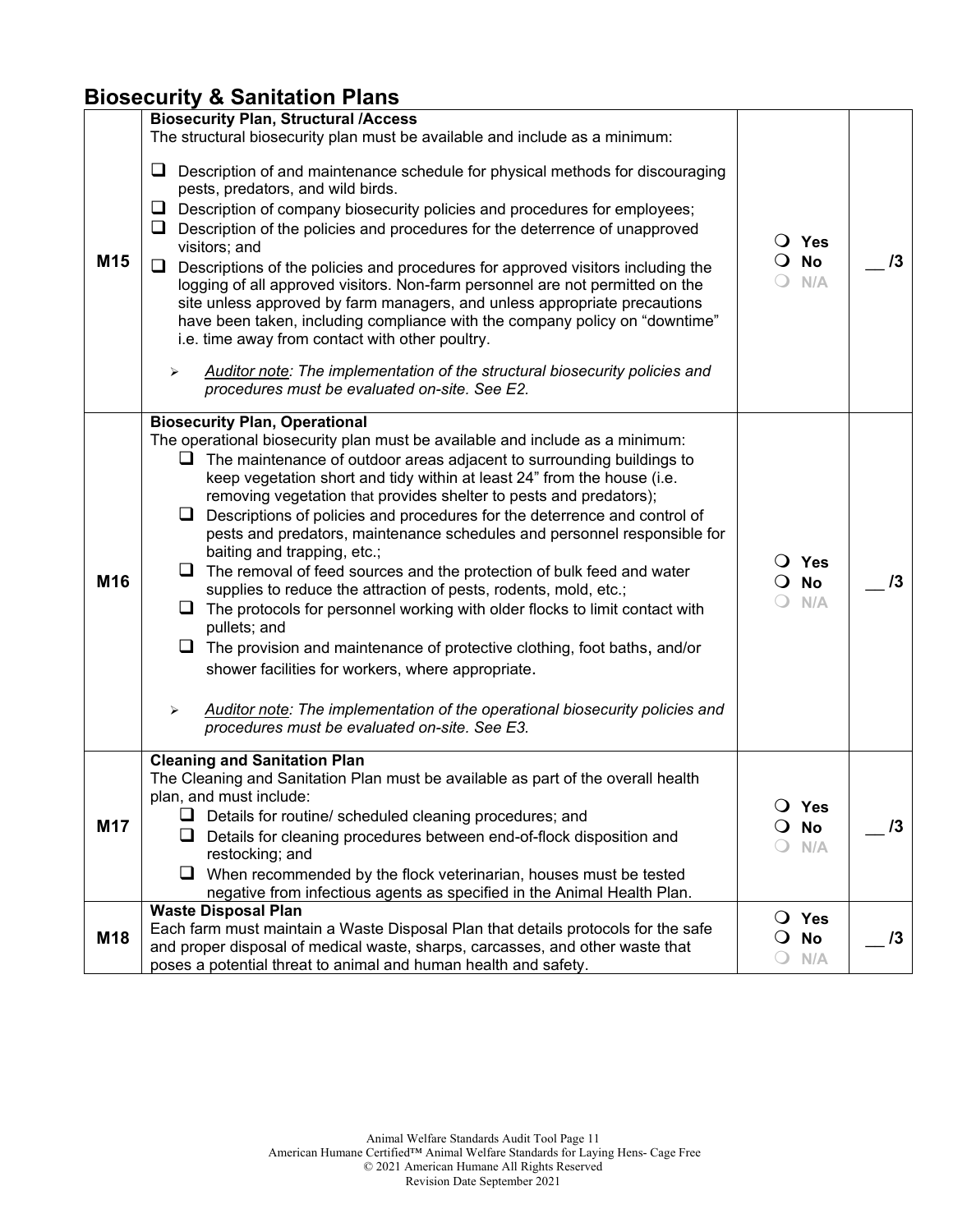### **Specific SOPs for Pullets**

| M <sub>19</sub> | Pullets must be reared on litter and provided with the minimum space<br>allowance for the adult laying flock per E20, adjusted proportionately based<br>on the pullets' current average weight versus the anticipated average<br>weight of the adult hens. (E.g. White/lightweight pullets require at least<br>50% $X$ 1.0 = 0.5 square feet per pullet when the average weight of the<br>pullet is 50% of the anticipated weight of the adult hen.)<br>Feeding and watering systems for pullets must be similar to those in the<br>laying house.<br>Auditors must be given access to company owned rearing houses during<br>the audit, where applicable. | Yes<br>○ No<br>N/A      | /3 |
|-----------------|-----------------------------------------------------------------------------------------------------------------------------------------------------------------------------------------------------------------------------------------------------------------------------------------------------------------------------------------------------------------------------------------------------------------------------------------------------------------------------------------------------------------------------------------------------------------------------------------------------------------------------------------------------------|-------------------------|----|
|                 | Note: See M39: Beak-Trimming Policy also.                                                                                                                                                                                                                                                                                                                                                                                                                                                                                                                                                                                                                 |                         |    |
| <b>M20</b>      | Premises and equipment must be thoroughly disinfected and cleansed before<br>restocking.                                                                                                                                                                                                                                                                                                                                                                                                                                                                                                                                                                  | <b>Yes</b><br>No<br>N/A | /3 |
| M21             | Elements such as perches and litter/scratch areas must be included in the facilities<br>so pullets are prepared for the laying house environment.                                                                                                                                                                                                                                                                                                                                                                                                                                                                                                         | Yes<br><b>No</b><br>N/A | /3 |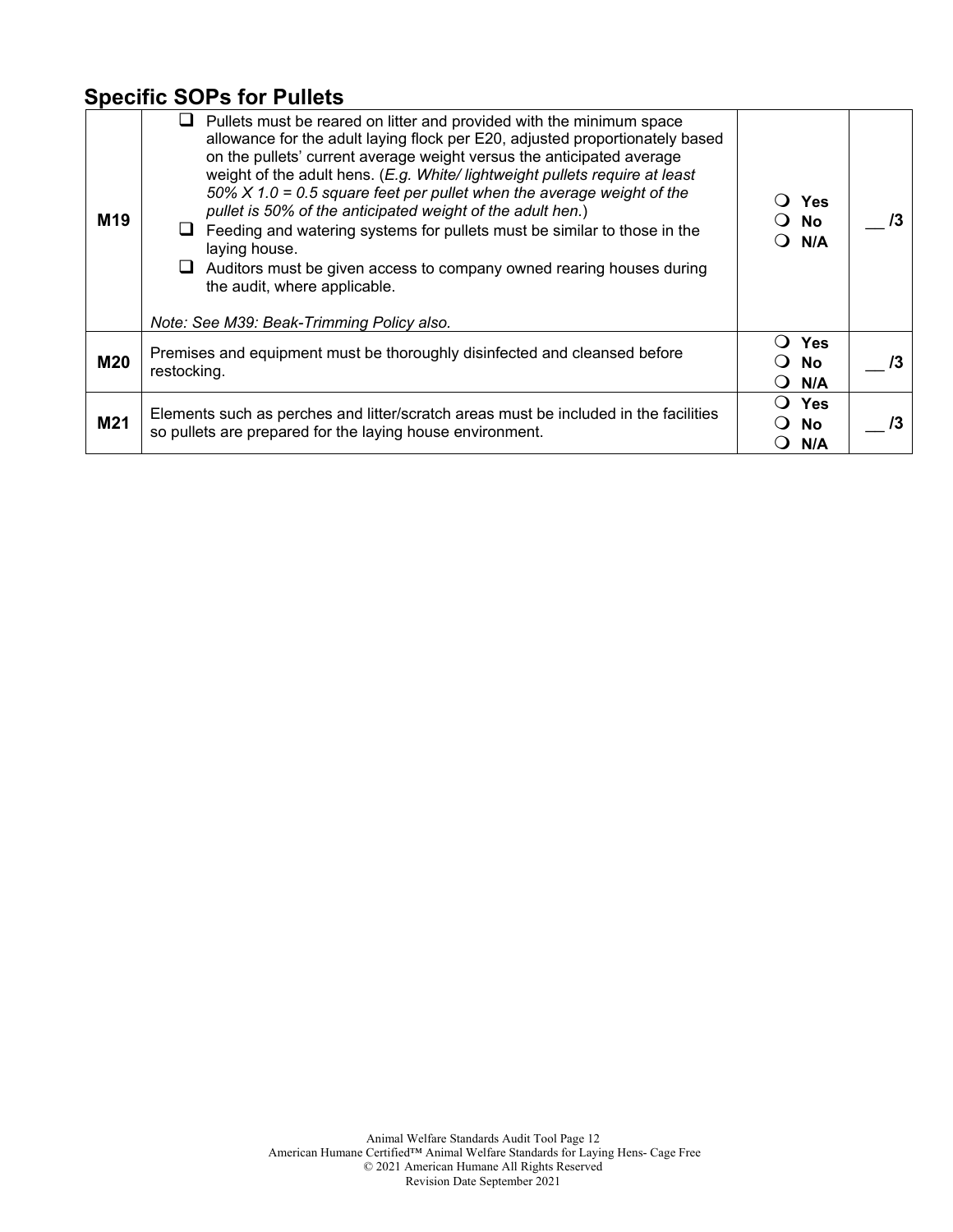### **SOPs for Exterior Access**

*The American Humane Certified™ Animal Welfare Standards for Laying Hens- Cage Free provide specifications for different types of cage free production systems, including those where the birds have access to the exterior. If the production system provides the hens with access to the exterior, the following guidelines must be met.*

| Where hens have access to the outside, Exterior Access SOPs must be available<br>and include as a minimum:<br>$\Box$ Inspection of the hens and the outdoor facilities, conducted twice daily as a<br>minimum;<br>$\Box$ Maintenance of required shade and where provided screening to deter<br>predators, rodents, and wild birds; and<br>$\Box$ Schedule for when hens have access to the exterior, i.e. daily procedures<br>for opening/ closing exits from the house (pop holes):<br>$\Box$ A company policy must be available that describes the weather<br>conditions for which the birds are provided exterior access, as well<br>as the conditions for which the birds are secured in the house.<br>$\Box$ The birds must be provided access to the outdoor areas for a<br>minimum of 8 hours daily during daylight hours, weather permitting.<br>All exit areas must normally be open during this time, except when<br>precluded by inclement weather conditions.<br>$\Box$ Protection must be provided from predators and wild birds, and birds<br>must be closed in the house at night, when the outside temperatures<br>are excessively cold or hot, and when other adverse weather<br>conditions are expected. Note: Under situations of high risk for avian<br>influenza or other highly pathogenic infectious diseases, birds can<br>remain indoors as recommended by the veterinarian.<br>$\overline{O}$ Yes<br>$\Box$ (Select the following if applicable) If a dust-bathing environment for hens is<br>M22<br>/10<br>$\overline{O}$ No<br>provided outdoors, the SOPs must describe the provision and<br>$Q$ N/A<br>maintenance of a suitable substrate for dust-bathing, with access allowed<br>for at least 4 hours every day; | Where access is provided, outdoor runs:<br>$\Box$ Must be provided at rate appropriate for the flock population that allows for<br>effective management of pathogenic contamination and maintenance of<br>vegetation and/or other ground surfaces;<br>$\Box$ Must be provided with perimeter fences and as appropriate cover/<br>screening to discourage contact with predators, rodents, and wild birds;<br>and<br>$\Box$<br>Must be provided with natural or artificial shade to accommodate the | number of birds in the exterior, allowing them to spread out;<br>$\Box$<br>Must be maintained with active management to remedy damaged or<br>sodden ground and must be managed to permit vegetation to regrow as<br>the climate allows in order to provide an appropriate cover of living<br>vegetation;<br>$\Box$ The area near the house must be carefully designed and managed to help<br>ensure that it is well-drained to limit mud and damaged ground (surfaces<br>such as gravel should be considered in these areas).<br>Auditor note: Where birds are provided access to the exterior, the physical<br>➤ |                                                                         |  |
|----------------------------------------------------------------------------------------------------------------------------------------------------------------------------------------------------------------------------------------------------------------------------------------------------------------------------------------------------------------------------------------------------------------------------------------------------------------------------------------------------------------------------------------------------------------------------------------------------------------------------------------------------------------------------------------------------------------------------------------------------------------------------------------------------------------------------------------------------------------------------------------------------------------------------------------------------------------------------------------------------------------------------------------------------------------------------------------------------------------------------------------------------------------------------------------------------------------------------------------------------------------------------------------------------------------------------------------------------------------------------------------------------------------------------------------------------------------------------------------------------------------------------------------------------------------------------------------------------------------------------------------------------------------------------------------------------------------------------------------------------|----------------------------------------------------------------------------------------------------------------------------------------------------------------------------------------------------------------------------------------------------------------------------------------------------------------------------------------------------------------------------------------------------------------------------------------------------------------------------------------------------|-------------------------------------------------------------------------------------------------------------------------------------------------------------------------------------------------------------------------------------------------------------------------------------------------------------------------------------------------------------------------------------------------------------------------------------------------------------------------------------------------------------------------------------------------------------------------------------------------------------------|-------------------------------------------------------------------------|--|
|                                                                                                                                                                                                                                                                                                                                                                                                                                                                                                                                                                                                                                                                                                                                                                                                                                                                                                                                                                                                                                                                                                                                                                                                                                                                                                                                                                                                                                                                                                                                                                                                                                                                                                                                                    |                                                                                                                                                                                                                                                                                                                                                                                                                                                                                                    |                                                                                                                                                                                                                                                                                                                                                                                                                                                                                                                                                                                                                   | condition of the exterior space must be evaluated on-site. See E28-E29. |  |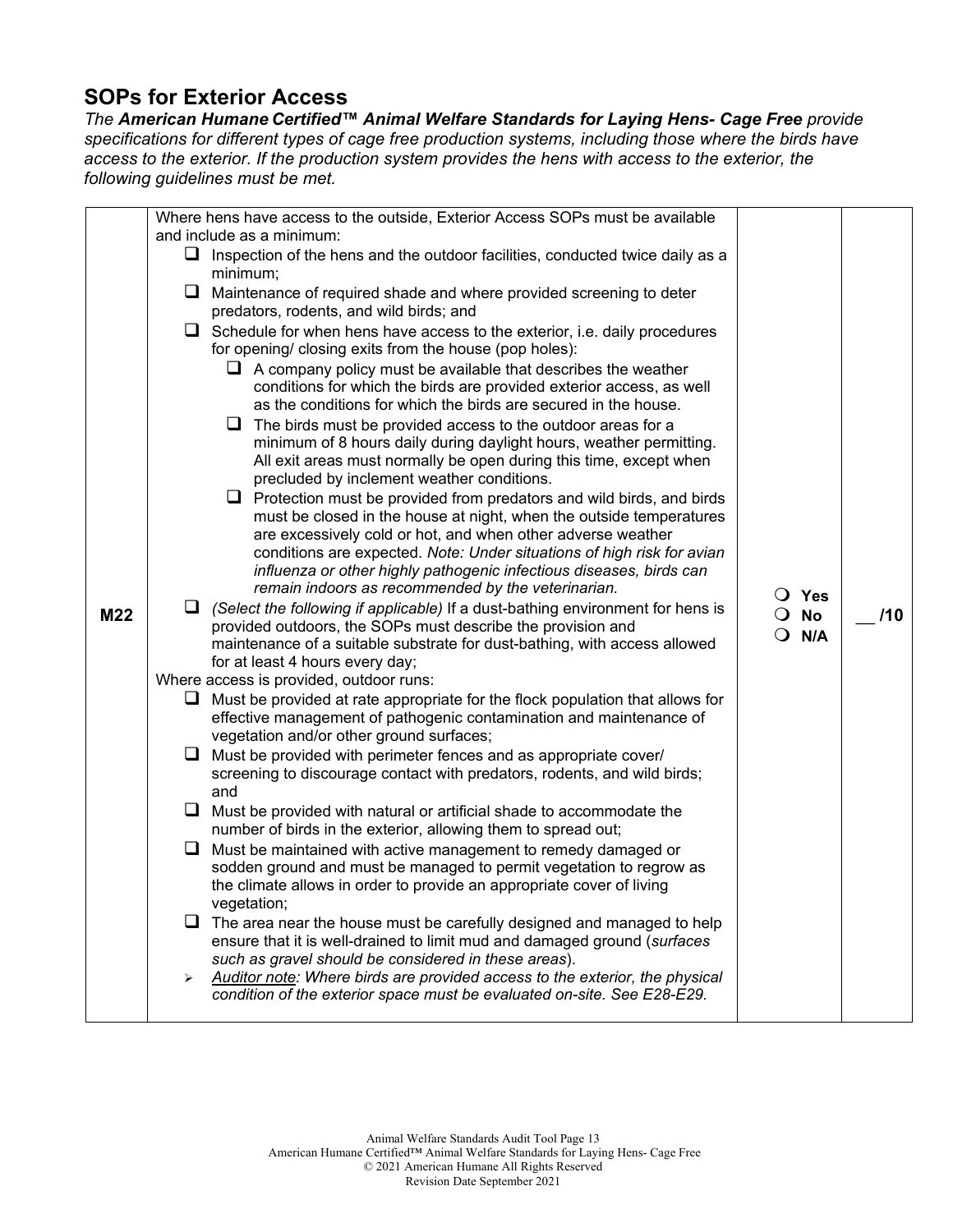### **Catching & Handling SOPs**

|  | Catching and Handling SOPs must be available and focus on maintaining<br>high standards of animal welfare during end-of-flock disposition. (See "End-of-<br>Flock Disposition" section.) | <b>Refer to "End-of-</b><br><b>Flock</b><br>Disposition"<br><b>Section for</b><br>Scorina | $-1-$ |
|--|------------------------------------------------------------------------------------------------------------------------------------------------------------------------------------------|-------------------------------------------------------------------------------------------|-------|
|--|------------------------------------------------------------------------------------------------------------------------------------------------------------------------------------------|-------------------------------------------------------------------------------------------|-------|

### **Transportation & Processing Plant SOPs**

|                                                                              | <b>Refer</b> to     |        |
|------------------------------------------------------------------------------|---------------------|--------|
| Transportation and Processing Plant SOPs must focus on maintaining high      | "Transportation"    |        |
| standards of animal welfare during loading, transport, unloading, shackling, | and "Processing"    | $-1$ - |
| stunning, and bleeding. (See "Transportation" and "Processing" sections.)    | <b>Sections for</b> |        |
|                                                                              | <b>Scoring</b>      |        |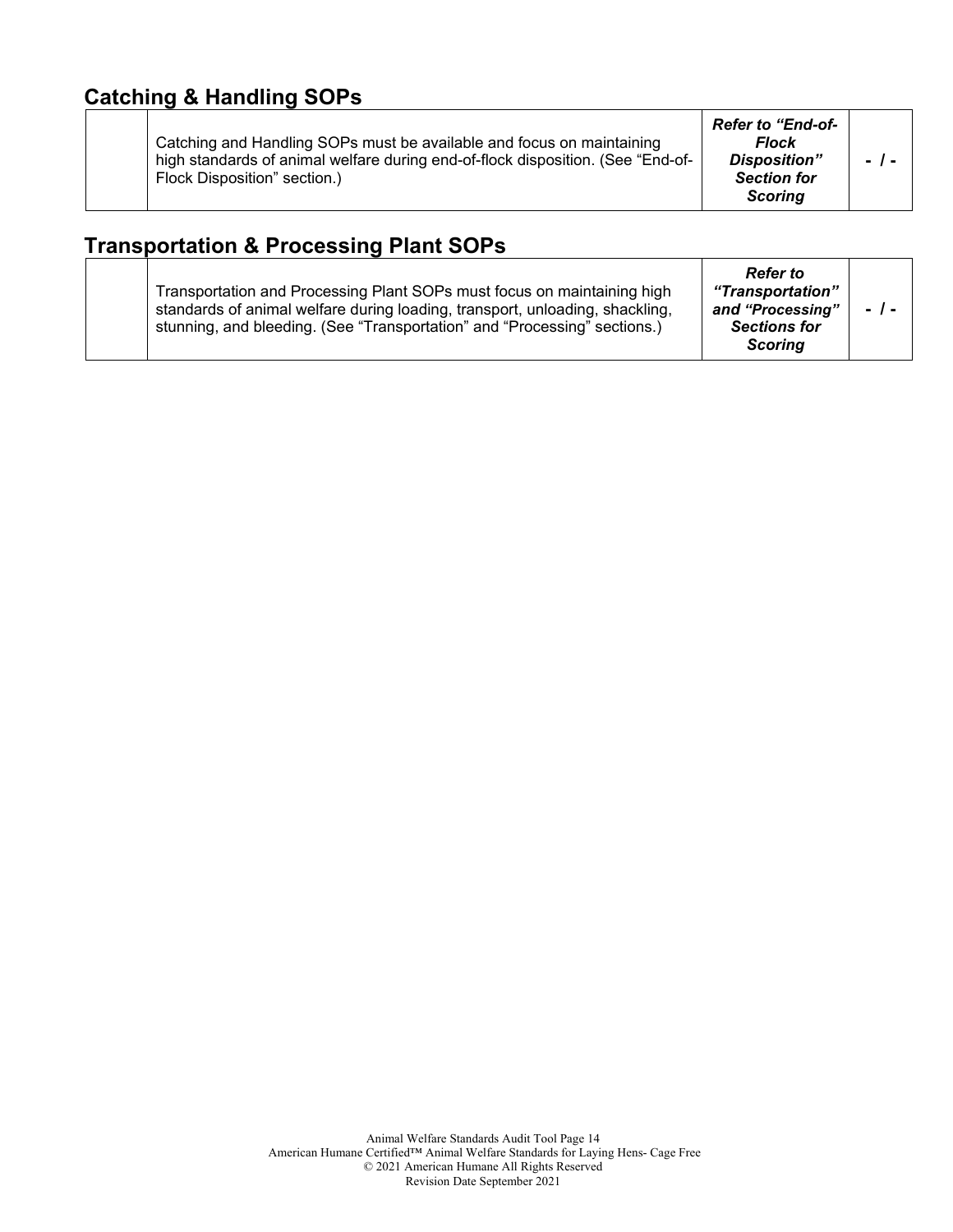### **Records of Stockperson Training**

*The continuing education of personnel who have day-to-day contact with the hens is one of the most important ways to help ensure behaviors that support and promote animal welfare. It is important to have documentation confirming personnel training in aspects of flock welfare appropriate to the level of operation.*

| ------- |                                                                                                                                                                                                                                                                                                                                                                                                                                                                                                                                                                                                                                                                                                                                                                                                                                                                                                                                                                                                                                                                                                                                                                                                                                                                                                                                       |                                                |     |
|---------|---------------------------------------------------------------------------------------------------------------------------------------------------------------------------------------------------------------------------------------------------------------------------------------------------------------------------------------------------------------------------------------------------------------------------------------------------------------------------------------------------------------------------------------------------------------------------------------------------------------------------------------------------------------------------------------------------------------------------------------------------------------------------------------------------------------------------------------------------------------------------------------------------------------------------------------------------------------------------------------------------------------------------------------------------------------------------------------------------------------------------------------------------------------------------------------------------------------------------------------------------------------------------------------------------------------------------------------|------------------------------------------------|-----|
| M23     | <b>Training Documentation</b><br>Note: applies to all training in this section "Records of Stockperson Training"<br>Documentation must be available confirming that personnel are provided training at<br>orientation, as well as yearly updates/refresher courses (and opportunities for<br>continuing education/ professional development) and specialized training, in aspects<br>of animal welfare appropriate to the level of operation. For all training of personnel:<br>$\Box$ Training must be presented in the workers' native language.<br>$\Box$ Training may include videos, manuals, classroom settings, online instruction,<br>etc.<br>ப<br>Training must include review of the company SOPs, the <b>American Humane</b><br>Certified Animal Welfare Standards, and 'hand's-on' experience and<br>evaluations.<br>$\Box$ Training records must clearly define what is expected of each stockperson<br>so that each is fully aware of their duties and responsibilities.<br>$\Box$ Training records must be signed by both the trainer and the trainee, and<br>include the training topic (i.e. orientation, yearly update/refresher course,<br>specialized training, etc.) as well as the training date.                                                                                                               | $\bigcirc$ Yes<br><b>No</b><br>$\Omega$<br>N/A | /10 |
| M24     | <b>Training for All Stockpersons</b><br>Prior to being given responsibility for the welfare of the hens, all stockpersons must<br>be properly trained. As a minimum, the training program for all stockpersons in direct<br>contact with the hens must include:<br>$\Box$ Knowledge of the normal behavior of hens and of the flock, the ability to<br>recognize the signs of good health and welfare and the ability to identify<br>potential problems as early as possible;<br>$\Box$ Knowledge of the proper way handle animals in manner that minimizes<br>unnecessary stress to the birds;<br>$\Box$ Recognizing the signs of abnormal behavior and fear;<br>$\Box$ Recognizing deviations from normal flock activity;<br>$\Box$ Understanding the physical and environmental requirements for hens;<br>$\Box$ Possessing a basic knowledge of common diseases, illnesses, and injuries,<br>and know when responsible personnel must be notified;<br>$\Box$ Understanding the factors that affect litter condition (i.e. moisture, nitrogen<br>content, and slippery, caked litter), and identifying welfare problems<br>associated with poor litter management (e.g. burnt hocks, paw lesions, etc.);<br>and<br>$\Box$ Knowing the procedures to be followed in the event of an emergency, i.e. the<br>Emergency Response Plan. | $\bigcirc$ Yes<br><b>No</b><br>$\Omega$<br>N/A | /10 |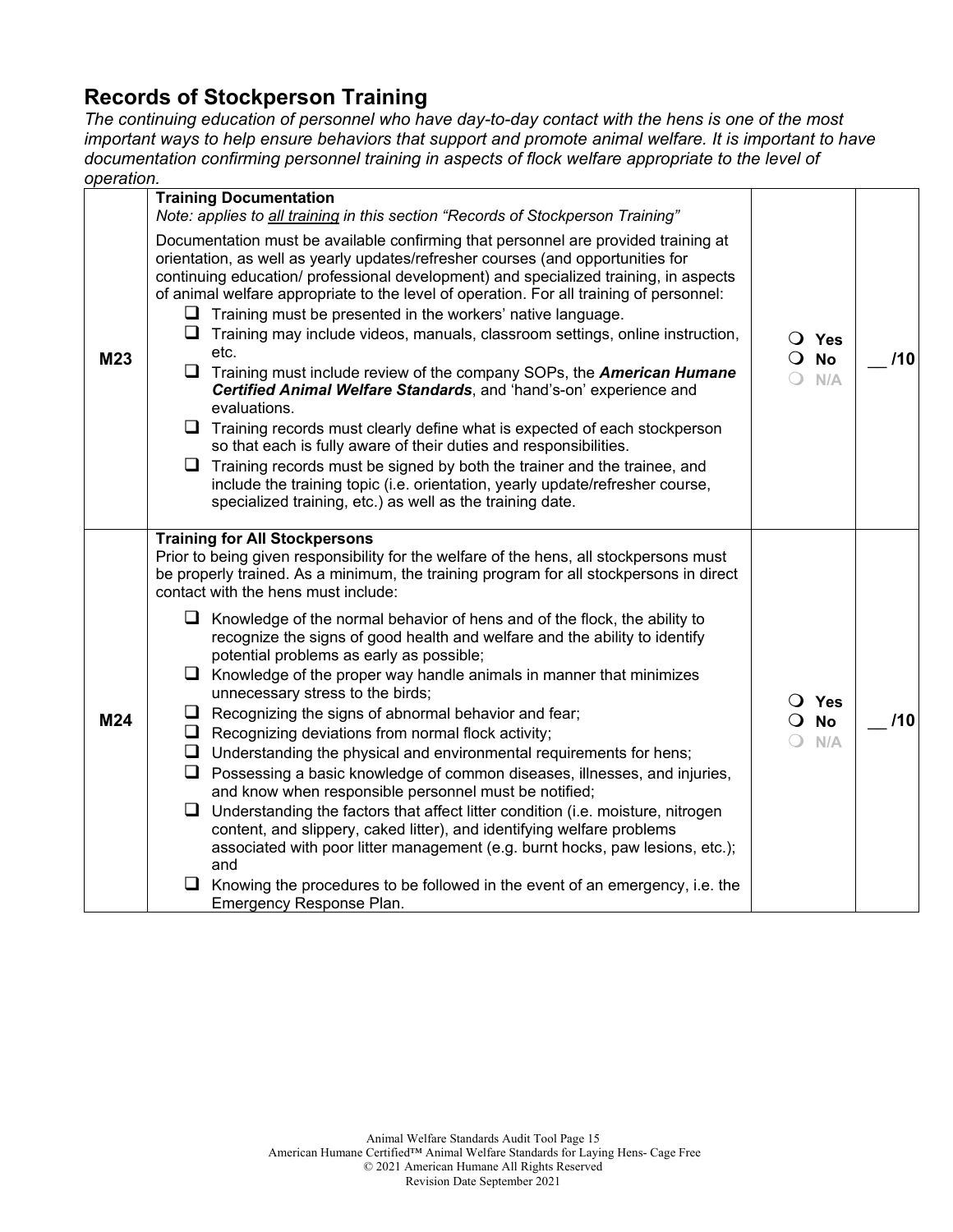|     | <b>Specialized Training of Stockpersons</b>                                                                                                                               |                        |     |
|-----|---------------------------------------------------------------------------------------------------------------------------------------------------------------------------|------------------------|-----|
|     | Documentation must be available for the training of stockpersons to perform                                                                                               |                        |     |
|     | specialized duties, with emphasis on animal welfare, optimizing health, and                                                                                               |                        |     |
|     | minimizing pain and distress to the birds. Prior to performing procedures that have<br>the potential to cause suffering (e.g. injections and approved beak-trimming), the |                        |     |
|     | stockperson must be able to demonstrate to the trainer that they are proficient in                                                                                        |                        |     |
|     | performing those procedures. Specialized training includes but is not limited to:                                                                                         |                        |     |
|     | $\Box$ Specific training in the correct procedures for performing inspections of the                                                                                      |                        |     |
|     | hens; identifying which hens are to be culled/ euthanized and recognizing                                                                                                 |                        |     |
|     | unusual conditions or behaviors; and the appropriate and timely remedial                                                                                                  |                        |     |
|     | actions to be taken, either by the direct action of the stockperson or through                                                                                            |                        |     |
|     | the notification of the responsible personnel;                                                                                                                            |                        |     |
|     | Sick hens must be treated immediately, and any hens suffering from<br>$\circ$                                                                                             | $\overline{O}$ Yes     |     |
| M25 | injury such as open wounds or fractures, or from prolapse of the                                                                                                          | $\overline{O}$ No      | 110 |
|     | vent, must be segregated and treated without delay, or if necessary,<br>humanely euthanized.                                                                              | ∩<br>N/A               |     |
|     | $\Box$ Specific training and certification of the stockpersons' proficiency in approved                                                                                   |                        |     |
|     | techniques for euthanasia; and                                                                                                                                            |                        |     |
|     | $\Box$ Specific training and orientation for stockpersons responsible for any                                                                                             |                        |     |
|     | equipment on which the hens depend, including:                                                                                                                            |                        |     |
|     | recognizing normal operation of the equipment;<br>$\circ$                                                                                                                 |                        |     |
|     | operating the equipment competently (e.g., heaters, lighting,<br>$\circ$<br>ventilation, flaps/fans);                                                                     |                        |     |
|     | carrying out routine maintenance to help ensure that the equipment<br>$\circ$                                                                                             |                        |     |
|     | is kept in good working order;                                                                                                                                            |                        |     |
|     | recognizing common signs of malfunction; and<br>$\circ$                                                                                                                   |                        |     |
|     | carrying out any actions in the event of failures.<br>$\circ$                                                                                                             |                        |     |
|     | <b>Training of On-Farm Crews</b>                                                                                                                                          |                        |     |
| M26 | The training of on-farm personnel, such as catching and transport or euthanasia<br>crews, must be documented, and all members of these crews must be provided full,       | O Yes<br>$\bigcirc$ No | 110 |
|     | detailed, written instructions. Training includes Catching & Handling, Transport,                                                                                         | $Q$ N/A                |     |
|     | and/or Euthanasia protocols.                                                                                                                                              |                        |     |
|     | <b>Training of Outside Workers</b>                                                                                                                                        |                        |     |
|     | The training for crews outside the producer's control (crews performing beak-                                                                                             |                        |     |
|     | trimming, vaccination crews, end-of-flock disposition crews, transport crews, etc.)                                                                                       |                        |     |
|     | must be documented to certify familiarity with and conformance to the standards<br>herein.                                                                                | O Yes                  |     |
| M27 | $\Box$ Training must be validated through employee documents and/or Certificates                                                                                          | $\overline{O}$ No      | 110 |
|     | of Conformance.                                                                                                                                                           | $\Omega$<br>N/A        |     |
|     | ⊔.<br>Outside workers must be held to the same standards of care as company                                                                                               |                        |     |
|     | employees. All outside workers must sign and date the company "Employee                                                                                                   |                        |     |
|     | Code of Conduct" as described in M2, or a similar code of conduct.                                                                                                        |                        |     |
|     |                                                                                                                                                                           |                        |     |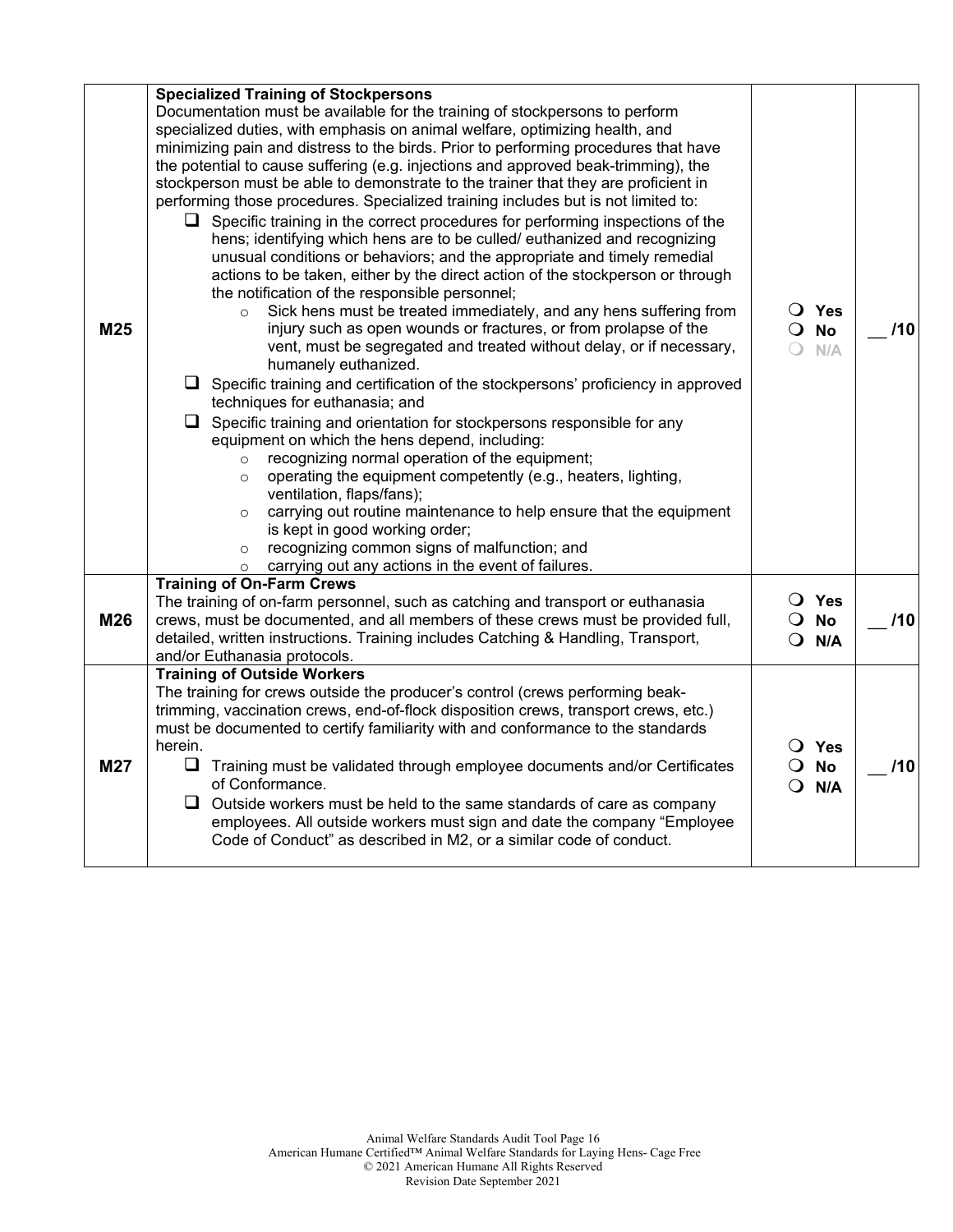### **Inspections of Hens**

|     | <b>Routine Inspections</b>                                                                                                                                                                                                                                                                 |            |     |
|-----|--------------------------------------------------------------------------------------------------------------------------------------------------------------------------------------------------------------------------------------------------------------------------------------------|------------|-----|
|     | Records must be on file in the house for a minimum of one year showing that the<br>hens and facilities (including outside areas, where provided) are inspected a<br>minimum of twice daily. These records must:                                                                            |            |     |
|     | Identify the person performing the inspection, and the time (AM/PM) and<br>date of the inspection;                                                                                                                                                                                         |            |     |
|     | Note the numbers of mortalities with reasons stated, if known; and                                                                                                                                                                                                                         |            |     |
|     | Note the numbers of culls, with reasons stated.                                                                                                                                                                                                                                            | <b>Yes</b> |     |
| M28 |                                                                                                                                                                                                                                                                                            | <b>No</b>  | /10 |
|     | The stockperson performing the inspections must proceed in a careful,<br>≻<br>deliberate manner to avoid frightening the hens unnecessarily, i.e. by<br>making loud noises, sudden movements, etc., and must follow a path that<br>allows them to see all of individual hens in the house. | N/A        |     |
|     | During inspections or at any other time, if any bird is found to be in severe<br>≻                                                                                                                                                                                                         |            |     |
|     | pain or is suffering from severe sickness or injury then the bird must be                                                                                                                                                                                                                  |            |     |
|     | immediately euthanized by qualified personnel.<br>Mortalities found during inspections or at any other time must be removed                                                                                                                                                                |            |     |
|     | as soon as possible after discovery and carcasses disposed of properly.                                                                                                                                                                                                                    |            |     |

### **Inspections & Maintenance of Equipment**

|            | <b>Equipment Inspections</b>                                                                                                                                                                                                                                                                                                                                                                                                                                                                                                                                                                                                                                                                                                                                                                                                                                                                                                                                                                                                                                                                          |                                |  |
|------------|-------------------------------------------------------------------------------------------------------------------------------------------------------------------------------------------------------------------------------------------------------------------------------------------------------------------------------------------------------------------------------------------------------------------------------------------------------------------------------------------------------------------------------------------------------------------------------------------------------------------------------------------------------------------------------------------------------------------------------------------------------------------------------------------------------------------------------------------------------------------------------------------------------------------------------------------------------------------------------------------------------------------------------------------------------------------------------------------------------|--------------------------------|--|
| M29        | Manual or automatic equipment that is essential to hen welfare, such as waterers,<br>feeders, and fans must be inspected on a daily basis Stockpersons must also<br>perform routine, scheduled maintenance as defined in the SOPs. Where a defect<br>is found (whether on inspection or at any other time):<br>It must be repaired immediately, and records must be kept of the nature of<br>ப<br>the defect and how the defect was rectified; or<br>If the defect cannot be repaired immediately, records must be kept of the<br>nature of the defect and must show that measures as specified in the<br>SOPs were followed in order to safeguard the hens from suffering<br>unnecessary pain or distress as a result of the defect. Records show that<br>these measures were maintained until the defect was repaired.<br>$\Box$ Routine maintenance must be performed per the equipment<br>manufacturer's recommendations, with records kept.<br>Where used, shock wires (such as in the corners of houses) must be set to<br>ப<br>cause no more than momentary and minor discomfort to the birds. | <b>Yes</b><br><b>No</b><br>N/A |  |
| <b>M30</b> | <b>Inspections of Water Systems</b><br>Records must be kept showing the following:<br>Water availability is checked daily;<br>Water flow rate is monitored and recorded weekly and is verified using<br>water meters or the graduated cylinder methodology; and                                                                                                                                                                                                                                                                                                                                                                                                                                                                                                                                                                                                                                                                                                                                                                                                                                       | <b>Yes</b><br><b>No</b><br>N/A |  |
|            | Water lines are flushed between flocks.                                                                                                                                                                                                                                                                                                                                                                                                                                                                                                                                                                                                                                                                                                                                                                                                                                                                                                                                                                                                                                                               |                                |  |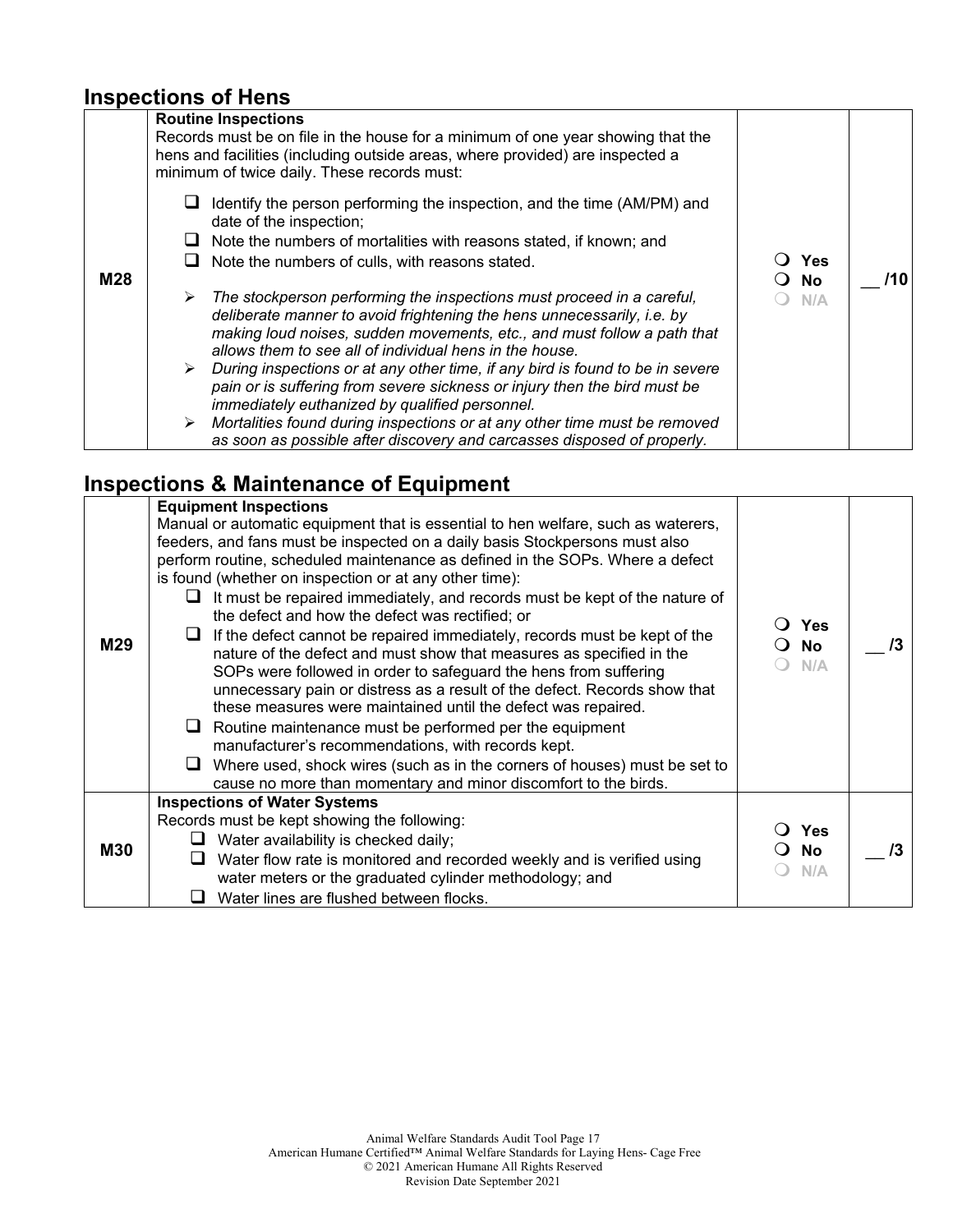|     | <b>Inspections of Auxiliary Power Supply</b>                                                                                                                                                                                                                                                                                                                                                                                                                                                                                                                                                                                                                                                                     |                                                           |    |
|-----|------------------------------------------------------------------------------------------------------------------------------------------------------------------------------------------------------------------------------------------------------------------------------------------------------------------------------------------------------------------------------------------------------------------------------------------------------------------------------------------------------------------------------------------------------------------------------------------------------------------------------------------------------------------------------------------------------------------|-----------------------------------------------------------|----|
| M31 | $\Box$ Records must be kept showing that the auxiliary power supply (such as a<br>standby generator), is tested weekly and- unless recommended otherwise<br>by the manufacturer- under load, with the outcome of the test documented.<br>$\Box$ Records must show that the auxiliary power supply is available and has<br>sufficient capacity to operate critical equipment such as fans, feeders,<br>waterers, for the duration of the outage.<br>Auditor note: An Auxiliary Power Supply is not required at sites that rely on<br>➤<br>manually operated equipment. Where it is required, the auditor must<br>confirm that the Auxiliary Power Supply is available on site and functional.<br>See E11.         | $\bigcirc$ Yes<br>$\overline{O}$ No<br>$Q$ N/A            | 13 |
|     | <b>Inspections of Alarm Systems</b>                                                                                                                                                                                                                                                                                                                                                                                                                                                                                                                                                                                                                                                                              |                                                           |    |
| M32 | $\Box$ For controlled environment houses, records must be kept showing that<br>alarm systems (audible & remote) are tested weekly, with the outcome of<br>the test documented.<br>$\Box$ Records must show that these alarm systems are operational even if the<br>principal electricity has failed.<br>Alarm systems for controlled environment houses must be installed and functional for giving<br>notification in the event of an emergency (e.g. during a power failure, high temperatures,<br>water failure, etc.)<br>Auditor note: For controlled environment houses, the auditor must confirm<br>➤<br>that alarm systems are available on site and functional. See E12.                                 | $\overline{O}$ Yes<br>$\overline{O}$ No<br>$\bigcirc$ N/A | 13 |
|     | <b>Ventilation &amp; Environmental Controls</b>                                                                                                                                                                                                                                                                                                                                                                                                                                                                                                                                                                                                                                                                  |                                                           |    |
| M33 | For controlled environment houses:<br>$\Box$ Maximum and minimum temperatures must be monitored and recorded<br>daily.<br>$\Box$ Ventilation equipment must be checked daily and maintained for proper<br>operation, with records kept.<br>$\Box$ Ventilation rates must be monitored daily and adjustments made in order<br>to maintain minimum ventilation requirements and to maintain air quality<br>parameters.<br>$\Box$ Documentation on ventilation system must be available that includes<br>information on design, capacity, and CFM rating.<br>$\Box$ A backup plan must be in place to safeguard birds from suffering pain or<br>distress as a result of a malfunction of the ventilation equipment. | $\overline{O}$ Yes<br>$\overline{O}$ No<br>$Q$ N/A        | 13 |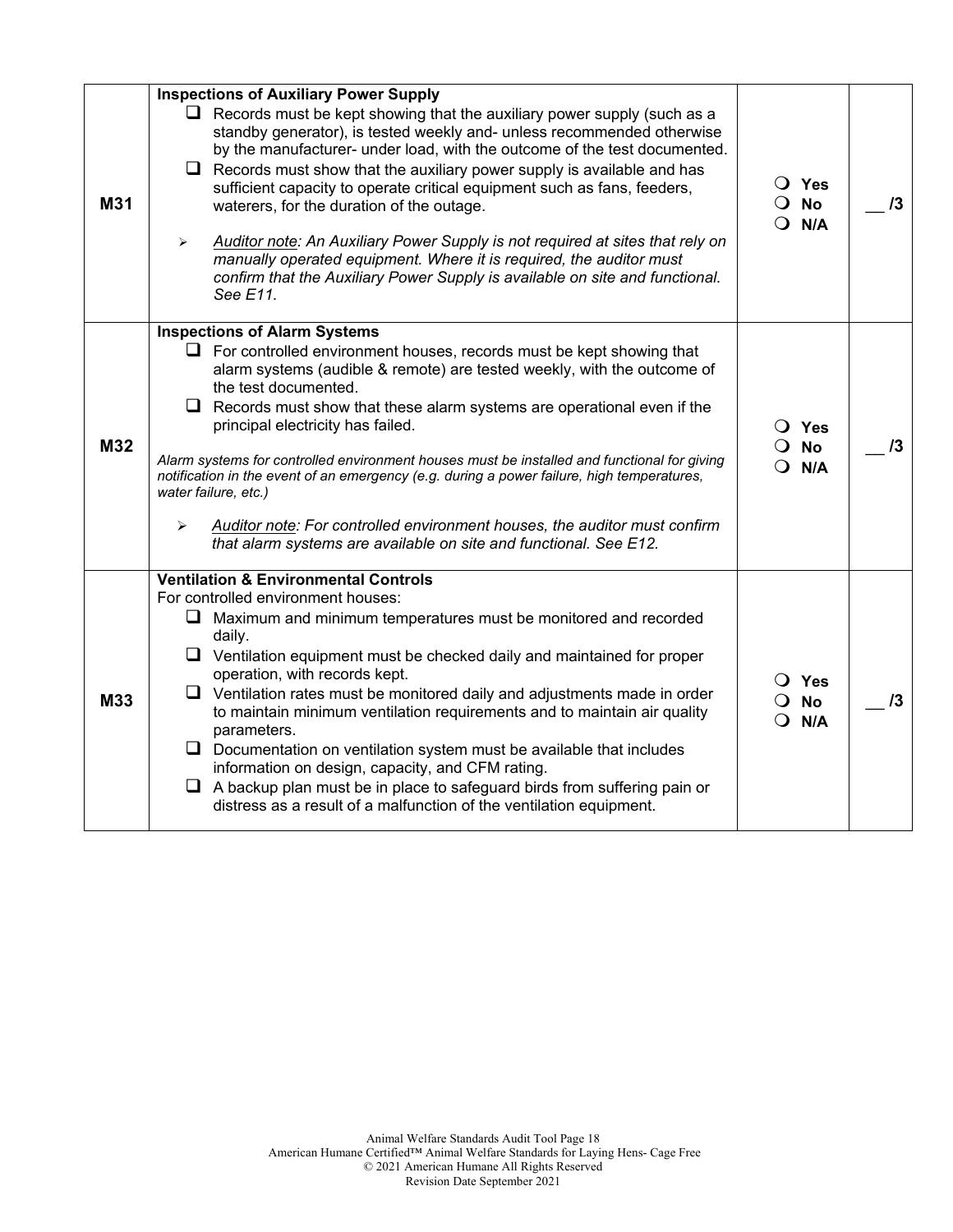| M34 | <b>Monitoring of Ammonia Levels by Producer</b><br>Records must be available showing:<br>Results of tests of ammonia levels, measured monthly by or on behalf of the<br>u.<br>producer at the height of the hens at multiple locations in the house, which<br>are ideally less than 10 parts per million (ppm) but must not exceed 25<br>parts per million.<br>$\Box$ If a monthly ammonia test result was in excess of 25 ppm, records must<br>show that a program of ammonia mitigation was implemented. Along with<br>a description of the steps taken to reduce ammonia levels, the records<br>must show that ammonia testing was performed daily until ammonia levels<br>dropped below 25 ppm.<br>Note: Provisions must be made to help ensure that aerial contaminants do not reach a level<br>at which they are noticeably unpleasant to a human observer. Ammonia levels are to be<br>maintained at less than 10 ppm wherever possible.<br>$\triangleright$ Auditor note: Air quality and ammonia levels must be evaluated on-site on the<br>day of the audit. See E13-E16. | $\bigcirc$ Yes<br>$\overline{O}$ No<br>N/A | 125 |
|-----|-------------------------------------------------------------------------------------------------------------------------------------------------------------------------------------------------------------------------------------------------------------------------------------------------------------------------------------------------------------------------------------------------------------------------------------------------------------------------------------------------------------------------------------------------------------------------------------------------------------------------------------------------------------------------------------------------------------------------------------------------------------------------------------------------------------------------------------------------------------------------------------------------------------------------------------------------------------------------------------------------------------------------------------------------------------------------------------|--------------------------------------------|-----|
| M35 | <b>Litter Maintenance Plan</b><br>The SOPs and training manuals must have a section detailing proper maintenance<br>of litter. Litter must:<br>$\Box$ Allow birds to dust bathe and forage freely;<br>$\Box$ Be managed and maintained in a dry, friable condition;<br>Be good quality and of a suitable material and particle size;<br>⊔<br>$\Box$<br>Be provided at a depth appropriate for the dilution of feces (recommended<br>to be at least 2 inches in depth of dry litter to allow birds to get to the<br>bottom and move the litter around); and<br>Be topped (fresh litter must not be placed on top of caked litter.)<br>ப<br>Also:<br>Litter must not be wet, infested with insect pests, or otherwise harmfully<br>⊔<br>contaminated;<br>$\Box$ Litter that is wet or otherwise contaminated must not be introduced into the<br>house; and<br>$\Box$ Wet litter resulting from accidental flooding must be replaced as soon as<br>practical.<br>$\triangleright$ Auditor note: Litter must be evaluated on-site on the day of the audit. See E21-<br>E22.             | $\bigcirc$ Yes<br>$\overline{O}$ No<br>N/A | /3  |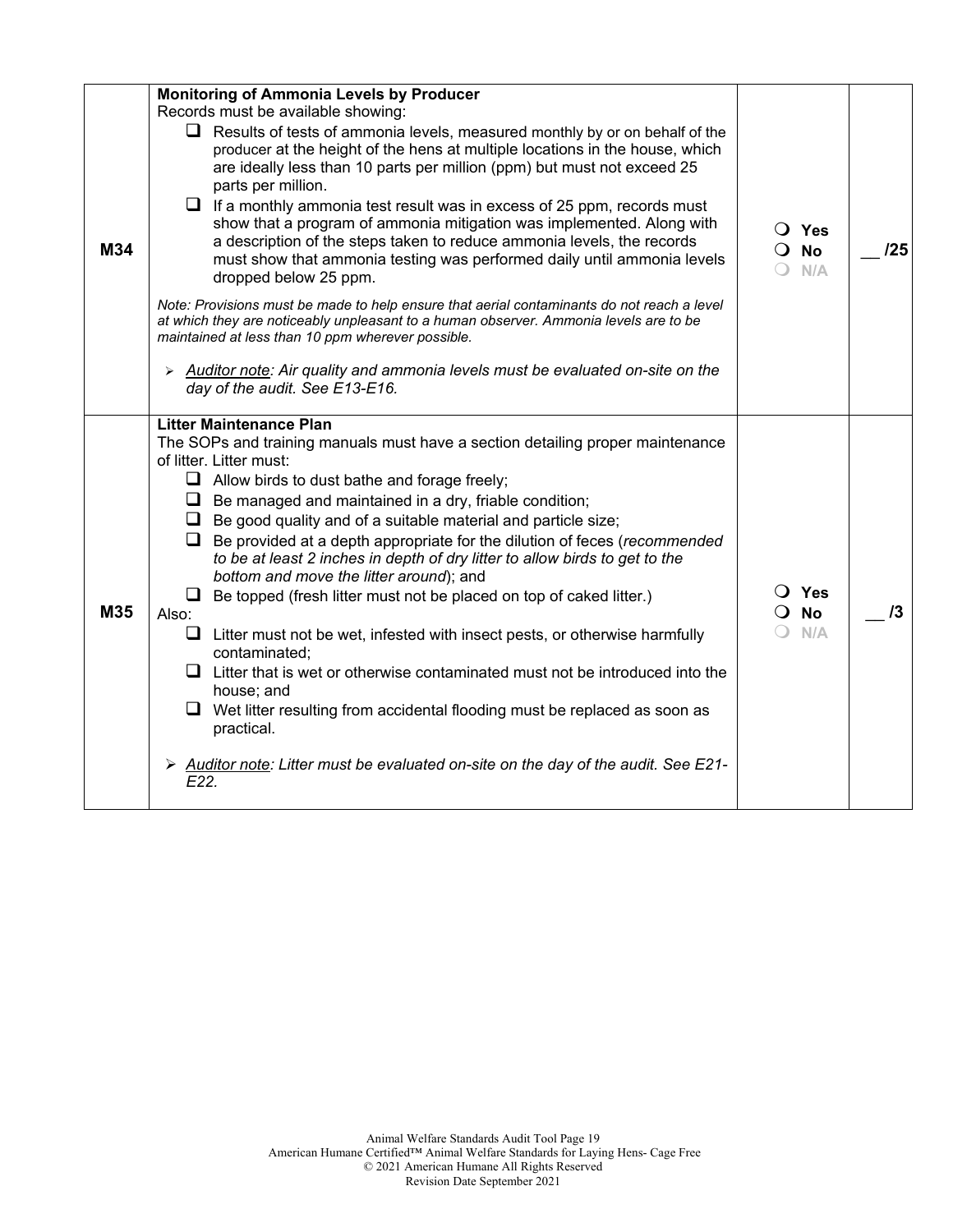#### **Molting Policy**

| M36        | <b>Molting Policy</b><br>Hens must not be induced to molt by withholding feed and/or water.<br>> Auditor note: select only as appropriate:<br>Flocks are not induced to molt. (If flocks are not induced to molt, select this<br>bullet, skip remaining bullets, and mark as "Yes" to this audit item.<br>Otherwise, leave unselected and proceed to next bullet.)<br><u>OR</u><br>Flocks are induced to molt.<br>Methods for inducing a molt must not include the withholding of feed and/or<br>water and must meet current recommendations for non-feed and non-water<br>withdrawal molting per the American Veterinary Medical Association<br>(AVMA).<br>Records must be kept of any molting program, and must show that only<br>methods in accordance with the AVMA were used. | <b>Yes</b><br><b>No</b><br>N/A | /3 |
|------------|------------------------------------------------------------------------------------------------------------------------------------------------------------------------------------------------------------------------------------------------------------------------------------------------------------------------------------------------------------------------------------------------------------------------------------------------------------------------------------------------------------------------------------------------------------------------------------------------------------------------------------------------------------------------------------------------------------------------------------------------------------------------------------|--------------------------------|----|
| <b>M37</b> | Mortality Levels During Non-Feed/ Non-Water Withdrawal Molting<br>If the mortality level within a house is in excess of 0.5% in 24 hours for three<br>successive days during the non-feed/ non-water withdrawal molting, a veterinary<br>investigation must be made to determine the cause and if necessary to remedy the<br>problem.                                                                                                                                                                                                                                                                                                                                                                                                                                              | Yes<br><b>No</b><br>N/A        | /3 |

### **Backfilling Policy**

|            | Flocks must not be back-filled to replace mortalities without prior approval from the<br>American Humane Certified program.                                                                                                                                                       |                         |    |
|------------|-----------------------------------------------------------------------------------------------------------------------------------------------------------------------------------------------------------------------------------------------------------------------------------|-------------------------|----|
|            | > Auditor note: select only as appropriate:                                                                                                                                                                                                                                       |                         |    |
| <b>M38</b> | Flocks have NOT been back-filled. (If flocks have NOT been back-filled as<br>ப<br>confirmed by a review of records, select this bullet, skip remaining bullets,<br>and mark as "Yes" to this audit item. Otherwise, leave unselected and<br>proceed to next bullet.)<br><u>OR</u> | Yes<br><b>No</b><br>N/A | /3 |
|            | Flocks have been backfilled.<br>Documentation is available confirming that the specific instance of<br>⊔<br>back-filling was reviewed and approved by the American Humane<br>Certified program.                                                                                   |                         |    |
|            | Note: back-filling will only be considered for approval for extreme events such as a<br>natural disaster, disease, or other catastrophes.                                                                                                                                         |                         |    |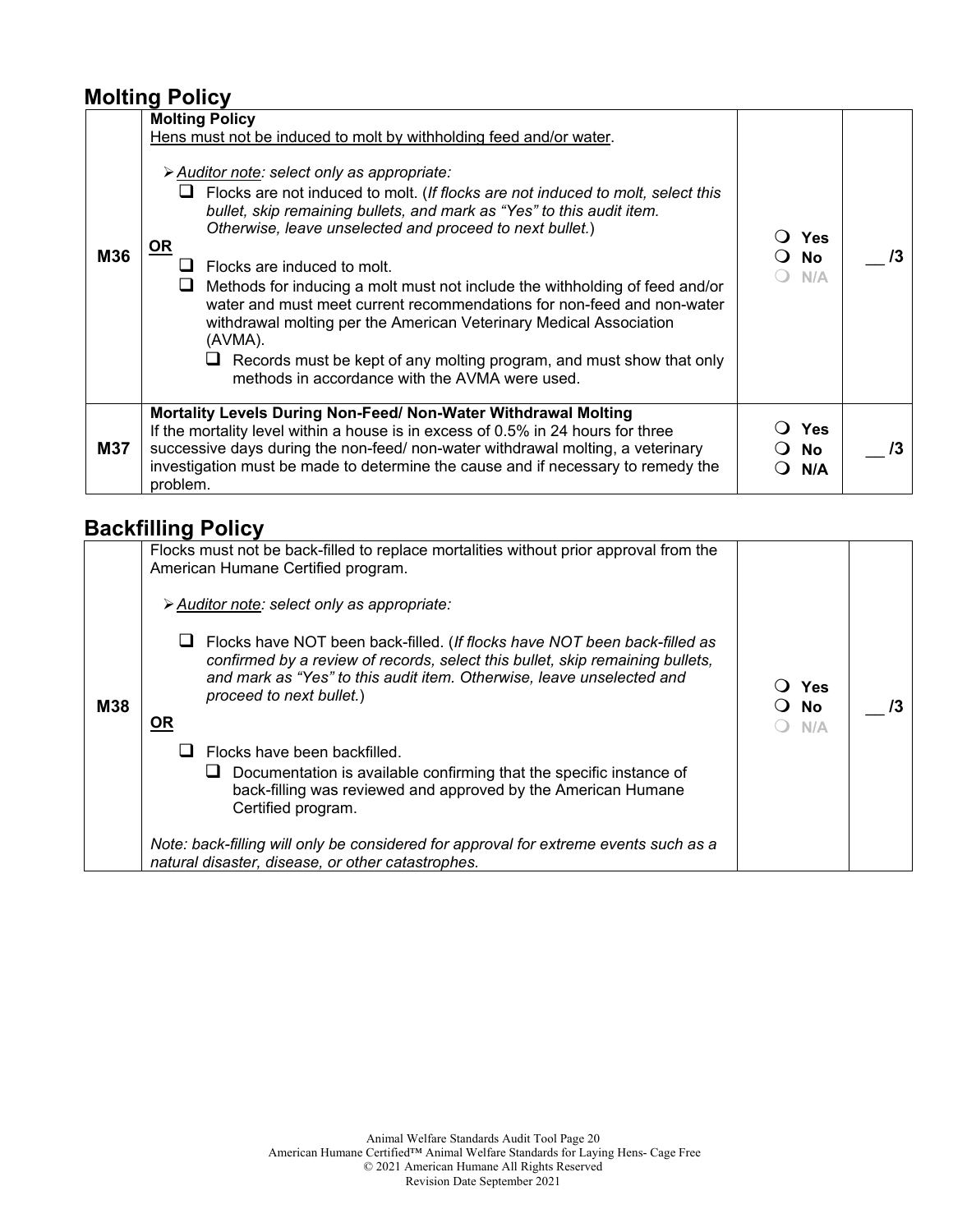### **Beak-Trimming Policy**

| M39 | flock if not addressed.<br>➤<br>bullets.)<br><u>OR</u><br>□<br>⊔<br>❏<br>❏<br>⊔<br>❏<br>ப | Outbreaks of injurious feather-pecking and cannibalism are possible in cage free<br>systems, and this harmful behavior may quickly affect a considerable proportion of the<br>For this reason, though the practice of beak-trimming/tipping is undesirable, it is<br>permitted only as a preemptive measure to mitigate the risks of injurious feather-<br>pecking and cannibalism if beaks are left intact.<br>Auditor note: select only as applicable:<br>$\Box$ Beak-trimming/tipping is NOT performed routinely on the birds, either at the<br>hatchery, or on-site. (If true, select this bullet, skip the following bullets, and<br>mark "Yes" to this audit item. Otherwise, leave blank and proceed to the next<br>Beak-trimming/tipping is performed routinely on the birds. Where this is the<br>case, the producer must have a Beak-Trimming Policy that states:<br>Beak-trimming/ tipping may only be performed where there is a concern<br>about cannibalism. Beak-trimming/ tipping must not be performed to<br>prevent feed wastage.<br>Where performed, the pullets' beaks should be tipped, i.e. blunted,<br>where possible. Otherwise, beak-trimming must remove no more than<br>1/3 of the upper and lower beaks, as measured from the tip to the<br>entrance to the nostrils.<br>Pullets which have been recently trimmed/ tipped must be monitored to<br>help ensure that they are consuming adequate feed and that they are<br>able to use the waterers.<br>Pullets that were recently trimmed/ tipped must not be exposed to other<br>high-stress procedures such as transport or vaccination. Note: it is<br>recommended that Vitamin K and C are added to the water before and<br>after beak-trimming, and that the hens are provided with additional feed<br>1 week following.<br>(Select only if applicable) If pullets are sourced from a hatchery that<br>performs the beak-trimming/ tipping:<br>$\Box$ Beak-trimming/ tipping must be performed within the first 24 hours<br>of life using infrared laser equipment; and<br>Documentation must be available from the hatchery confirming<br>⊔<br>that beak-trimming/ tipping was performed by trained personnel<br>using the proper equipment and per all requirements detailed in<br>this Beak-Trimming Policy.<br>(Select only if applicable) If performed on-site:<br>Beak-trimming/ tipping must be performed only by trained<br>personnel using approved procedures and appropriate, well-<br>maintained equipment. Records must be kept of: the names of the<br>stockpersons who have undergone training for the correct beak-<br>trimming/ tipping procedures; the name of the trainer; confirmation<br>that the trainees' competence in performing the procedure was<br>validated by the trainer, including proper techniques and proper<br>use of any equipment; and the date(s) that the training occurred.<br>$\Box$ Beak-trimming/ tipping must be performed no later than 10 days of<br>age by the use of a machine with a blade and cauterizer, to<br>minimize pain and stress. | $\overline{O}$ No<br>$\bigcirc$ | $\overline{O}$ Yes<br>N/A | 125 |
|-----|-------------------------------------------------------------------------------------------|------------------------------------------------------------------------------------------------------------------------------------------------------------------------------------------------------------------------------------------------------------------------------------------------------------------------------------------------------------------------------------------------------------------------------------------------------------------------------------------------------------------------------------------------------------------------------------------------------------------------------------------------------------------------------------------------------------------------------------------------------------------------------------------------------------------------------------------------------------------------------------------------------------------------------------------------------------------------------------------------------------------------------------------------------------------------------------------------------------------------------------------------------------------------------------------------------------------------------------------------------------------------------------------------------------------------------------------------------------------------------------------------------------------------------------------------------------------------------------------------------------------------------------------------------------------------------------------------------------------------------------------------------------------------------------------------------------------------------------------------------------------------------------------------------------------------------------------------------------------------------------------------------------------------------------------------------------------------------------------------------------------------------------------------------------------------------------------------------------------------------------------------------------------------------------------------------------------------------------------------------------------------------------------------------------------------------------------------------------------------------------------------------------------------------------------------------------------------------------------------------------------------------------------------------------------------------------------------------------------------------------------------------------------------------------------------------------------------------------------------------------------------------------------------------------------------------------------------------------------------------------------------------------------------------------------------------------------------------------------------------------------------------------------------------------------------------|---------------------------------|---------------------------|-----|
|     |                                                                                           |                                                                                                                                                                                                                                                                                                                                                                                                                                                                                                                                                                                                                                                                                                                                                                                                                                                                                                                                                                                                                                                                                                                                                                                                                                                                                                                                                                                                                                                                                                                                                                                                                                                                                                                                                                                                                                                                                                                                                                                                                                                                                                                                                                                                                                                                                                                                                                                                                                                                                                                                                                                                                                                                                                                                                                                                                                                                                                                                                                                                                                                                              |                                 |                           |     |
|     |                                                                                           |                                                                                                                                                                                                                                                                                                                                                                                                                                                                                                                                                                                                                                                                                                                                                                                                                                                                                                                                                                                                                                                                                                                                                                                                                                                                                                                                                                                                                                                                                                                                                                                                                                                                                                                                                                                                                                                                                                                                                                                                                                                                                                                                                                                                                                                                                                                                                                                                                                                                                                                                                                                                                                                                                                                                                                                                                                                                                                                                                                                                                                                                              |                                 |                           |     |
|     |                                                                                           |                                                                                                                                                                                                                                                                                                                                                                                                                                                                                                                                                                                                                                                                                                                                                                                                                                                                                                                                                                                                                                                                                                                                                                                                                                                                                                                                                                                                                                                                                                                                                                                                                                                                                                                                                                                                                                                                                                                                                                                                                                                                                                                                                                                                                                                                                                                                                                                                                                                                                                                                                                                                                                                                                                                                                                                                                                                                                                                                                                                                                                                                              |                                 |                           |     |
|     | ப                                                                                         | Beak-trimming on older birds, including 'touch-up' trimming, must not be<br>performed as a matter of course.                                                                                                                                                                                                                                                                                                                                                                                                                                                                                                                                                                                                                                                                                                                                                                                                                                                                                                                                                                                                                                                                                                                                                                                                                                                                                                                                                                                                                                                                                                                                                                                                                                                                                                                                                                                                                                                                                                                                                                                                                                                                                                                                                                                                                                                                                                                                                                                                                                                                                                                                                                                                                                                                                                                                                                                                                                                                                                                                                                 |                                 |                           |     |
|     |                                                                                           |                                                                                                                                                                                                                                                                                                                                                                                                                                                                                                                                                                                                                                                                                                                                                                                                                                                                                                                                                                                                                                                                                                                                                                                                                                                                                                                                                                                                                                                                                                                                                                                                                                                                                                                                                                                                                                                                                                                                                                                                                                                                                                                                                                                                                                                                                                                                                                                                                                                                                                                                                                                                                                                                                                                                                                                                                                                                                                                                                                                                                                                                              |                                 |                           |     |
|     |                                                                                           | Note: The producer should take care when selecting birds to avoid genetic strains with<br>undesirable traits, particularly aggressiveness and a tendency to feather peck.                                                                                                                                                                                                                                                                                                                                                                                                                                                                                                                                                                                                                                                                                                                                                                                                                                                                                                                                                                                                                                                                                                                                                                                                                                                                                                                                                                                                                                                                                                                                                                                                                                                                                                                                                                                                                                                                                                                                                                                                                                                                                                                                                                                                                                                                                                                                                                                                                                                                                                                                                                                                                                                                                                                                                                                                                                                                                                    |                                 |                           |     |

Revision Date September 2021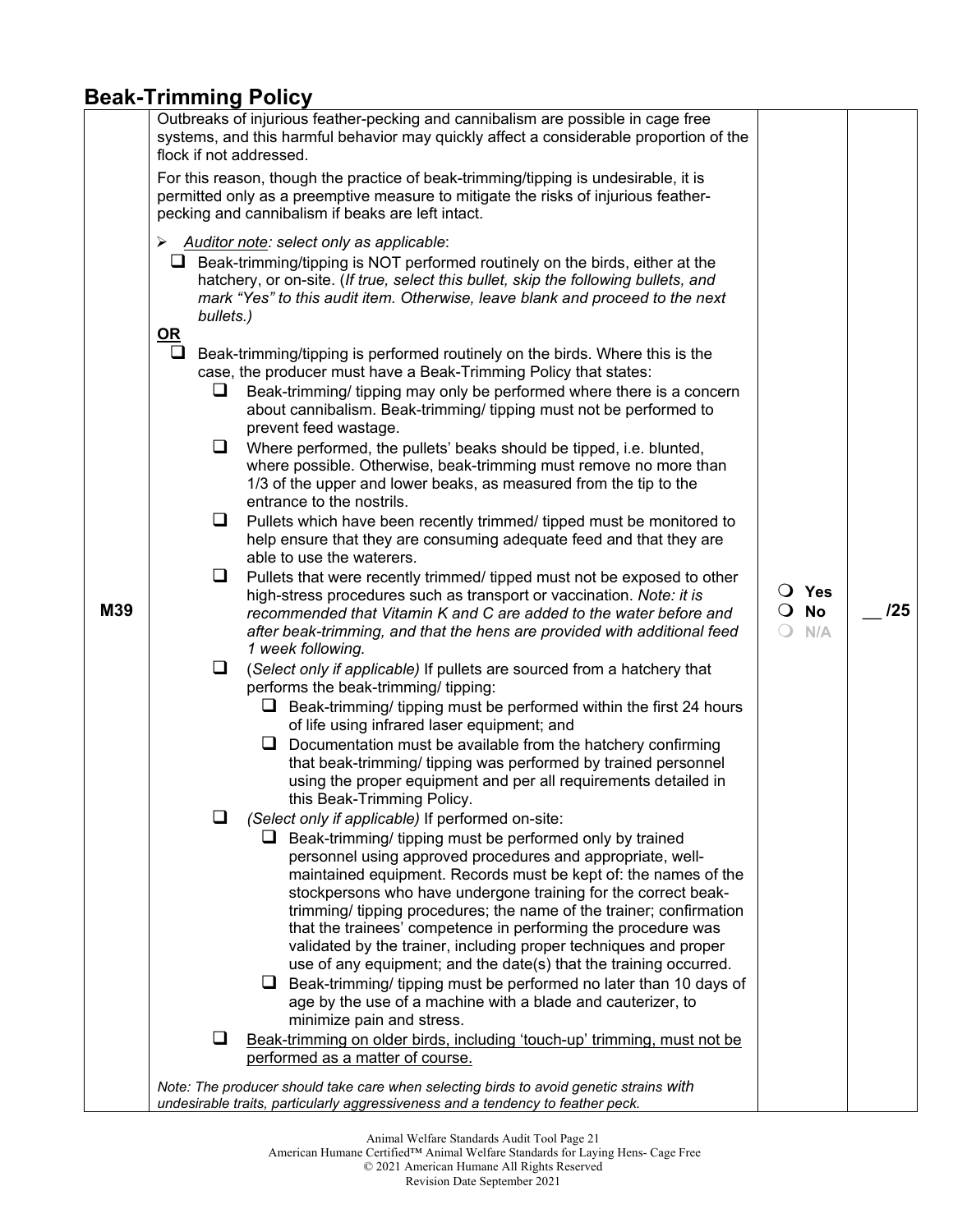|     | Action Plans for Deterring Injurious Feather-Pecking and Cannibalism                                                                                                                                                                                                                                                                                   |                                            |     |
|-----|--------------------------------------------------------------------------------------------------------------------------------------------------------------------------------------------------------------------------------------------------------------------------------------------------------------------------------------------------------|--------------------------------------------|-----|
|     | The producer must have plans in place to discourage the spread of injurious feather-                                                                                                                                                                                                                                                                   |                                            |     |
|     | pecking and cannibalism. If outbreaks of injurious feather-pecking and cannibalism.                                                                                                                                                                                                                                                                    |                                            |     |
|     | do occur:                                                                                                                                                                                                                                                                                                                                              |                                            |     |
|     | Methods to discourage the spread of injurious feather-pecking and<br>⊔<br>cannibalism must be conducted without delay.                                                                                                                                                                                                                                 |                                            |     |
|     | $\Box$ Artificial appliances (such as blinkers attached to the beak or nostrils, or<br>contact lenses) designed to stop injurious feather-pecking and cannibalism<br>must not be used.                                                                                                                                                                 |                                            |     |
| M40 | $\Box$ The producer must notify the American Humane Certified $\mathbb{M}$ program that the<br>problem exists and must explain the steps that the producer proposes to take<br>in order to mitigate the problem, and the producer must provide regular<br>updates to the American Humane Certified program regarding the success of<br>the mitigation. | $\bigcirc$ Yes<br>$\bigcirc$ No<br>$O$ N/A | /10 |
|     | Methods should include removing the offending birds if they are identifiable<br>⊔<br>and segregating injured birds as first steps, followed by reducing light levels<br>and providing distractions/ enrichments to the birds and/or providing<br>additional perches or panels so that subordinate hens can retreat.                                    |                                            |     |
|     | $\Box$ If these measures still do not mitigate the problem, the producer must contact<br>the American Humane Certified™ program for additional recommendations.                                                                                                                                                                                        |                                            |     |
|     | The American Humane Certified™ program will not consider beak-trimming of<br>older birds except as a method of last resort if other measures fail.                                                                                                                                                                                                     |                                            |     |
|     |                                                                                                                                                                                                                                                                                                                                                        |                                            |     |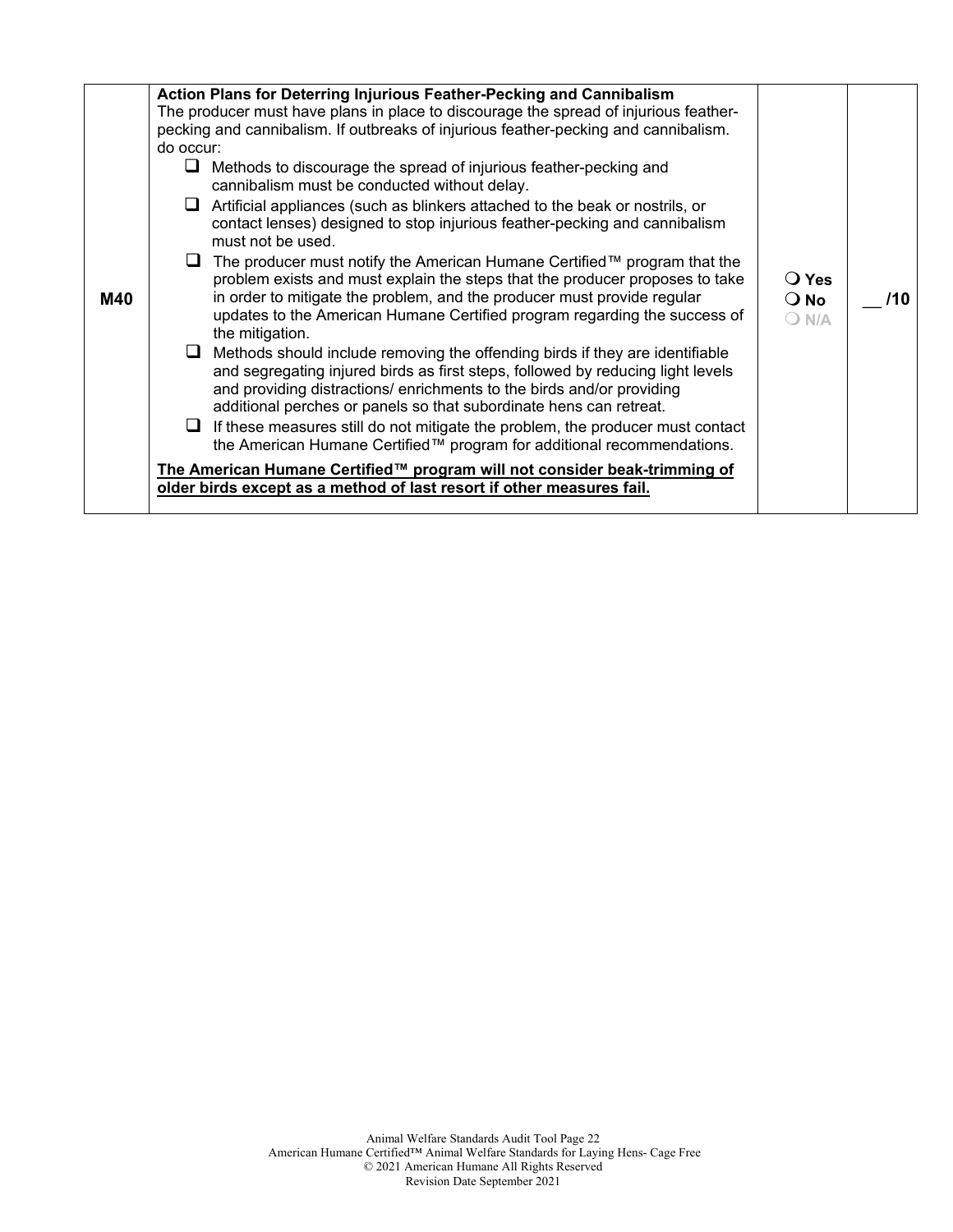### **Euthanasia Policy**

|     |   | The Euthanasia Policy includes provisions for routine euthanasia (culls), end-of-flock<br>euthanasia, and emergency euthanasia (including mass disposal during disease outbreaks<br>such as for highly pathogenic Avian Influenza). Euthanasia and disposal of carcasses must<br>be consistent with applicable local, state, and federal regulations.                                                       |   |                  |     |
|-----|---|-------------------------------------------------------------------------------------------------------------------------------------------------------------------------------------------------------------------------------------------------------------------------------------------------------------------------------------------------------------------------------------------------------------|---|------------------|-----|
|     |   | A Euthanasia Policy must be available that includes provisions for humane and timely,<br>routine and emergency, euthanasia. This policy must include:                                                                                                                                                                                                                                                       |   |                  |     |
|     |   | Only properly trained farm personnel or the flock veterinarian are to perform<br>euthanasia.                                                                                                                                                                                                                                                                                                                |   |                  |     |
|     | ⊔ | Training records that identify: the names of the stockpersons who have undergone<br>training; the name of the trainer; the specific method(s) of euthanasia covered in<br>the training; confirmation that the trainees' competence in performing the<br>procedure was validated by the trainer, including proper techniques and proper use<br>of any equipment; and the date(s) that the training occurred. |   |                  |     |
|     |   | $\Box$ Procedures stating that:                                                                                                                                                                                                                                                                                                                                                                             |   |                  |     |
|     |   | $\Box$ If there is any doubt as to whether euthanasia is required: the veterinarian or<br>properly trained personnel must be called at an early stage to advise<br>whether treatment is possible; OR                                                                                                                                                                                                        |   |                  |     |
|     |   | ⊔<br>If the veterinarian or properly trained personnel determine that an animal is<br>in severe, uncontrollable pain or is unable to move on its own accord, then<br>the animal must be promptly euthanized to prevent further suffering.                                                                                                                                                                   |   |                  |     |
|     |   | For euthanasia methods requiring equipment: records showing that equipment has<br>been maintained per the manufacturer's recommendations and that it is required to<br>be stored securely, protected, and kept clean.                                                                                                                                                                                       |   |                  |     |
| M41 | ⊔ | The approved methods of euthanasia that are to be used for each age group of<br>birds and under what circumstances, i.e. for routine culling or for emergency<br>euthanasia for flocks. These methods must be performed promptly to prevent<br>further suffering and must comply with the latest edition of the American Veterinary<br>Medical Association's AVMA Guidelines for the Euthanasia of Animals. |   | $\bigcirc$ Yes   | /50 |
|     | ⊔ | The farm performs one or more of the following approved methods of on-farm<br>euthanasia (select as appropriate):                                                                                                                                                                                                                                                                                           | Ő | <b>No</b><br>N/A |     |
|     |   | Cervical dislocation, to be used in an emergency or for euthanizing a very<br>small number of birds. Cervical dislocation involves stretching the neck to<br>dislocate the first vertebrae in the neck from the skull and cause extensive<br>damage to the major blood vessels. Use of equipment that crushes the neck                                                                                      |   |                  |     |
|     |   | rather than dislocates the spine, such as pliers, is never acceptable practice.                                                                                                                                                                                                                                                                                                                             |   |                  |     |
|     |   | Electrical stunning, immediately followed by neck cutting.                                                                                                                                                                                                                                                                                                                                                  |   |                  |     |
|     |   | Appropriately sized captive bolt euthanasia.                                                                                                                                                                                                                                                                                                                                                                |   |                  |     |
|     |   | Carbon dioxide, or other approved gas/ gas mixture, delivered in an<br>appropriate container at acceptable concentrations.                                                                                                                                                                                                                                                                                  |   |                  |     |
|     |   | $\Box$ Any other method approved by the latest edition of the <b>AVMA Guidelines</b><br>for the Euthanasia of Animals.                                                                                                                                                                                                                                                                                      |   |                  |     |
|     |   | Procedures stating that the persons performing euthanasia must verify that each<br>bird has been properly euthanized. If necessary, the same method or an alternate<br>method must be performed immediately to help ensure that the bird does not<br>suffer.                                                                                                                                                |   |                  |     |
|     |   | $\Box$ For other than routine culls, logs stating the reason for euthanasia, the date, the<br>competent personnel performing the euthanasia, the numbers of birds euthanized,<br>and the procedure used.                                                                                                                                                                                                    |   |                  |     |
|     | ⊔ | Routine, on-farm disposal of flocks at the end of the production cycle must meet<br>the requirements of this section. See "End-of-Flock Disposition" section.                                                                                                                                                                                                                                               |   |                  |     |
|     | ⊔ | Procedures for the proper disposal of carcasses, and records of the name of the<br>outlet through which all such carcasses are disposed, unless carcasses are<br>disposed of on-farm, in which case records are kept of the disposal method.<br>Disposal must meet all state, local, and/or federal regulations.                                                                                            |   |                  |     |
|     |   | Nothing stated here is intended to discourage the prompt diagnosis and                                                                                                                                                                                                                                                                                                                                      |   |                  |     |
|     |   | appropriate treatment of any ill or injured bird.                                                                                                                                                                                                                                                                                                                                                           |   |                  |     |
|     |   |                                                                                                                                                                                                                                                                                                                                                                                                             |   |                  |     |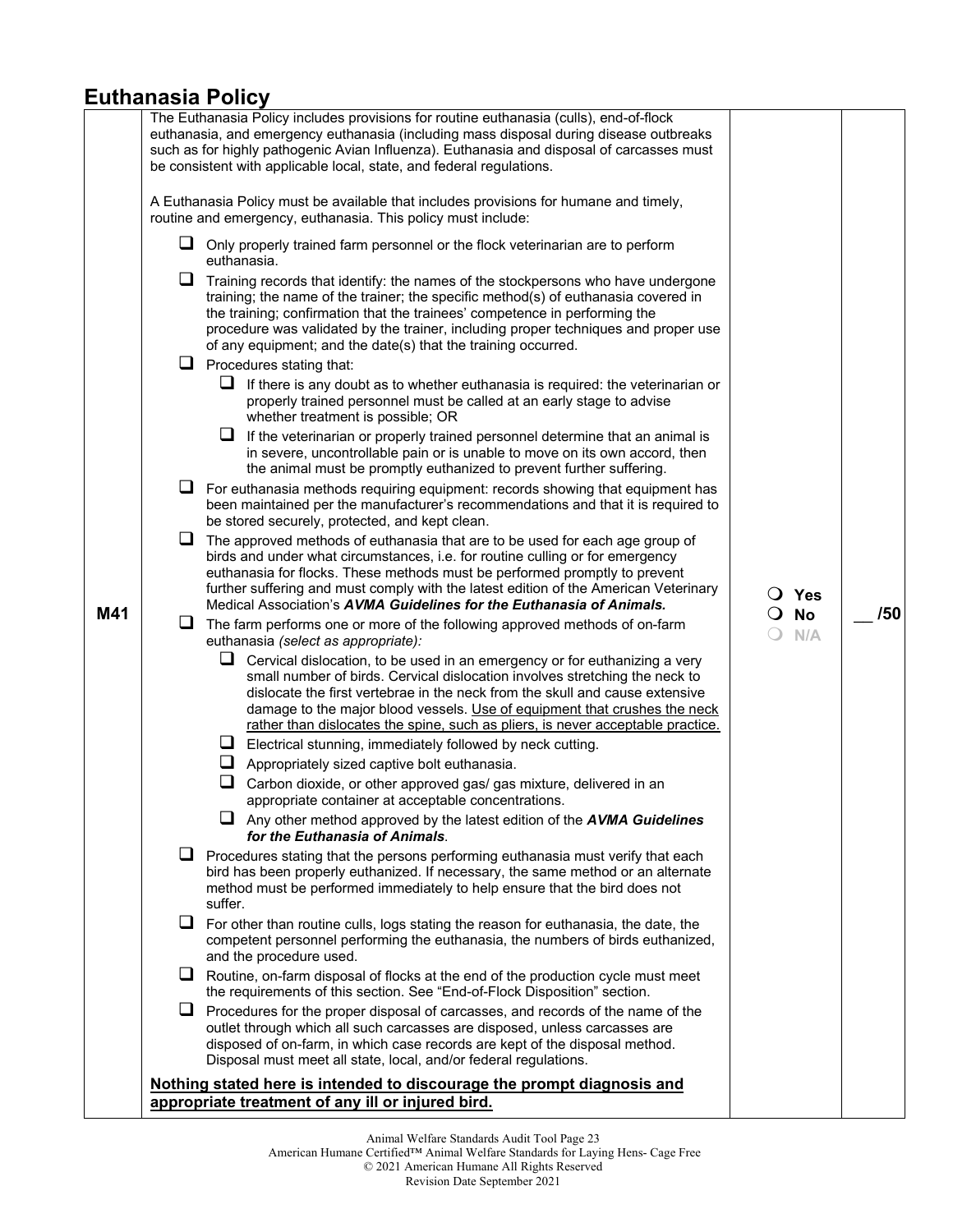## **On-Farm/ Feed & Water**

*Hens must be free from unnecessary hunger, thirst and malnutrition by being provided with a wholesome diet and continuous access to fresh water and a diet that maintains full health and promotes a positive state of well-being. Feed and water must be distributed in such a way that the hens can eat and drink without undue competition.* 

| Feed            |                                                                                                                                                                                                                                                                                                                                                                                                                                                                                                                                                                                                                                                                                                                                                                                                                          |                                          |              |
|-----------------|--------------------------------------------------------------------------------------------------------------------------------------------------------------------------------------------------------------------------------------------------------------------------------------------------------------------------------------------------------------------------------------------------------------------------------------------------------------------------------------------------------------------------------------------------------------------------------------------------------------------------------------------------------------------------------------------------------------------------------------------------------------------------------------------------------------------------|------------------------------------------|--------------|
|                 |                                                                                                                                                                                                                                                                                                                                                                                                                                                                                                                                                                                                                                                                                                                                                                                                                          | <b>Selection</b>                         | <b>Score</b> |
| FW <sub>1</sub> | <b>Feed Access &amp; Feed Space</b><br>The hens must be fed a wholesome diet that is fed to them in sufficient<br>ப<br>quantity to maintain them in good health and to satisfy their nutritional<br>needs. The hens must have unrestricted, daily access to feed, except prior<br>to end-of-flock disposition or as required by the flock veterinarian.<br>$\Box$ Per each hen, there must be a minimum of:<br>(select only as applicable)<br>$\Box$ 1.5 linear inches of feed trough when double-sided straight troughs<br>are used; and/or<br>$\Box$ 3.0 linear inches of feed trough when only one side of trough is<br>accessible; and/or<br>1.5 perimeter inches of circular feeder space when round pans are<br>u<br>used.<br>Auditor note:<br>Calculated linear inches per bird<br>(e.g. "1.51 inches DS trough") | Yes<br>$\Omega$<br><b>No</b><br>N/A      | /50          |
| FW <sub>2</sub> | Feed must be fresh and not left in a contaminated (i.e. moldy, wet, soiled with<br>rodent feces, etc.) or stale condition.                                                                                                                                                                                                                                                                                                                                                                                                                                                                                                                                                                                                                                                                                               | Yes<br>$\Omega$<br><b>No</b><br>Q<br>N/A | $\sqrt{3}$   |
| FW <sub>3</sub> | <b>Even Distribution of Feed</b><br>The hens must not have to travel more than 26 feet in the house to reach feed.<br>Note: Feed must be distributed evenly throughout the housing system to minimize<br>competition among birds. Particular attention must be given to the provision of feed<br>in areas frequented by subordinate hens.                                                                                                                                                                                                                                                                                                                                                                                                                                                                                | Yes<br><b>No</b><br>N/A                  | $\sqrt{3}$   |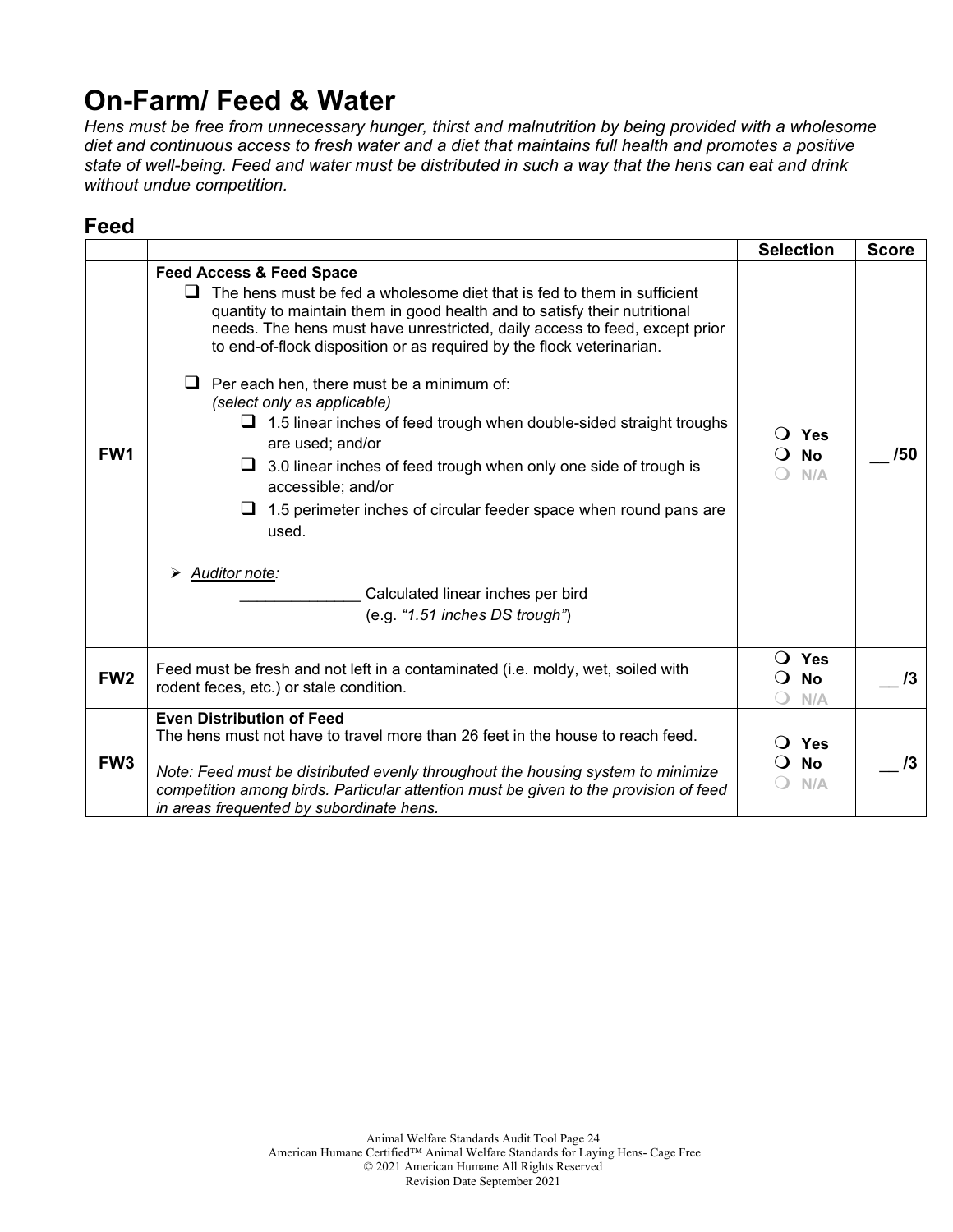#### **Water**

|                 | <b>Water Access &amp; Waterers</b>                                                                                                                                                                                                                                                                                                                                                                                                                                                                                                                                                                                                                   |                                                                  |     |
|-----------------|------------------------------------------------------------------------------------------------------------------------------------------------------------------------------------------------------------------------------------------------------------------------------------------------------------------------------------------------------------------------------------------------------------------------------------------------------------------------------------------------------------------------------------------------------------------------------------------------------------------------------------------------------|------------------------------------------------------------------|-----|
|                 | The hens must have continuous access to an adequate supply of clean,<br>fresh drinking water at all times.                                                                                                                                                                                                                                                                                                                                                                                                                                                                                                                                           |                                                                  |     |
| FW4             | $\Box$ Waterers must be provided at the following minimum rates:<br>(select only as applicable)<br>$\Box$ 1 nipple per every 10 hens <i>(i.e. no more than 10 hens per nipple</i> );<br>and/ or<br>$\Box$ 0.5 inches of trough space per hen when both sides of the trough<br>are accessible; and/ or<br>$\Box$ 1.0 inches of trough space per hen when only one side of the<br>trough is accessible; and/ or<br>$\Box$ 0.4 perimeter inches of space per hen when round drinkers are<br>used, OR per manufacturer's specification for bell-type drinkers.<br><b>Auditor note:</b><br>Calculated waterer per bird<br>(e.g. "1 nipple per 9.8 birds") | $\overline{O}$ Yes<br><b>No</b><br>$\Omega$<br>N/A               | /50 |
|                 | $\Box$ Waterers must be placed at optimum height (per manufacturer's<br>guidelines) for the size and age of the birds and must be of an appropriate<br>design.<br>$\Box$ At the time of the audit, no more than 10% of waterers may be inoperable.<br>Note: Where new drinking systems are being installed, no open water systems are<br>to be used that allow water spillage and soaking of litter.                                                                                                                                                                                                                                                 |                                                                  |     |
| FW <sub>5</sub> | <b>Emergency Water Supply</b><br>On-site provisions must be in place to provide clean, fresh water for the duration of<br>the outage during a shut off or failure of the main water supply, including freezing<br>conditions.                                                                                                                                                                                                                                                                                                                                                                                                                        | $\bigcirc$ Yes<br><b>No</b><br>$\mathbf{O}$<br>$\bigcirc$<br>N/A | /10 |
|                 | <b>Even Distribution of Water</b>                                                                                                                                                                                                                                                                                                                                                                                                                                                                                                                                                                                                                    |                                                                  |     |
| FW <sub>6</sub> | The hens must not have to travel more than 26 feet to access a drinking point.<br>The distribution of nipple or drinker lines and spacing of lines and bell drinkers<br>must follow a regular, uniformly distributed pattern to help ensure that all birds<br>have access. Particular attention must be given to the provision of water in areas<br>frequented by subordinate hens.                                                                                                                                                                                                                                                                  | $\bigcirc$ Yes<br><b>No</b><br>$\Omega$<br>N/A                   | 13  |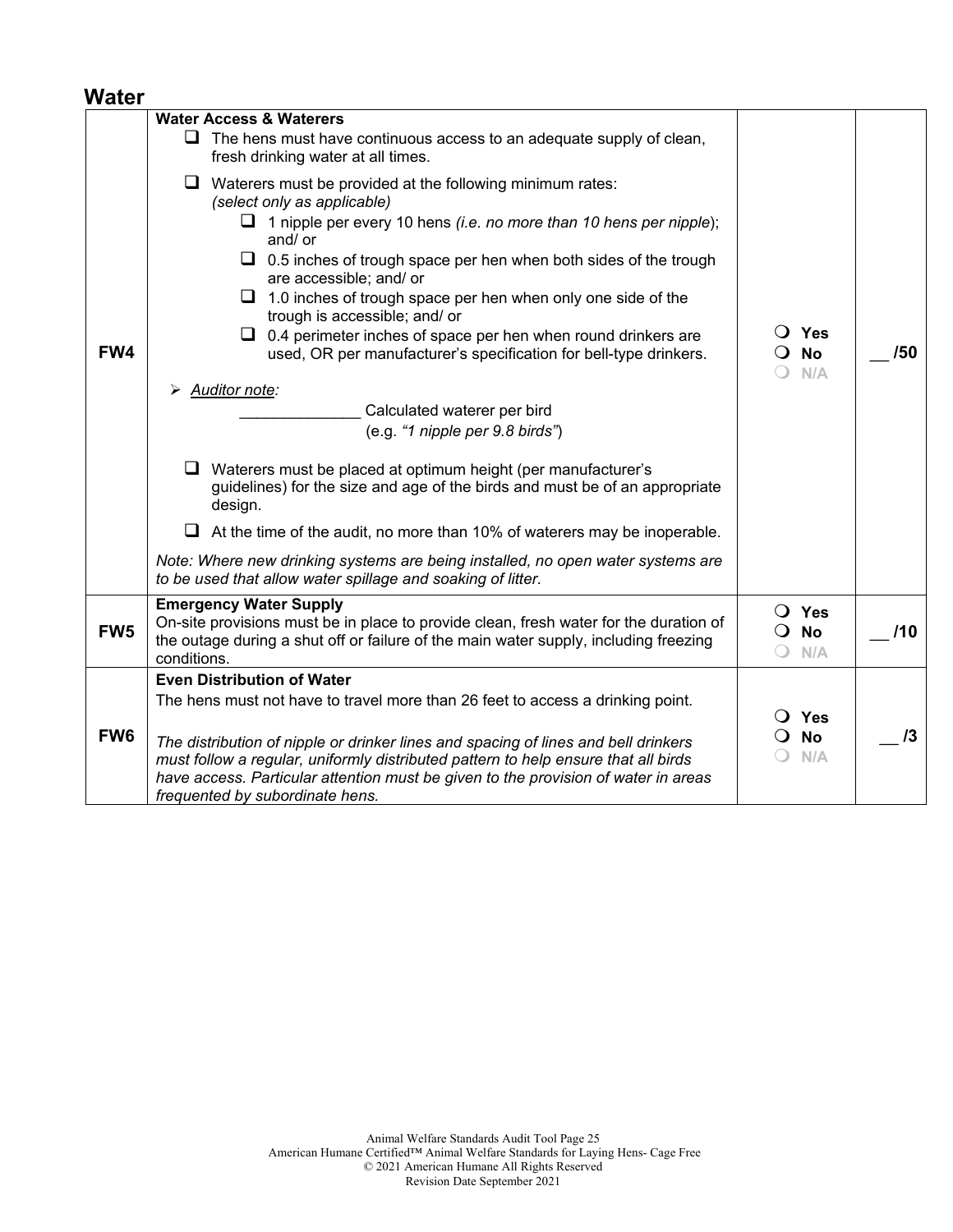## **On-Farm/ Environment**

*The environment must take into account their welfare needs and provide the best husbandry approaches; meet all governmental regulations; be designed to help protect them from unnecessary physical and thermal discomfort, fear, and distress; and allow them to perform their natural behaviors. All equipment and fixtures must be selected, installed, and maintained to optimize the well-being of the flock. The hens must be protected from unnecessary pain, injury, and disease and their environment must be conducive to good health.*

### **Buildings**

| E <sub>1</sub> | A copy of the current American Humane Certified™ Animal Welfare Standards<br>for Laying Hens- Cage Free must be available on-site in either written or electronic<br>form as a reference for all stock-keepers/ workers in the facility.                                                                                                                                                                                                                                                                                                                                                                                                                                                                                                                                                                                                                                                                                                                                                                                                                                                                            | $\Omega$<br>Yes<br><b>No</b><br>$\Omega$<br>N/A | /3  |
|----------------|---------------------------------------------------------------------------------------------------------------------------------------------------------------------------------------------------------------------------------------------------------------------------------------------------------------------------------------------------------------------------------------------------------------------------------------------------------------------------------------------------------------------------------------------------------------------------------------------------------------------------------------------------------------------------------------------------------------------------------------------------------------------------------------------------------------------------------------------------------------------------------------------------------------------------------------------------------------------------------------------------------------------------------------------------------------------------------------------------------------------|-------------------------------------------------|-----|
| E2             | Auditor Evaluation of Biosecurity, Structural/Access<br>Structural biosecurity must be evaluated by the auditor onsite:<br>$\Box$<br>Physical methods for the deterrence of pests, predators, and wild animals must<br>be in place. (May include elements such as: perimeter fencing, overhead<br>netting in yards, screening of drains/vents/ openings, etc.); and<br>Physical methods/controls for approved visitors and the deterrence of<br>⊔<br>unapproved visitors must be in place, including:<br>$\Box$ Signs posted at the farm and/or house entrances that provide<br>instructions and information for farm personnel and approved visitors<br>regarding biosecurity procedures;<br>$\Box$ Property gates and/or secured houses and/or other physical methods to<br>restrict entry; and<br>$\Box$ Logging of all approved visitors. Non-farm personnel are not permitted<br>on the site except by approval from farm managers, and unless<br>appropriate precautions have been taken, including compliance with the<br>company policy on 'downtime', i.e. time away from contact with non-<br>farm birds. | <b>Yes</b><br>$\Omega$<br><b>No</b><br>N/A      | 110 |
| E <sub>3</sub> | <b>Auditor Evaluation of Biosecurity, Operational</b><br>Operational biosecurity must be evaluated by the auditor onsite:<br>The vegetation adjacent to surrounding buildings in outdoor areas must be<br>in a short and tidy condition within at least 24" from the house;<br>Pest control methods such as baiting and trapping must be in place and<br>⊔<br>functional;<br>⊔<br>Bulk feed and emergency water sources must be covered and protected,<br>and other potential attractants of pests, rodents, mold, etc. must be<br>removed (i.e. open trash cans with food waste or other items not necessary<br>to the operation of the house); and<br>Protective clothing, foot baths, and/ or shower facilities for workers and<br>approved visitors must be provided, where appropriate.                                                                                                                                                                                                                                                                                                                        | <b>Yes</b><br><b>No</b><br>$\Omega$<br>N/A      | 110 |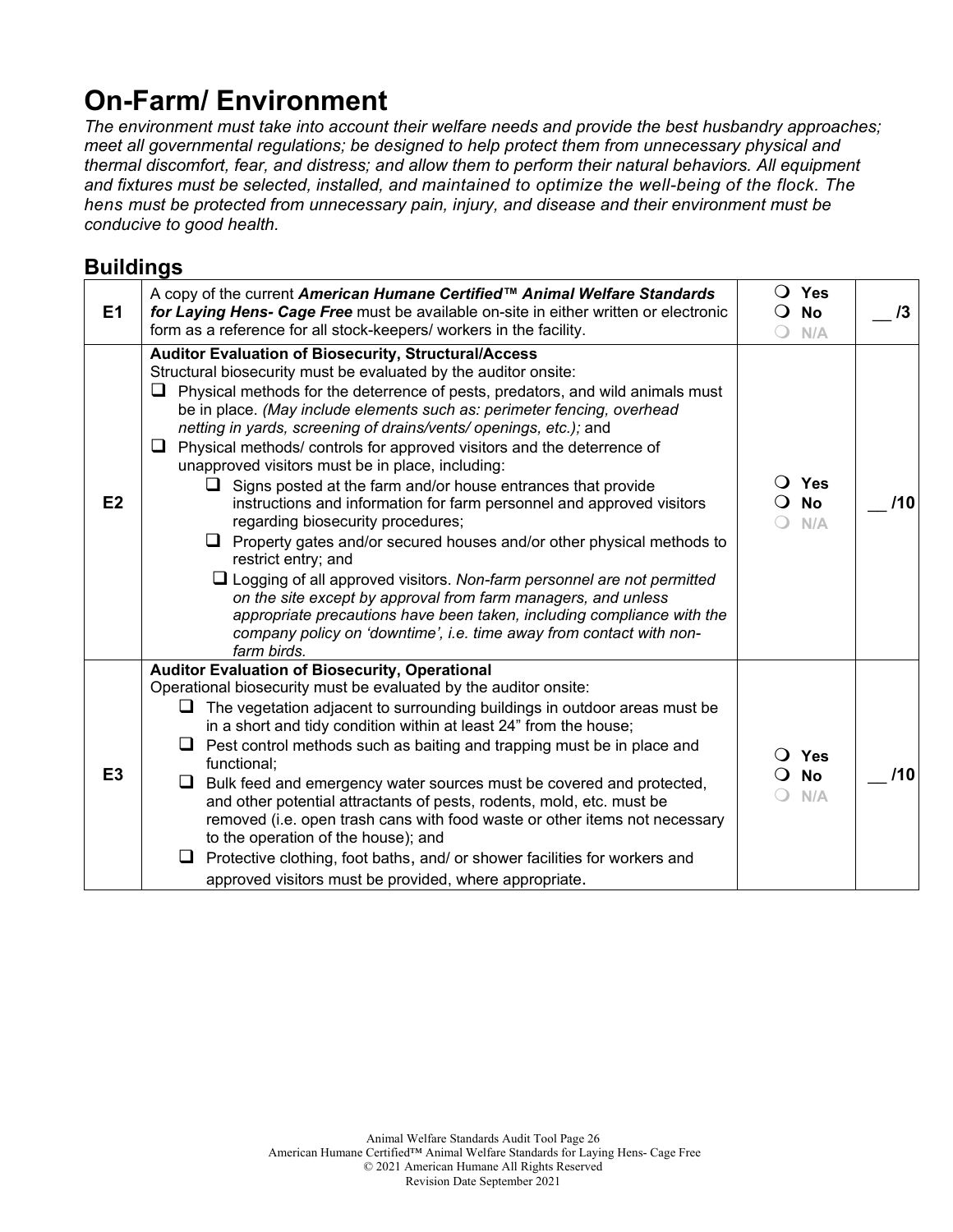| <b>E4</b>       | <b>Emergency Contact Information (or Emergency Response Plan)</b><br>Emergency Contact Information or the Emergency Response Plan must be posted<br>at the entrances to all houses or at an on-site central location, with the exception<br>that emergency information may be posted at a central office or the main office if<br>the office is located on the same site as the facility. This must include:<br>$\Box$ Emergency information and numbers, i.e. relevant information for the<br>responders about the site as needed, contact number for fire department,<br>local utilities, etc.;<br>$\Box$ Procedures to help ensure that responsible individuals (and alternates, if<br>necessary) can be notified. This should include primary and alternate<br>contact numbers for these individual(s) responsible for reacting to<br>emergencies, i.e. farm workers/ managers, family members, and/or owner<br>as appropriate. Note: it is recommended to provide contact numbers for at<br>least three responsible workers and/or family members when possible, and<br>a predefined calling schedule to help ensure that all responsible parties may<br>be contacted if necessary; and<br>⊔<br>Contingency plans and precautions to cope with emergencies in order to<br>safeguard the welfare of the animals, and the procedures to be followed by<br>those discovering an emergency such as fire, floods, storms or other<br>severe weather, interruption of power or water, etc.<br>Auditor note: If the house is located on the same property as the main<br>office, Emergency Contact Information or the Emergency Response Plan<br>may be posted at the main office instead of the house. See M7. | $\bigcirc$ Yes<br><b>No</b><br>$\cup$<br>N/A<br>$\bigcirc$       | 110        |
|-----------------|---------------------------------------------------------------------------------------------------------------------------------------------------------------------------------------------------------------------------------------------------------------------------------------------------------------------------------------------------------------------------------------------------------------------------------------------------------------------------------------------------------------------------------------------------------------------------------------------------------------------------------------------------------------------------------------------------------------------------------------------------------------------------------------------------------------------------------------------------------------------------------------------------------------------------------------------------------------------------------------------------------------------------------------------------------------------------------------------------------------------------------------------------------------------------------------------------------------------------------------------------------------------------------------------------------------------------------------------------------------------------------------------------------------------------------------------------------------------------------------------------------------------------------------------------------------------------------------------------------------------------------------------------------------------------------------------------------------|------------------------------------------------------------------|------------|
| E <sub>5</sub>  | The physical environment must take into consideration the safety of the hens,<br>including but not limited to:<br>$\Box$ There must be no sharp edges, projections, protrusions, damaged<br>partitions, etc. that are likely to cause injury or distress to the birds.                                                                                                                                                                                                                                                                                                                                                                                                                                                                                                                                                                                                                                                                                                                                                                                                                                                                                                                                                                                                                                                                                                                                                                                                                                                                                                                                                                                                                                        | O Yes<br>No<br>Ő<br>$\bigcirc$<br>N/A                            | 13         |
| E <sub>6</sub>  | Electrical equipment must be:<br>$\Box$ Inaccessible to the birds;<br>$\Box$ Well-insulated and properly grounded; and<br>$\Box$ Safeguarded from rodents.                                                                                                                                                                                                                                                                                                                                                                                                                                                                                                                                                                                                                                                                                                                                                                                                                                                                                                                                                                                                                                                                                                                                                                                                                                                                                                                                                                                                                                                                                                                                                    | $\bigcirc$ Yes<br><b>No</b><br>$\mathbf{O}$<br>$\bigcirc$<br>N/A | 13         |
| E7              | With the exception of insecticidal preservatives, the birds must have no possibility to<br>come into contact with paints, wood preservatives, disinfectants, or other toxins.                                                                                                                                                                                                                                                                                                                                                                                                                                                                                                                                                                                                                                                                                                                                                                                                                                                                                                                                                                                                                                                                                                                                                                                                                                                                                                                                                                                                                                                                                                                                 | O Yes<br><b>No</b><br>$\mathbf{O}$<br>N/A                        | 13         |
| E <sub>8</sub>  | Where used, euthanasia equipment must show no obvious signs of neglect, i.e.<br>rust, dirt and grime, and must be stored in a secure location protected from the<br>elements.                                                                                                                                                                                                                                                                                                                                                                                                                                                                                                                                                                                                                                                                                                                                                                                                                                                                                                                                                                                                                                                                                                                                                                                                                                                                                                                                                                                                                                                                                                                                 | O Yes<br><b>No</b><br>O<br>$\bigcirc$<br>N/A                     | 13         |
| E <sub>9</sub>  | Housing and equipment must be designed so that the hens can be readily<br>inspected during daily observations.                                                                                                                                                                                                                                                                                                                                                                                                                                                                                                                                                                                                                                                                                                                                                                                                                                                                                                                                                                                                                                                                                                                                                                                                                                                                                                                                                                                                                                                                                                                                                                                                | $\mathsf{O}$<br>Yes<br>$\mathsf{O}$<br><b>No</b><br>N/A          | 13         |
| E <sub>10</sub> | The house design must allow effective cleaning to prevent the significant<br>u.<br>buildup of parasites and other pathogens.<br>Internal walls must be smooth, and constructed of a durable material<br>⊔<br>capable of withstanding cleanout procedures.                                                                                                                                                                                                                                                                                                                                                                                                                                                                                                                                                                                                                                                                                                                                                                                                                                                                                                                                                                                                                                                                                                                                                                                                                                                                                                                                                                                                                                                     | O Yes<br>No<br>$\circ$<br>N/A<br>$\cup$                          | $\sqrt{3}$ |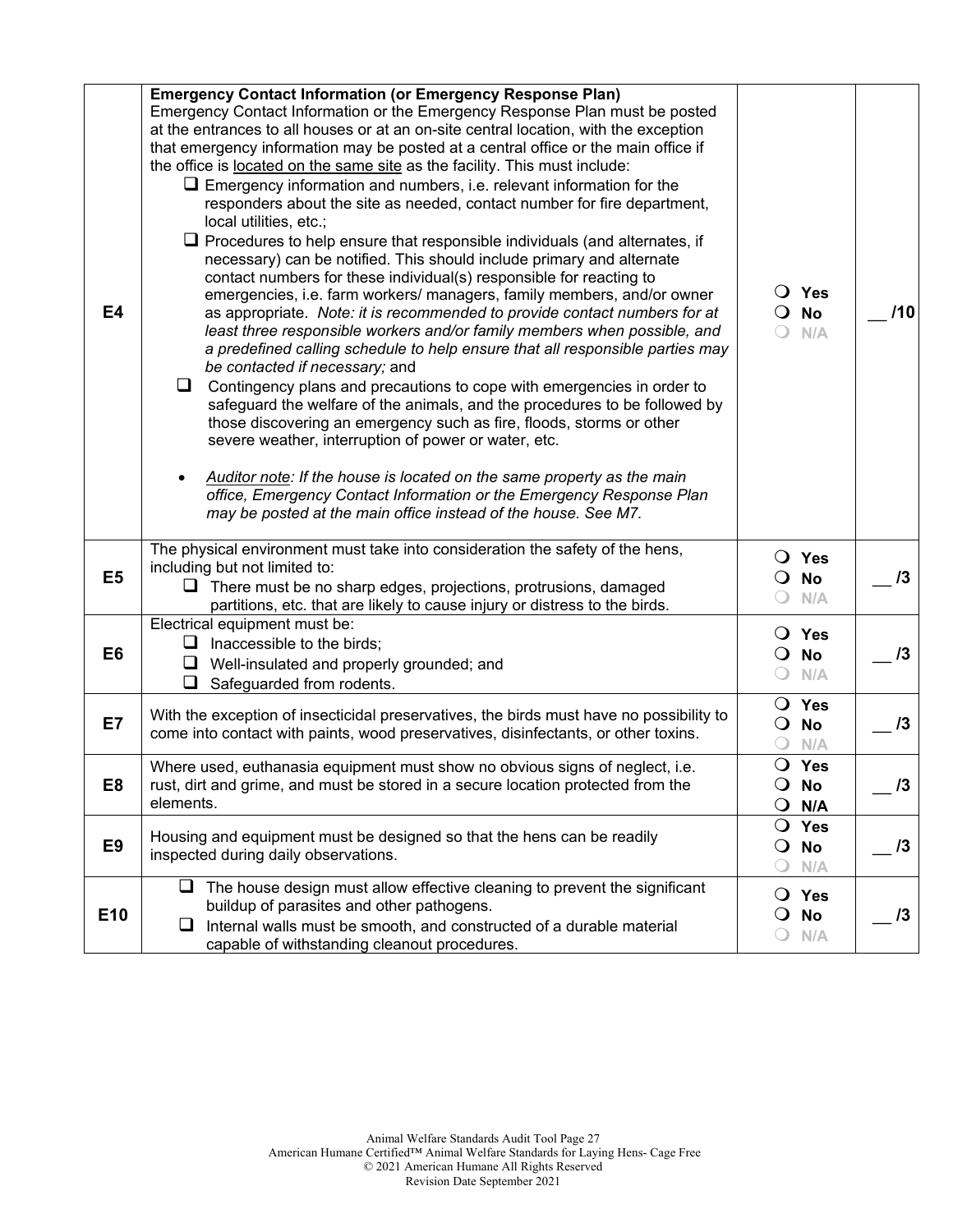### **Auxiliary Power & Alarm Systems**

| E <sub>11</sub> | <b>Auditor Evaluation of Auxiliary Power Supply</b><br>An auxiliary power supply, such as a standby generator, must be available and<br>functional.<br>Auditor note: An auxiliary power supply is not required at sites that rely on<br>manually operated equipment. Otherwise, a stockperson must demonstrate<br>to the auditor that the auxiliary power supply is available and functional. | Yes<br>$\bigcirc$ No<br>$\bigcirc$ N/A |  |
|-----------------|-----------------------------------------------------------------------------------------------------------------------------------------------------------------------------------------------------------------------------------------------------------------------------------------------------------------------------------------------------------------------------------------------|----------------------------------------|--|
| E <sub>12</sub> | <b>Alarm Systems</b><br>For controlled environment houses, alarm systems (audible & remote) must be<br>installed, functional, and operate even if the principal electricity has failed.<br>Auditor note: For controlled environment houses, a stockperson must<br>demonstrate that the alarm systems are available and functional.                                                            | Yes<br>$\bigcirc$ No<br>$\bigcirc$ N/A |  |

### **Thermal Environment & Ventilation**

|                 | The hens must be maintained in a thermally comfortable environment at all times.                                                                                                                                                                                                    |                              | $\bigcirc$ Yes                     |     |
|-----------------|-------------------------------------------------------------------------------------------------------------------------------------------------------------------------------------------------------------------------------------------------------------------------------------|------------------------------|------------------------------------|-----|
| E <sub>13</sub> | Auditor note: The hens must not show signs of being too cold or too hot.                                                                                                                                                                                                            | $\Omega$ No                  | N/A                                | /10 |
|                 | <b>Automatic Ventilation Systems</b>                                                                                                                                                                                                                                                |                              |                                    |     |
|                 | Where automatic ventilation systems are used, there must be:                                                                                                                                                                                                                        |                              |                                    |     |
| E14             | An alarm that will give adequate warning of the failure of that system to<br>function properly. The alarm must operate even if the principle electricity<br>supply to it has failed.                                                                                                | $\Omega$                     | ○ Yes<br><b>No</b>                 | /3  |
|                 | Additional equipment or means of ventilation (whether automatic or not)<br>⊔<br>which, in the event of such a failure of the ventilation system, will provide<br>adequate ventilation so as to prevent the birds from suffering unnecessary<br>distress as a result of the failure. |                              | $\bigcirc$ n/a                     |     |
|                 | <b>Side Curtains</b>                                                                                                                                                                                                                                                                |                              |                                    |     |
|                 | (select as applicable)                                                                                                                                                                                                                                                              |                              |                                    |     |
| E <sub>15</sub> | If automatic side curtains are installed, these must open automatically in the<br>⊔<br>event of power failure or high temperature, with record of doing so.<br>Automatic side curtains must be functional and tested.                                                               | $\ddot{\phantom{1}}$<br>○ No | Yes                                | /3  |
|                 | If manual side curtains are installed, the SOPs must require the side<br>curtains to be opened manually in the event of an emergency condition<br>(high temperature, etc.)                                                                                                          | 0                            | N/A                                |     |
|                 | <b>Auditor Measurements of Ammonia Levels</b>                                                                                                                                                                                                                                       |                              |                                    |     |
|                 | Ammonia levels, measured at the height of the animals at multiple enriched colony                                                                                                                                                                                                   |                              |                                    |     |
|                 | units in the house, must ideally be less than 10 parts per million and must not<br>exceed 25 parts per million.                                                                                                                                                                     |                              |                                    |     |
| E16             | Auditor note: Measure ammonia levels at the height of the hens at a<br>➤<br>minimum of 5 random locations in the house. No location may exceed 25<br>ppm.                                                                                                                           |                              | $\bigcirc$ Yes<br><b>No</b><br>N/A | /25 |
|                 | Measured maximum ammonia in PPM (must be $\leq$ 25 ppm)<br>Average house ammonia in PPM                                                                                                                                                                                             |                              |                                    |     |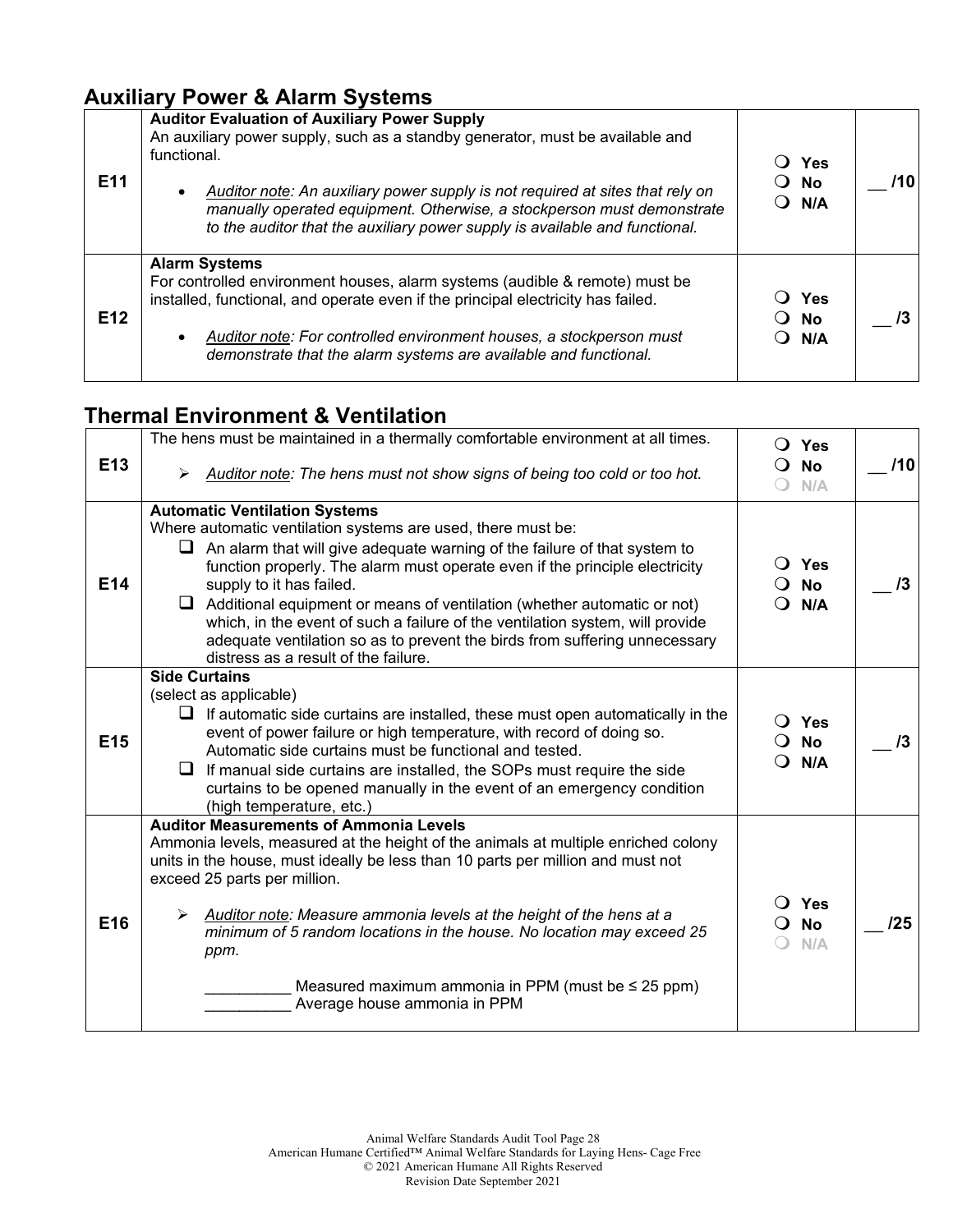#### **Lighting**

| <b>E17</b> | <b>Auditor Evaluation of Lighting</b><br>Light levels as measured by the auditor must provide an average minimum<br>illumination of 10 lux (1 foot-candle) throughout the hen house.<br>Auditor note: the light levels must be checked at the level of the hens at a<br>$\bullet$<br>minimum of 5 random locations throughout the house and the results<br>averaged. Locations that are in the shade of equipment should not be<br>included in the sampling.<br>Measured average light level in foot-candles | <b>Yes</b><br>No.<br>N/A       | /25 |
|------------|--------------------------------------------------------------------------------------------------------------------------------------------------------------------------------------------------------------------------------------------------------------------------------------------------------------------------------------------------------------------------------------------------------------------------------------------------------------------------------------------------------------|--------------------------------|-----|
| E18        | Patches of high-intensity artificial or natural light must be avoided in a house.<br>Artificial lights must be located throughout the house to cast light evenly.                                                                                                                                                                                                                                                                                                                                            | <b>Yes</b><br><b>No</b><br>N/A |     |
| E19        | Adequate lighting, whether fixed or portable, indoors or outdoors, must be available<br>to enable the hens to be thoroughly inspected at any time.                                                                                                                                                                                                                                                                                                                                                           | <b>Yes</b><br>No.<br>N/A       |     |

### **Space Allowance & Density Rates**

*All hens must have sufficient freedom of movement to be able to stand normally, turn around, and stretch their wings without difficulty. They must have sufficient space to be able to perch or sit quietly without repeated disturbance.*

|     | icpcalcu uisluibailuc.                                                                                                                                                                                                                                                                                                                                                                                                                                                                                                                                                                                                                                                                                                                       |                           |     |
|-----|----------------------------------------------------------------------------------------------------------------------------------------------------------------------------------------------------------------------------------------------------------------------------------------------------------------------------------------------------------------------------------------------------------------------------------------------------------------------------------------------------------------------------------------------------------------------------------------------------------------------------------------------------------------------------------------------------------------------------------------------|---------------------------|-----|
|     | <b>Space Allowance in Indoor Housing</b><br>For the purposes of calculating allowable hen density rates, usable floor area shall<br>include the main floor and litter area, plus any elevated floor areas/ tiers with at<br>least 17.7 inches (45 cm) of clear headroom underneath, but shall exclude nest<br>areas and any outside area, if applicable.                                                                                                                                                                                                                                                                                                                                                                                     |                           |     |
| E20 | (select only as applicable)<br>In a house with an all-litter floor, a minimum space allowance of 1.5 square<br>feet per hen must be allocated to allow performance of normal behavior and<br>the natural clustering of hens.<br>In a partially-slatted house with a perching/roosting area over a<br>droppings pit/belt, and for multi-tier systems, a minimum space<br>allowance of 1.0 square foot per hen to allow performance of normal<br>behavior. Given that these systems provide usable vertical space for<br>the hens to access, the hens in these systems have more space to<br>move around than those in all-litter floor systems.<br>Auditor note:<br>Calculated square feet of usable area per hen (e.g. "1.23<br>sf per hen") | ○ Yes<br><b>No</b><br>N/A | /50 |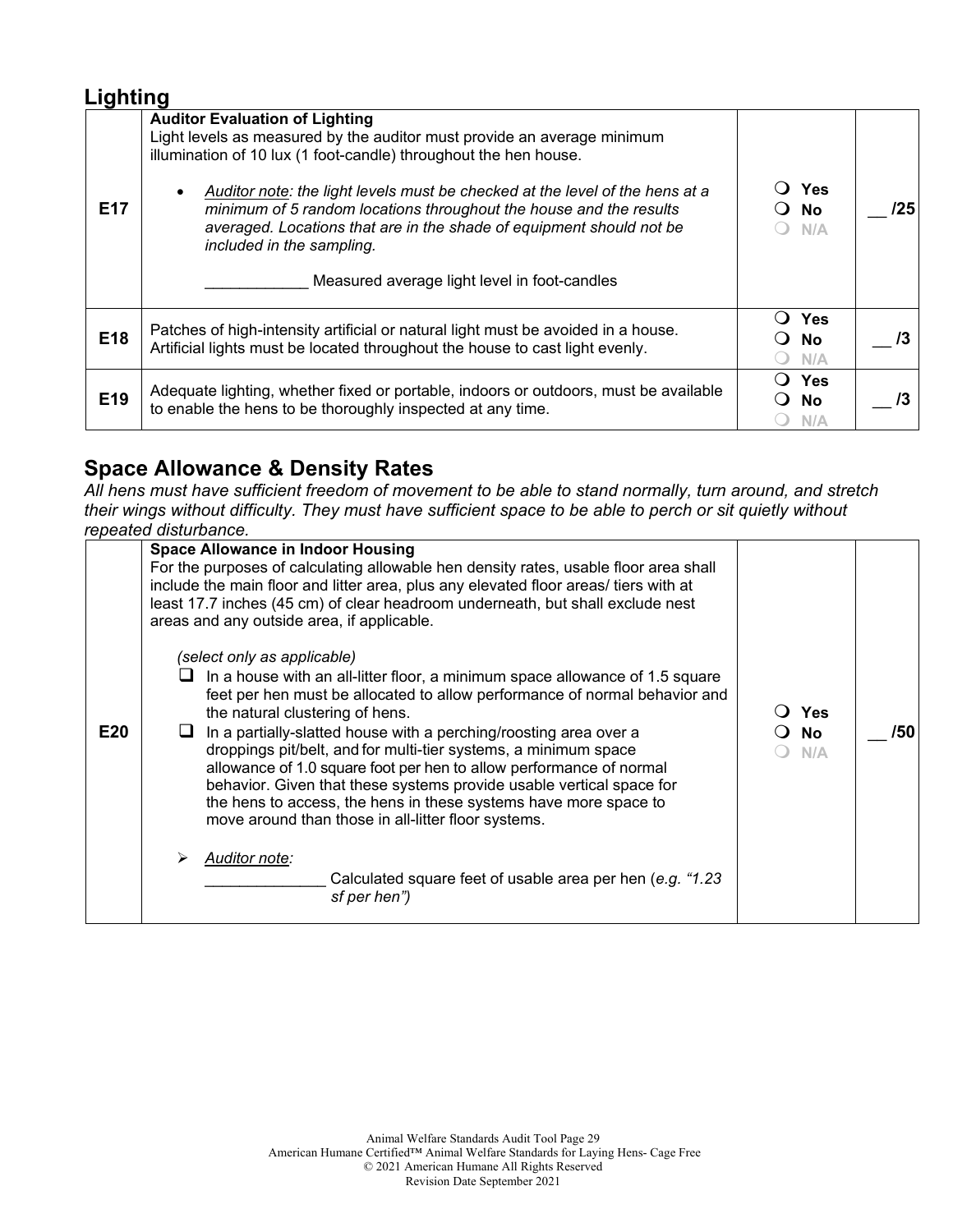### **Floor & Litter**

| E21 | Hens must have access at all times to a well-maintained litter/ scratch area within<br>the house.<br>A minimum of 15% of the total usable area of the house (excluding nest<br>space) must be devoted to litter area.<br>$\Box$ Litter must be of a proper substrate to allow for dust-bathing.<br>Litter that is wet, infested with parasites, or otherwise harmfully<br>⊔<br>contaminated must be immediately removed and replaced.<br>$\Box$ Litter that is wet or otherwise contaminated must not be introduced into the<br>house.<br><b>Auditor note:</b><br>Percentage of litter (ratio of litter to total usable area<br>including litter) in house.                    | <b>Yes</b><br><b>No</b><br>N/A | /25 |
|-----|--------------------------------------------------------------------------------------------------------------------------------------------------------------------------------------------------------------------------------------------------------------------------------------------------------------------------------------------------------------------------------------------------------------------------------------------------------------------------------------------------------------------------------------------------------------------------------------------------------------------------------------------------------------------------------|--------------------------------|-----|
| E22 | Auditor Evaluation of Litter/ Litter Squeeze Test<br>Litter must be maintained in a dry and friable condition. Litter quality must be<br>evaluated by the auditor in at least three random locations.<br>Auditor note: Litter quality must be checked at three random locations.<br>Where litter is located near misting equipment, the top surface of the litter<br>should be moved aside. When litter is squeezed in the hand, it should not<br>form a clump, and there should be no free water that is released. If no free<br>water is released and the litter crumbles easily, score "Yes" on this item,<br>otherwise the litter is too wet, and score "No" on this item. | <b>Yes</b><br><b>No</b><br>N/A | /25 |

### **Nest Areas**

| E <sub>23</sub> | Nests must be provided to the laying hens (select and complete as applicable):<br>If colony nests are installed:<br>Requirement: at least 9 ft <sup>2</sup> / 100 hens (.09 ft <sup>2</sup> hen).<br>Actual: $\mathsf{ft}^2$ hen.<br>If individual nest boxes are installed:<br>Requirement: 1 nest/ 5-7 hens.<br>Actual: nest/hen.<br>Nest boxes must provide curtains and/or dividers for privacy.<br>Nest boxes must have a floor substrate that encourages nesting<br>behavior. The bottom can be lined with various materials including<br>artificial grass mats, rubber mats, plastic nest pads, or litter. Wire floors<br>or plastic-coated wire do not meet this requirement.<br>Nests must be maintained in a clean condition. | Yes<br><b>No</b><br>N/A | /50 |
|-----------------|-----------------------------------------------------------------------------------------------------------------------------------------------------------------------------------------------------------------------------------------------------------------------------------------------------------------------------------------------------------------------------------------------------------------------------------------------------------------------------------------------------------------------------------------------------------------------------------------------------------------------------------------------------------------------------------------------------------------------------------------|-------------------------|-----|
| E24             | Entry perches or slatted ramps must be present and in good repair to allow use<br>of all available nests.                                                                                                                                                                                                                                                                                                                                                                                                                                                                                                                                                                                                                               | Yes<br><b>No</b><br>N/A |     |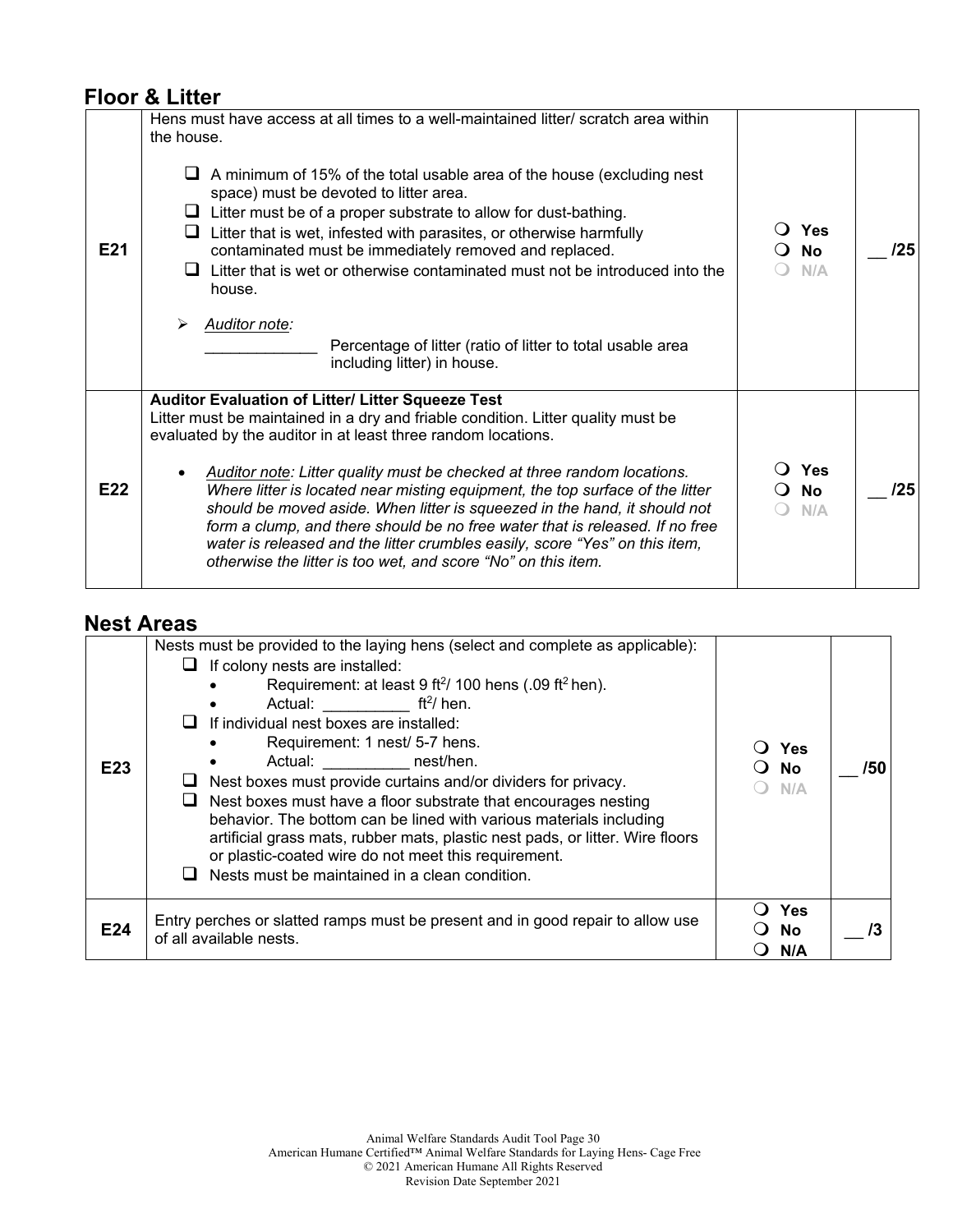#### **Multi-tier Systems**

| E25 | Systems are considered to be 'multi-tier' when elevated platforms are included<br>in the usable area calculations, and when the areas of the elevated platforms<br>are 55% or more of the area of the main floor (excluding nest). For multi-tier<br>systems, the following standards must be followed:<br>$\Box$ Feeders and waterers must be provided at the elevated areas, at a rate<br>proportional to the total elevated area.<br>$\Box$ Elevated tiers must be equipped with manure belts or must be located<br>to reduce soiling of hens below.<br>$\Box$ Clear head height between tiers (i.e. distance from top of floor below to<br>the underside of the droppings belt above) must be at least 17.7 inches<br>$(45 \text{ cm}).$<br>$\Box$ Maximum distance from top of floor to top of next tier must not exceed<br>39.4 inches (100 cm).<br>$\Box$ Tiers must be arranged so that hens do not need to descend at an<br>angle steeper than 45 degrees from tier to tier.<br>$\Box$ For young laying hens not granted continuous access to the litter area<br>after being placed in the laying house:<br>Housing doors must be opened every day within 6 hours of the<br>onset of the light period.<br>Young laying hens must be provided with continuous access to<br>the laying area when 50% production is reached, but must not<br>be confined overnight for more than four weeks after they are<br>placed, whichever comes first.*<br>Note: Where tiers are arranged adjacent to one another, the horizontal spacing<br>between these adjacent tiers must be such to allow the hens to traverse the gap<br>easily, without an increased risk of injuring themselves. Therefore, it is<br>recommended that the horizontal spacing between adjacent tiers is less than<br>31.5 inches (80 cm).<br>To reduce the risk of the birds injuring themselves, the system design should be<br>modified if necessary e.g. by decreasing the spacing between adjacent tiers or<br>by adding panels to discourage movement between adjacent tiers.<br>*There are currently no scientific studies that support a specific time limit for<br>temporary confinement of young laying hens when being transferred into a cage<br>free production house. The American Humane Scientific Advisory Committee,<br>however, considers that temporary overnight confinement of young laying hens<br>in cage free systems at the start of the laying cycle can, if used judiciously, have<br>a beneficial effect by enabling the young hens to learn to use the nest boxes in<br>order to prevent problems with floor-laid eggs. Further studies may provide<br>more clarity on this issue and, as is the case with all American Humane | $\bigcirc$ Yes<br>$\overline{O}$ No<br>$\Omega$<br>N/A | /10 |
|-----|---------------------------------------------------------------------------------------------------------------------------------------------------------------------------------------------------------------------------------------------------------------------------------------------------------------------------------------------------------------------------------------------------------------------------------------------------------------------------------------------------------------------------------------------------------------------------------------------------------------------------------------------------------------------------------------------------------------------------------------------------------------------------------------------------------------------------------------------------------------------------------------------------------------------------------------------------------------------------------------------------------------------------------------------------------------------------------------------------------------------------------------------------------------------------------------------------------------------------------------------------------------------------------------------------------------------------------------------------------------------------------------------------------------------------------------------------------------------------------------------------------------------------------------------------------------------------------------------------------------------------------------------------------------------------------------------------------------------------------------------------------------------------------------------------------------------------------------------------------------------------------------------------------------------------------------------------------------------------------------------------------------------------------------------------------------------------------------------------------------------------------------------------------------------------------------------------------------------------------------------------------------------------------------------------------------------------------------------------------------------------------------------------------------------------------------------------------------------------------------------------------------------------------------------------------------------------------------------------------------------------------------------------------------------------------------------------------------------------------|--------------------------------------------------------|-----|
|     | standards, the Scientific Advisory Committee will review new information as it<br>becomes available.                                                                                                                                                                                                                                                                                                                                                                                                                                                                                                                                                                                                                                                                                                                                                                                                                                                                                                                                                                                                                                                                                                                                                                                                                                                                                                                                                                                                                                                                                                                                                                                                                                                                                                                                                                                                                                                                                                                                                                                                                                                                                                                                                                                                                                                                                                                                                                                                                                                                                                                                                                                                                            |                                                        |     |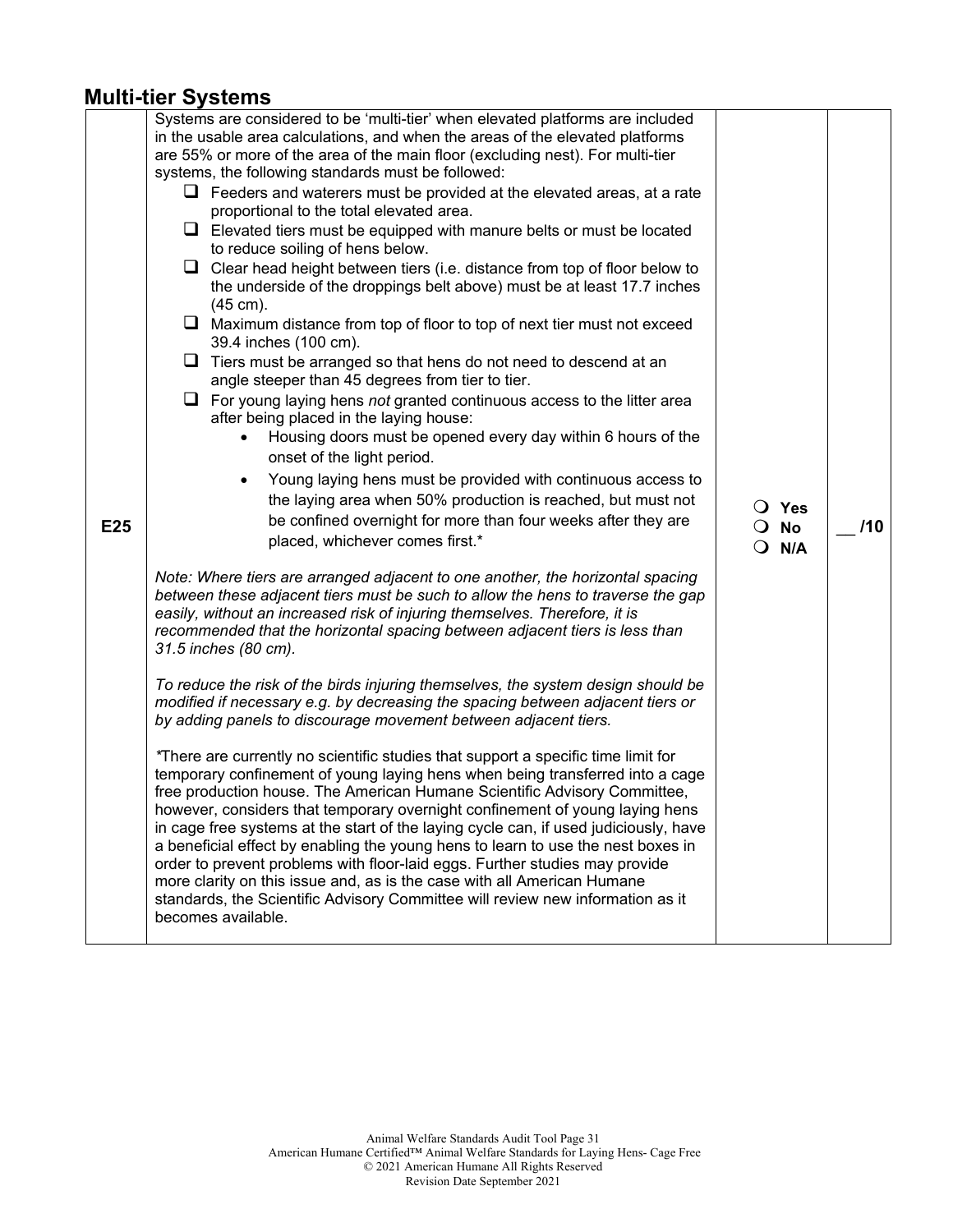#### **Perches**

|     | Perches must be provided as noted:                                                                                                                                                                                                                                                                                                                                                                                                                                                                                                                                                                                                                                                                                                                                                                                                                                                                                                                                                                                                                                                                                                                                                                                                                                                                                                                                                                                                                                                                                                                                                                                                                                                                                                                                                                                                                                                                                                                                                                                                                                                                                                                                                                                                                  |                                            |     |
|-----|-----------------------------------------------------------------------------------------------------------------------------------------------------------------------------------------------------------------------------------------------------------------------------------------------------------------------------------------------------------------------------------------------------------------------------------------------------------------------------------------------------------------------------------------------------------------------------------------------------------------------------------------------------------------------------------------------------------------------------------------------------------------------------------------------------------------------------------------------------------------------------------------------------------------------------------------------------------------------------------------------------------------------------------------------------------------------------------------------------------------------------------------------------------------------------------------------------------------------------------------------------------------------------------------------------------------------------------------------------------------------------------------------------------------------------------------------------------------------------------------------------------------------------------------------------------------------------------------------------------------------------------------------------------------------------------------------------------------------------------------------------------------------------------------------------------------------------------------------------------------------------------------------------------------------------------------------------------------------------------------------------------------------------------------------------------------------------------------------------------------------------------------------------------------------------------------------------------------------------------------------------|--------------------------------------------|-----|
| E26 | $\Box$ Linear perches (such as plastic or steel dowels) must be provided.<br>There must be at least 6 linear inches per hen. (The alighting rail<br>immediately in front of the nest boxes may be included.)<br>$\Box$ Perches must be sized to allow the hens to grasp the roost effectively<br>(from 1 to 1 $\frac{3}{4}$ inches (25 to 45 mm) in width/ diameter).<br>$\Box$ (Select if applicable) If the edge of an elevated floor/ tier is of an<br>appropriate size as noted above (the hens are able to grasp the floor<br>edge to roost effectively) then the floor edge itself may be counted<br>towards satisfying the perch requirement.<br>$\Box$ Other than floor edges as noted above, perches must be elevated<br>above the adjacent floor surface. (Note: supports for the elevated perch<br>must lift the bottom of the perch at least 1" (2.5 cm) above the adjacent<br>floor surface. Perch supports must be spaced to avoid excessive<br>defecation when the hens are roosting on the perch.)<br>$\Box$ At least 20% of the required perches must be raised higher to allow<br>hens to evade aggressors (16 inches (40.5 cm) to 39.4 inches (100 cm)<br>above the adjacent floor).<br>All perches must be located at least 12 inches (30 cm) measured<br>u.<br>horizontally from the wall or from adjacent perches.<br>$\Box$<br>There must be at least 9.5 inches (24 cm) of clear height above<br>perches with the exception of perches over internal feed troughs, which<br>may have a minimum of 7.9 inches (20 cm) of clear head height above.<br>Perches with reduced clearance must not exceed 50% of the total<br>perch requirement.<br>⊔<br>In multi-tier systems, linear perches must be immediately accessible to<br>the birds at the level of the elevated tiers. These linear perches must be<br>provided at a rate proportional to the area of the elevated tier.<br>Auditor note:<br>Calculated linear perch per hen<br>(e.g. '6.1 inches per hen')<br>Note regarding phase-in period for perch space requirement: Points will be<br>credited toward the perch space requirement if:<br>1. By January 1, 2018, at least 4" per bird is provided and<br>2. By January 1, 2020, at least 6" per bird is provided. | $\bigcirc$ Yes<br>$\overline{O}$ No<br>N/A | /10 |
| E27 | Additionally, perching surfaces must:<br>$\Box$ Have a gap of no less than 0.5 in. on either side of any perch to allow<br>hens to grip the perches without risk of trapping their claws;<br>Be of non-slip material and shall have no sharp edges; and<br>⊔<br>Be of an easily cleaned, non-porous material that doesn't harbor<br>ப<br>parasites. Also,<br>$\Box$ If tubes are used for perches, they must be solid or capped on the<br>ends.                                                                                                                                                                                                                                                                                                                                                                                                                                                                                                                                                                                                                                                                                                                                                                                                                                                                                                                                                                                                                                                                                                                                                                                                                                                                                                                                                                                                                                                                                                                                                                                                                                                                                                                                                                                                     | Yes<br>$\Omega$<br><b>No</b><br>N/A        | /3  |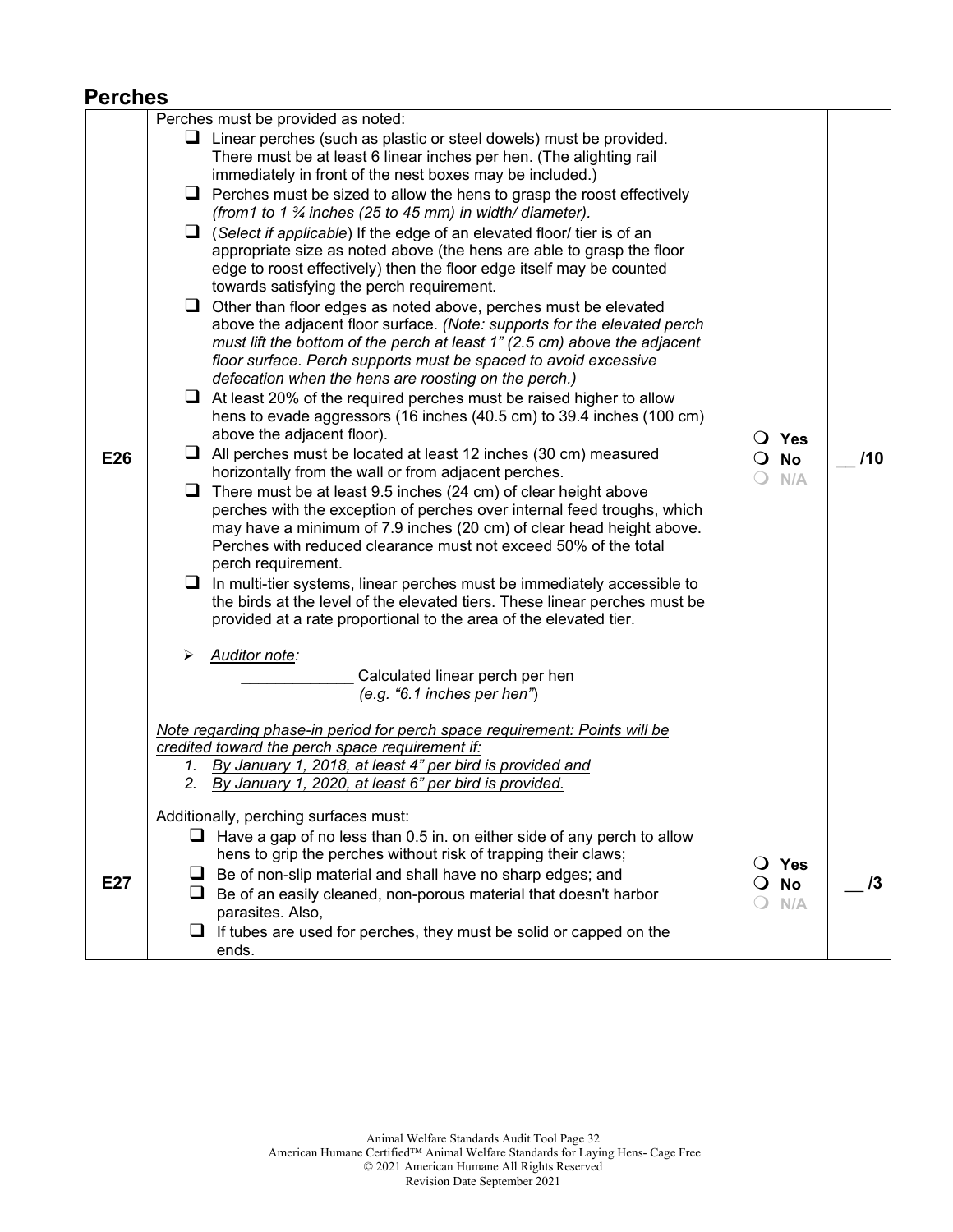### **Auditor Evaluation of Exterior Access**

*The American Humane Certified™ Animal Welfare Standards for Laying Hens- Cage Free provide specifications for different types of cage free production systems, including those where birds have access to the exterior. If the production system provides the birds with access to the exterior, the* 

*following guidelines must be met*.

|     |    | <b>Exterior Access</b>                                                                                                                                                                                                        |                |                      |     |
|-----|----|-------------------------------------------------------------------------------------------------------------------------------------------------------------------------------------------------------------------------------|----------------|----------------------|-----|
|     |    | For all types of exterior access, the following minimum guidelines must be met.                                                                                                                                               |                |                      |     |
|     |    | Outdoor Runs (Porches/etc.)                                                                                                                                                                                                   |                |                      |     |
|     |    | Where access is provided, outdoor runs:                                                                                                                                                                                       |                |                      |     |
|     | ⊔  | Must be provided at rate appropriate for the flock population that allows for<br>effective management of pathogenic contamination and maintenance of<br>vegetation and/or other ground surfaces;                              | $\bigcirc$ Yes |                      |     |
|     | ⊔  | Must be provided with perimeter fences and as appropriate cover/<br>screening to discourage contact with predators, rodents, and wild birds;<br>and                                                                           |                |                      |     |
| E28 | ⊔  | Must be provided with natural or artificial shade to accommodate the<br>number of birds in the exterior, allowing them to spread out;                                                                                         | 0              | <b>No</b><br>N/A     | /25 |
|     | Q. | Must be maintained with active management to remedy damaged or<br>sodden ground and must be managed to permit vegetation to regrow as<br>the climate allows in order to provide an appropriate cover of living<br>vegetation; |                |                      |     |
|     |    | $\Box$ The area near the house must be carefully designed and managed to help<br>ensure that it is well-drained to limit mud and damaged ground (surfaces<br>such as gravel should be considered in these areas).             |                |                      |     |
|     | ➤  | Auditor note: Where birds are provided access to the exterior, the physical<br>condition of the exterior space must be evaluated on-site.                                                                                     |                |                      |     |
|     |    | <b>Exit Areas to the Outside (Pop holes)</b>                                                                                                                                                                                  |                |                      |     |
|     |    | Exit areas to the outside:                                                                                                                                                                                                    |                |                      |     |
|     |    | $\Box$ Must be evenly distributed across any building walls that have openings to<br>the exterior, with a minimum of two openings. (Note: for a typical long                                                                  |                |                      |     |
| E29 |    | barn, exits to the exterior are not required on the short end walls. Exits<br>should be provided on the long side walls facing the provided exterior                                                                          | $\Omega$       | $\bigcirc$ Yes<br>No | /10 |
|     |    | spaces);                                                                                                                                                                                                                      |                |                      |     |
|     | u. | Must be provided at an adequate rate to help ensure the free movement<br>and ready, unrestricted access of birds into and out of the house and limit                                                                          | N/A            |                      |     |
|     |    | undue crowding of birds around the openings; and                                                                                                                                                                              |                |                      |     |
|     | ❏  | Must be a minimum of 13.8 inches high by 15.8 inches wide (35 cm by 40<br>cm) to allow the passage of more than one hen at a time.                                                                                            |                |                      |     |
|     |    |                                                                                                                                                                                                                               |                |                      |     |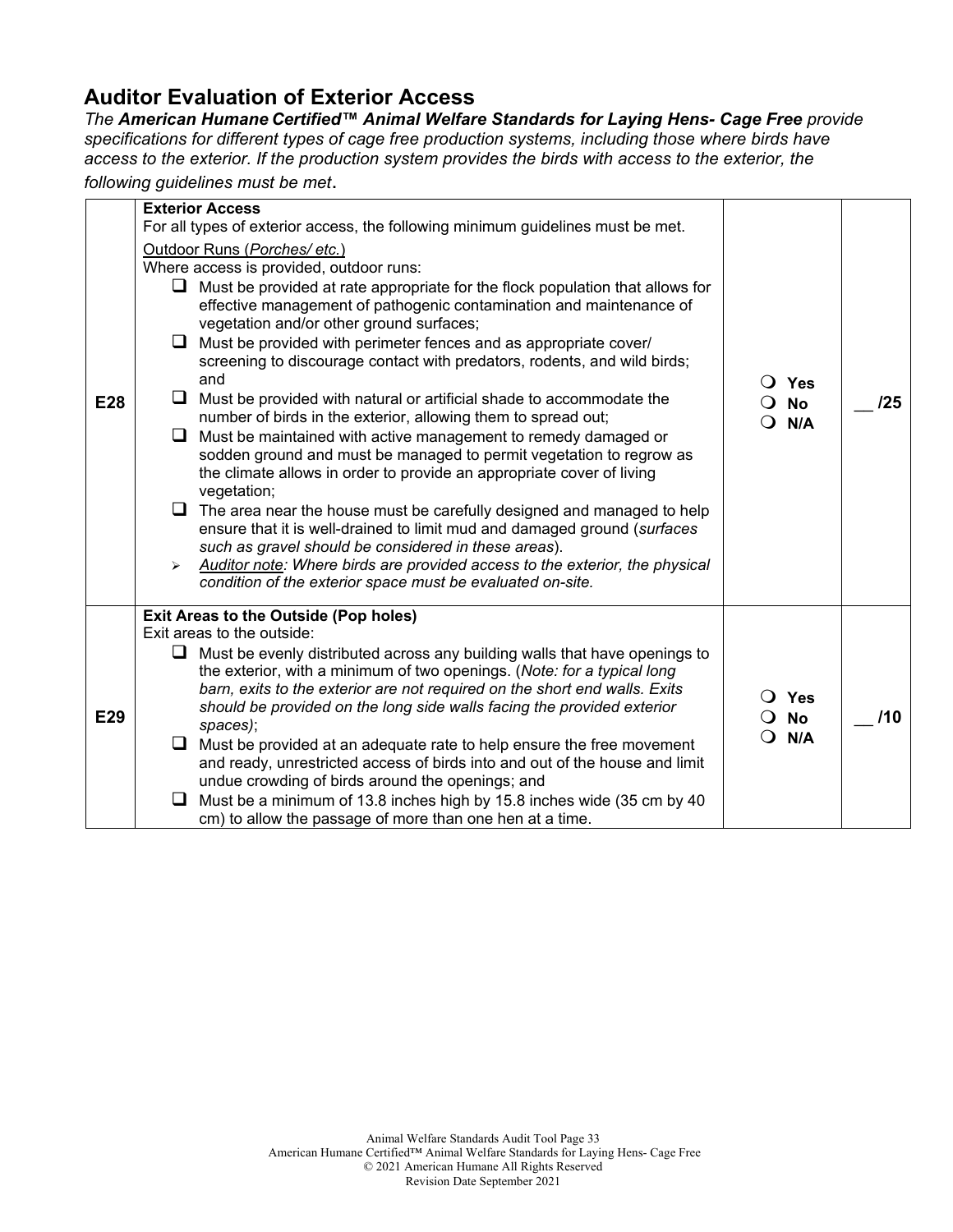## **End-of-Flock Disposition**

• Auditor note: This section must be scored for all audits. If end-of flock disposition is not *occurring during the time of the visit, questions in this section must be addressed through Certificates of Conformance (COCs), review of records, and/or SOP's.* 

### **Catching & Handling SOPs**

*The Catching and Handling SOPs must be available and include the following protocols:*

|                |                                                                                                                                                                                                                                                                                                                                                                                                                                                                                                                                                                                                                                                                                                                                                                                             | <b>Selection</b>                                                | <b>Score</b> |
|----------------|---------------------------------------------------------------------------------------------------------------------------------------------------------------------------------------------------------------------------------------------------------------------------------------------------------------------------------------------------------------------------------------------------------------------------------------------------------------------------------------------------------------------------------------------------------------------------------------------------------------------------------------------------------------------------------------------------------------------------------------------------------------------------------------------|-----------------------------------------------------------------|--------------|
| D1             | <b>Training of Catch &amp; Loading Crews</b><br>$\Box$ All personnel involved in catching and handling of birds must<br>have received proper training to verify competence and full<br>awareness in their duties and responsibilities.<br>$\Box$ Managers must provide the catching staff full and detailed written<br>instructions for catching, handling, loading, and unloading.                                                                                                                                                                                                                                                                                                                                                                                                         | $\bigcirc$ Yes<br><b>No</b><br>$\mathbf{O}$<br>N/A<br>$\Omega$  | 13           |
| D <sub>2</sub> | <b>Animal Welfare Officer</b><br>An Animal Welfare Officer (AWO) must be designated and present for<br>each flock disposition. The AWO is responsible for supervising,<br>monitoring, and maintaining high welfare standards throughout the end-<br>of-flock disposition process.                                                                                                                                                                                                                                                                                                                                                                                                                                                                                                           | Yes<br>$\cup$<br>$\overline{O}$ No<br>N/A<br>$\Omega$           | 13           |
| D <sub>3</sub> | <b>Water and Feed Withdrawal</b><br>$\Box$ Hens must be provided water up to the time when catching<br>begins.<br>$\Box$ Hens must be provided feed up to 1 hour prior to the time when<br>catching begins.<br>$\Box$ When transported, hens must not be deprived of feed for more<br>than 16 hours in total, including the period up to the time of<br>processing.                                                                                                                                                                                                                                                                                                                                                                                                                         | O Yes<br>$\mathbf{O}$<br>No<br>$\Omega$<br>N/A                  | 125          |
| D4             | Where possible, feeders, waterers, and other obstacles must be raised<br>or removed from the house prior to catching to minimize the risk of<br>bruising.                                                                                                                                                                                                                                                                                                                                                                                                                                                                                                                                                                                                                                   | O Yes<br><b>No</b><br>$\mathbf{O}$<br>$\mathbf{O}$<br>N/A       | 13           |
| D <sub>5</sub> | Catching must take place in low lighting to minimize birds' fear reactions.<br>It is recommended that catching be done at night or early morning.                                                                                                                                                                                                                                                                                                                                                                                                                                                                                                                                                                                                                                           | $\overline{O}$ Yes<br>$\mathbf{O}$<br>No<br>$\mathbf{O}$<br>N/A | 13           |
| D <sub>6</sub> | <b>Catching, Carrying, and Loading</b><br>$\Box$ When possible, the hens should be caught individually and<br>supported by both hands in an upright position.<br>$\Box$ Where this is impractical, no more than three birds are to be<br>carried in one hand. Birds must be held by both legs at all times,<br>and never by the wings or the neck.<br>Birds must be handled as minimally as possible, and must be<br>⊔<br>placed directly into the transport coop or the approved<br>euthanasia receptacle within 20 seconds of being caught.<br>The catch supervisor must check that all birds are upright in the<br>⊔<br>transport coop or euthanasia receptacle, that no appendages<br>are caught in the coop or receptacle doors, and that the birds<br>are not piled atop one another. | $\bigcirc$ Yes<br><b>No</b><br>$\cup$<br>N/A                    | 110          |
| D7             | ❏<br>Actions must be taken to prevent the hens from injuring one<br>another due to overcrowding/ piling.<br>Where birds are at risk for injury due to overcrowding/ piling, the<br>ப<br>house lights must be raised to allow the birds to spread out<br>calmly and quietly, and given time to settle before catching is<br>resumed.                                                                                                                                                                                                                                                                                                                                                                                                                                                         | Yes<br><b>No</b><br>N/A                                         | 13           |

Animal Welfare Standards Audit Tool Page 34

American Humane Certified™ Animal Welfare Standards for Laying Hens- Cage Free

© 2021 American Humane All Rights Reserved

Revision Date September 2021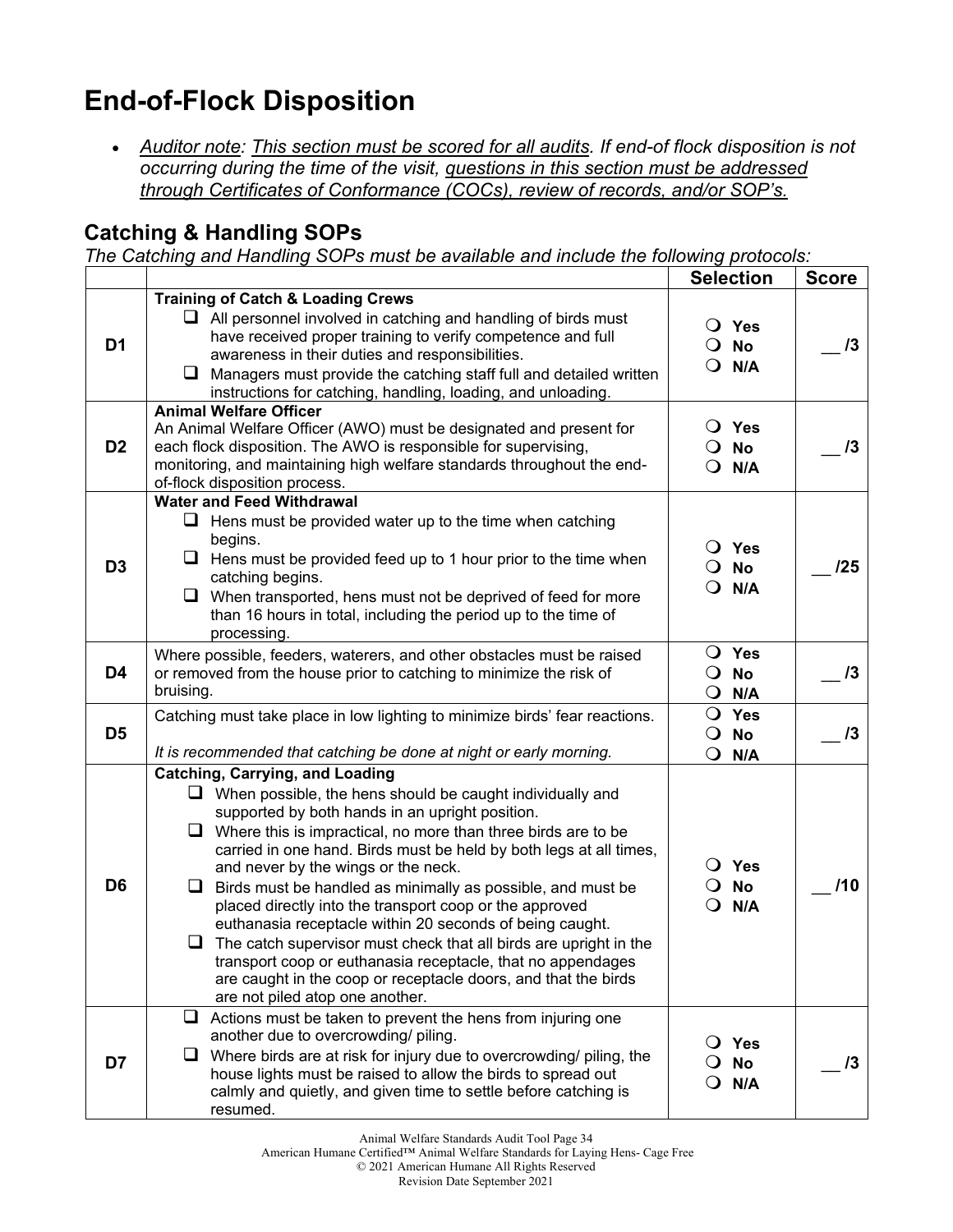| D <sub>8</sub><br>D <sub>9</sub> | Adequate, draft-free ventilation at bird height must be provided for<br>uncaught birds up to time of loading.<br>Access routes to the chicken house must be adequately designed and<br>maintained to permit the safe passage of transport vehicles/ euthanasia                                                                                                                                                                                                                                                                                                                                                                                                      | $\Omega$<br>$\blacksquare$<br>$\Omega$ | <b>Yes</b><br><b>No</b><br>N/A<br>$\overline{O}$ Yes<br><b>No</b> | $\sqrt{3}$<br>13 |
|----------------------------------|---------------------------------------------------------------------------------------------------------------------------------------------------------------------------------------------------------------------------------------------------------------------------------------------------------------------------------------------------------------------------------------------------------------------------------------------------------------------------------------------------------------------------------------------------------------------------------------------------------------------------------------------------------------------|----------------------------------------|-------------------------------------------------------------------|------------------|
|                                  | receptacles.                                                                                                                                                                                                                                                                                                                                                                                                                                                                                                                                                                                                                                                        | $\Omega$                               | N/A                                                               |                  |
| D <sub>10</sub>                  | Unfit birds must not be transported but instead must be immediately<br>euthanized by trained personnel.                                                                                                                                                                                                                                                                                                                                                                                                                                                                                                                                                             | $\Omega$<br>$\Omega$                   | $\bigcirc$ Yes<br><b>No</b><br>N/A                                | $\sqrt{3}$       |
| D <sub>11</sub>                  | <b>End-of-Flock Euthanasia</b><br>For routine, on-farm disposal of flocks at the end of the production cycle<br>using CO <sub>2</sub> , there must additionally be full documentation of the procedure<br>used including records for the amount of gas used. Refer to the latest<br>UEP standards "Guidelines for Euthanasia and On-Farm Depopulation of<br>Entire Flocks" for more information regarding required protocols and<br>documentation in order to demonstrate full compliance with the UEP.<br>Auditor note: This section applies only to on-farm end-of-flock<br>euthanasia. If hens are to be transported off-site, mark "N/A" and<br>proceed to D12. |                                        | $\bigcirc$ Yes<br><b>No</b><br>N/A                                | /25              |
| D <sub>12</sub>                  | <b>End-of-Flock Disposition</b><br>Records must be kept on file for at least two years for each flock stating<br>the method of final disposition of spent hens (e.g. euthanasia,<br>transportation).<br>$\Box$ Auditor note: please verify that "Final Disposition of Spent Hens"<br>in the "Farm Data" section is completed.                                                                                                                                                                                                                                                                                                                                       |                                        | Yes<br><b>No</b><br>N/A                                           | 110              |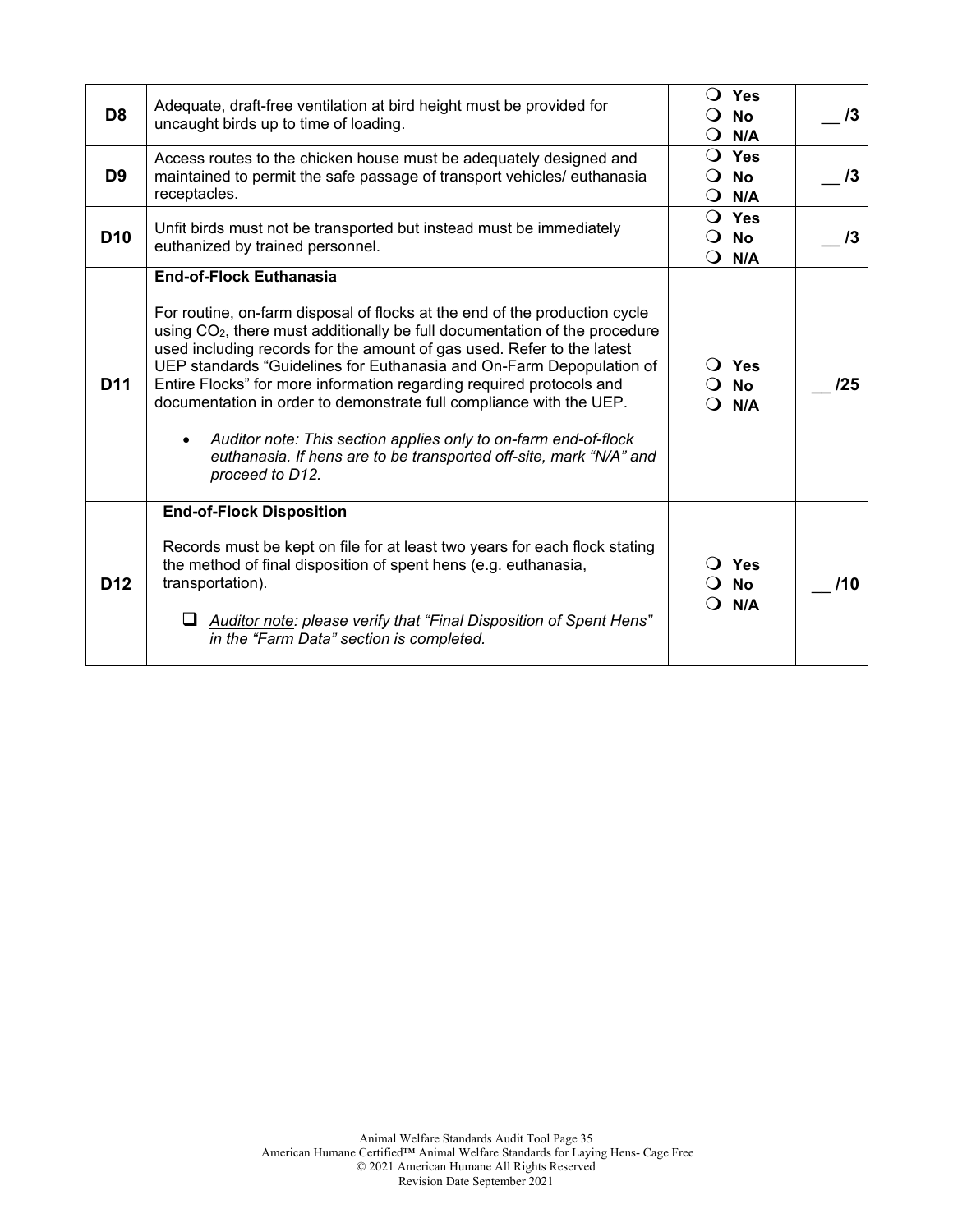## **Transport**

*Animal transport systems must be designed and managed to help ensure hens are not caused unnecessary distress or discomfort. The transport and handling of hens must be kept to an absolute minimum. Personnel involved in transport must be thoroughly trained and competent to carry out the tasks required of them.* 

- *If American Humane CertifiedTM companies transport their own birds, "Transport" section must be completed.*
- *Meat may only be eligible for certification if separate transport & processing audits are successfully completed and approved by American Humane.*

### **Transport SOPs**

*The technology is now becoming available to monitor temperature and humidity on board transport vehicles. This allows drivers to take appropriate action to maintain ideal conditions for birds. American Humane encourages the use of such equipment, and will monitor the development of such technology and review its use for future inclusion in these standards.* 

| T1              | Personnel in charge of transportation and transport equipment, including<br>non-employees, must be trained in the proper handling of hens when<br>loading and unloading them and while in transit. This may be verified<br>through SOPs or Certificates of Conformance (COCs).                                                                                                                                  | $\circ$  | $\bigcirc$ Yes<br>$\bigcirc$ No<br>N/A             | 13 |
|-----------------|-----------------------------------------------------------------------------------------------------------------------------------------------------------------------------------------------------------------------------------------------------------------------------------------------------------------------------------------------------------------------------------------------------------------|----------|----------------------------------------------------|----|
| T <sub>2</sub>  | Noise levels from all sources must be minimized as much as possible<br>during loading, unloading, and transport.                                                                                                                                                                                                                                                                                                | $\circ$  | $\overline{O}$ Yes<br><b>No</b><br>$Q$ N/A         | 13 |
| T <sub>3</sub>  | In periods of hot weather, hens must be transported at night or in the<br>coolest part of the day or systems must be in place to provide cooling<br>during load out of the birds.                                                                                                                                                                                                                               |          | $\bigcirc$ Yes<br>$\overline{O}$ No<br>$Q$ N/A     | 13 |
| <b>T4</b>       | $\Box$<br>The transport SOP's must address when high ambient<br>temperature or high humidity poses a threat of heat stress to the<br>birds during catching, loading, and unloading.<br>❏.<br>The SOPs must describe appropriate actions to take to reduce<br>the risk of heat stress on the birds, including the receipt of<br>weather forecasts of the expected temperature, supplemental<br>ventilation, etc. | $\Omega$ | $\bigcirc$ Yes<br>$\overline{O}$ No<br>N/A         | 13 |
| T <sub>5</sub>  | Hens reared in houses with tunnel ventilation must be pre-adapted to<br>warmer temperatures if they are transported during hot weather.                                                                                                                                                                                                                                                                         |          | $\overline{O}$ Yes<br>$\overline{O}$ No<br>$Q$ N/A | 13 |
| T <sub>6</sub>  | The transport SOP must identify steps to be taken to shelter and protect<br>the birds when they are transported during extreme weather.                                                                                                                                                                                                                                                                         |          | $\bigcirc$ Yes<br>$\overline{O}$ No<br>$Q$ N/A     | 13 |
| T7              | The transport SOPs must address procedures to be followed in the event<br>of an emergency, such as an accident.                                                                                                                                                                                                                                                                                                 |          | $\bigcirc$ Yes<br>$\overline{O}$ No<br>$Q$ N/A     | 13 |
| T <sub>8</sub>  | Every effort must be made to help ensure journeys are completed without<br>unnecessary delays, i.e. drivers must be aware of any potential traffic<br>problems and plan their journey accordingly.                                                                                                                                                                                                              |          | $\overline{O}$ Yes<br>$\overline{O}$ No<br>$Q$ N/A | 13 |
| T <sub>9</sub>  | The person supervising the catching and loading of birds must work<br>closely and coordinate with the processing plant to minimize the time birds<br>spend waiting on the vehicle.                                                                                                                                                                                                                              |          | $\bigcirc$ Yes<br>$\overline{O}$ No<br>$Q$ N/A     | 13 |
| T <sub>10</sub> | If it is necessary to keep birds on a stationary vehicle, the driver must take<br>action to avoid thermal stress to the birds.                                                                                                                                                                                                                                                                                  |          | $\bigcirc$ Yes<br>$\overline{O}$ No<br>$Q$ N/A     | 13 |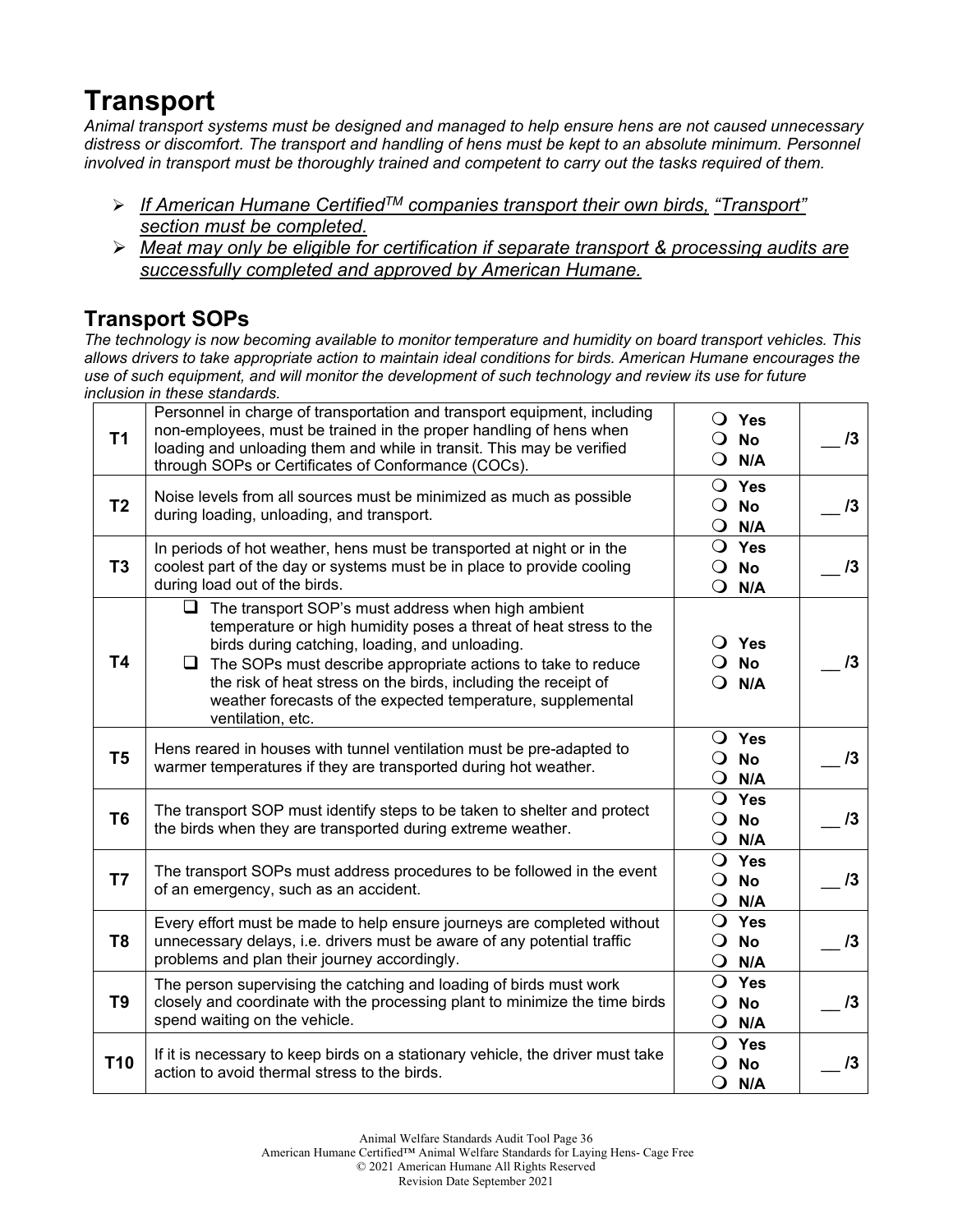## **Processing**

*Processing systems must be designed and managed to help ensure that poultry are not caused unnecessary distress or discomfort. The pre-slaughter handling of hens must be kept to a minimum. Personnel involved in slaughter must be thoroughly trained and competent to carry out the tasks required of them.*

- *Meat may only be eligible for certification if separate transport & processing audits are successfully completed and approved by American Humane.*
- *Refer also to "Pass/ Fail Auditor Evaluations" items "P/F 2" & "P/F 3" below.*

#### **Processing Plant Records**

|    |                                                                                                                                                                                                                                                                                                                                                                                                                                                                                                                                                                                                                                                                                                                                                                                                                                                 | <b>Selection</b>   | <b>Score</b> |
|----|-------------------------------------------------------------------------------------------------------------------------------------------------------------------------------------------------------------------------------------------------------------------------------------------------------------------------------------------------------------------------------------------------------------------------------------------------------------------------------------------------------------------------------------------------------------------------------------------------------------------------------------------------------------------------------------------------------------------------------------------------------------------------------------------------------------------------------------------------|--------------------|--------------|
| P1 | <b>Records of DOAs</b><br>All transport deaths and injuries must be recorded and reported to<br>ப<br>the AWO and the farm manager before the next consignment from<br>the same source is collected. Records must be made available to<br>the auditor.<br>Where mortalities during transport are traced to a single cause,<br>prompt action must be taken to prevent further deaths, injury, or<br>suffering from occurring.<br>Average levels of transport mortality (DOAs) above 0.2% in any<br>three-month period or above 0.5% in any 24-hour period must be<br>investigated to determine the cause and immediate remedial<br>actions must be implemented. Records must be available<br>describing the remedial actions that were taken and must show<br>that for subsequent instances of transport, DOAs were within<br>permissible levels. | Yes<br>O No<br>N/A | 71 O         |

### **Processing Plant SOPs**

*Processing Plant SOPs must be available and include the following protocols:*

| P <sub>2</sub> | <b>Animal Welfare Policy</b><br>The Processing SOPs must include an Animal Welfare Policy. This policy<br>must include written procedures with regard to maintaining welfare of the<br>birds in the processing plant, including the responsibilities and duties of<br>staff and emergency procedures and contingency plans. The animal<br>welfare policy must be regularly reviewed and updated.                                                                                                                                   |               | Yes<br><b>No</b><br>N/A  | /10 |
|----------------|------------------------------------------------------------------------------------------------------------------------------------------------------------------------------------------------------------------------------------------------------------------------------------------------------------------------------------------------------------------------------------------------------------------------------------------------------------------------------------------------------------------------------------|---------------|--------------------------|-----|
| P <sub>3</sub> | <b>Animal Welfare Officer</b><br>Managers must appoint at least one trained Animal Welfare Officer<br>(AWO), who is responsible for the implementation of the animal welfare<br>policy.<br>A number of processing plants have installed closed circuit television<br>(CCTV) monitors within the holding and slaughter areas. This allows those<br>responsible for animal welfare including the AWO to help ensure that<br>welfare standards are maintained. The installation of CCTV systems is<br>recommended by American Humane. |               | <b>Yes</b><br>No.<br>N/A | /10 |
| P4             | <b>Staff Training</b><br>Managers, in conjunction with the AWO, must develop and implement a<br>training program for all staff handling and slaughtering birds to help ensure<br>that staff members are properly trained to carry out their duties and are<br>competent to perform them.<br>Records of staff training must be available.                                                                                                                                                                                           | $\rightarrow$ | <b>Yes</b><br>No<br>N/A  |     |

American Humane Certified™ Animal Welfare Standards for Laying Hens- Cage Free

© 2021 American Humane All Rights Reserved

Revision Date September 2021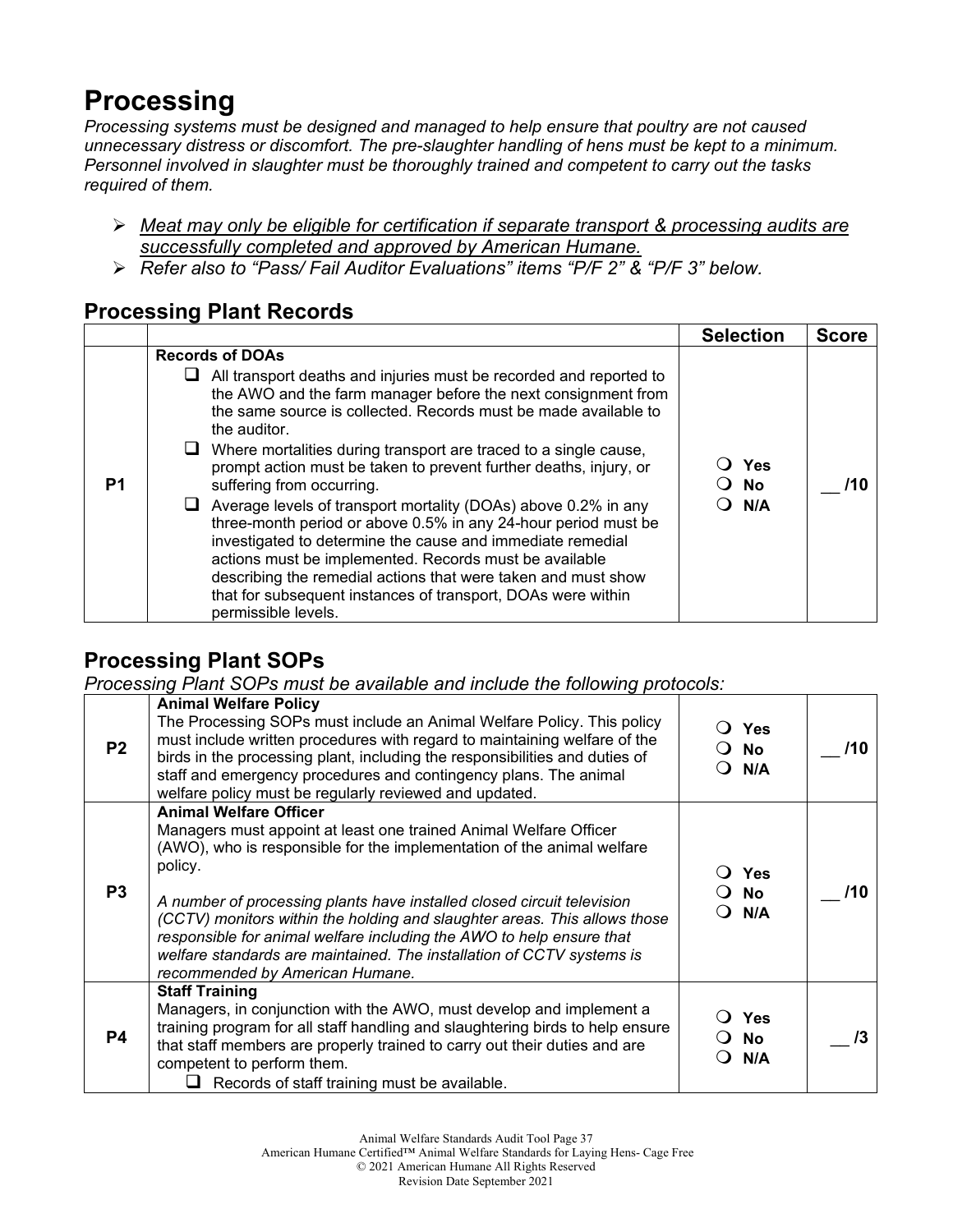| <b>P5</b>       | The AWO must make frequent checks throughout the day to help ensure<br>that birds are being effectively stunned and are insensible throughout the<br>slaughter operation. Where this is not the case, immediate remedial action<br>must be taken.                                                                                                                                                                                                                                                  | $\Omega$                             | $\bigcirc$ Yes<br>No<br>$\bigcirc$ N/A        | $\sqrt{3}$ |
|-----------------|----------------------------------------------------------------------------------------------------------------------------------------------------------------------------------------------------------------------------------------------------------------------------------------------------------------------------------------------------------------------------------------------------------------------------------------------------------------------------------------------------|--------------------------------------|-----------------------------------------------|------------|
| <b>P6</b>       | All transport coops must be examined on arrival at the slaughterhouse to<br>identify any birds suffering from injury, heat or cold stress. Immediate<br>action must be taken to prevent suffering and help ensure that similar<br>occurrences are prevented.                                                                                                                                                                                                                                       | $\Omega$                             | $\overline{O}$ Yes<br>$\bigcirc$ No<br>N/A    | 13         |
| <b>P7</b>       | The person in charge of any premises must help ensure that any bird<br>awaiting slaughter is:<br>$\Box$ Protected from direct sun and from adverse weather, i.e. wind,<br>rain, hail, snow, etc.;<br>$\Box$ Provided with adequate ventilation- temperature and humidity in<br>the holding area and within chicken loads must be regularly<br>monitored and controlled;<br>Immediate action must be taken to remedy conditions if any birds are<br>found to be suffering from heat or cold stress. | $\Omega$                             | $\bigcirc$ Yes<br><b>No</b><br>$\bigcirc$ N/A | /3         |
| P <sub>8</sub>  | The hens must be placed in a thermally comfortable holding area<br>immediately on arrival at the processing facility.                                                                                                                                                                                                                                                                                                                                                                              | $\Omega$<br>Ő                        | $\bigcirc$ Yes<br>No<br>N/A                   | $\sqrt{3}$ |
| P <sub>9</sub>  | The holding area should have reduced or blue lighting, or if outdoors, it<br>must have proper shade/protection from direct sunlight.                                                                                                                                                                                                                                                                                                                                                               | Q<br>$\Omega$<br>O                   | Yes<br><b>No</b><br>N/A                       | $\sqrt{3}$ |
| P <sub>10</sub> | Once birds have arrived at the premises at which they are going to be<br>slaughtered, they must not be moved on to other premises. Standby<br>equipment, e.g. a generator, must be available for emergency<br>breakdowns.                                                                                                                                                                                                                                                                          | $\Omega$<br>$\Omega$<br>$\mathbf{O}$ | Yes<br><b>No</b><br>N/A                       | 13         |
| P11             | All hens must be slaughtered as soon as possible but no later than 10<br>hours after arriving at the processing facility.                                                                                                                                                                                                                                                                                                                                                                          | O                                    | $\bigcirc$ Yes<br><b>No</b><br>N/A            | 13         |

## **SOPs for Shackling, Stunning, and Bleeding**

| <b>P12</b>      | <b>Conveyor System</b><br>Birds must be unloaded from the coops onto the conveyor belt in a way to<br>minimize injury and distress to the birds:<br>The operator at the unloader must proceed slowly and is<br>responsible for ensuring that the coop doors open properly and no<br>birds are caught on or left in the coops.<br>If birds are caught or left in the coops, they must be carefully<br>⊔<br>removed by carrying the bird's body or by both legs. | $\bigcirc$ Yes<br>No.<br>N/A                          | /3 |
|-----------------|----------------------------------------------------------------------------------------------------------------------------------------------------------------------------------------------------------------------------------------------------------------------------------------------------------------------------------------------------------------------------------------------------------------------------------------------------------------|-------------------------------------------------------|----|
| <b>P13</b>      | The shackling line must be located in a closed area, and the belt on the<br>line must include a fence to prevent birds from falling off. Where loose<br>birds are found they must be taken immediately to the hanging area or, if<br>injured, immediately euthanized away from the line.                                                                                                                                                                       | Yes<br>$\blacksquare$<br>No<br>N/A<br>$\blacksquare$  | /3 |
| <b>P14</b>      | Processing plant managers must ensure that sufficient personnel are<br>employed on shackling lines at all times to help ensure due care and<br>diligence.                                                                                                                                                                                                                                                                                                      | ◯ Yes<br><b>No</b><br>$\blacksquare$<br>N/A<br>$\cup$ | /3 |
| <b>P15</b>      | Personnel working on the shackling lines must be rotated frequently to<br>avoid fatigue.                                                                                                                                                                                                                                                                                                                                                                       | ◯ Yes<br><b>No</b><br>$\Omega$<br>N/A<br>$\cup$       | /3 |
| P <sub>16</sub> | Shackling teams must be thoroughly trained to handle the birds in such a<br>way as to avoid injury.                                                                                                                                                                                                                                                                                                                                                            | $\bigcirc$ Yes<br><b>No</b><br>N/A                    |    |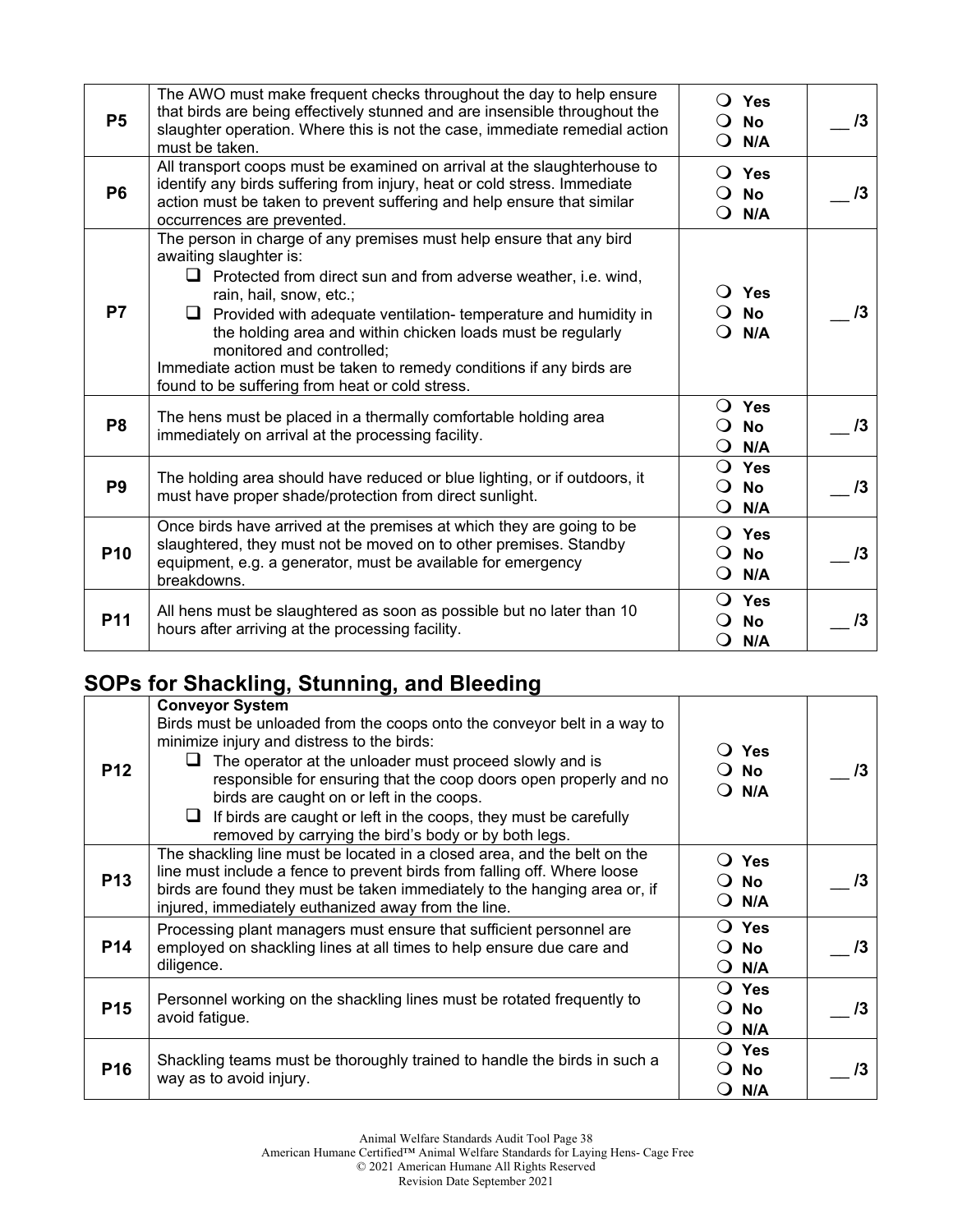| <b>P17</b>      | Appropriate measures must be taken to prevent wing flapping and birds<br>raising their heads before reaching the stunning bath, i.e. the use of a<br>breast bar, curtains, reduction in noise, low light intensity, running a hand<br>down the bird's back at shackling.                                                                                                                                                                                                                                                                                                                                                                                                                                                                                                                                                                                                                                                                                                                                                                                                                                                                                                                                                                                                                                                                                                                                                                                                                       | $\bigcirc$ Yes<br>$\overline{O}$ No<br>$Q$ N/A        | 13         |
|-----------------|------------------------------------------------------------------------------------------------------------------------------------------------------------------------------------------------------------------------------------------------------------------------------------------------------------------------------------------------------------------------------------------------------------------------------------------------------------------------------------------------------------------------------------------------------------------------------------------------------------------------------------------------------------------------------------------------------------------------------------------------------------------------------------------------------------------------------------------------------------------------------------------------------------------------------------------------------------------------------------------------------------------------------------------------------------------------------------------------------------------------------------------------------------------------------------------------------------------------------------------------------------------------------------------------------------------------------------------------------------------------------------------------------------------------------------------------------------------------------------------------|-------------------------------------------------------|------------|
| P <sub>18</sub> | Shackles must be of a size and type, and the slaughter line run at a<br>speed, that permits the birds to be hung properly without causing<br>unnecessary pain or distress.                                                                                                                                                                                                                                                                                                                                                                                                                                                                                                                                                                                                                                                                                                                                                                                                                                                                                                                                                                                                                                                                                                                                                                                                                                                                                                                     | O Yes<br>$\overline{O}$ No<br>$Q$ N/A                 | 13         |
| P <sub>19</sub> | Birds must be hung on the shackles by both legs.                                                                                                                                                                                                                                                                                                                                                                                                                                                                                                                                                                                                                                                                                                                                                                                                                                                                                                                                                                                                                                                                                                                                                                                                                                                                                                                                                                                                                                               | $\bigcirc$ Yes<br>$\overline{O}$ No<br>$O$ N/A        | 13         |
| <b>P20</b>      | The birds must not be suspended for more than 90 seconds before they<br>are stunned.                                                                                                                                                                                                                                                                                                                                                                                                                                                                                                                                                                                                                                                                                                                                                                                                                                                                                                                                                                                                                                                                                                                                                                                                                                                                                                                                                                                                           | $\bigcirc$ Yes<br>$\overline{O}$ No<br>$\bigcirc$ N/A | 13         |
| P <sub>21</sub> | Electrical water bath stunning or hand-operated stunning are acceptable<br>methods of stunning:<br>Where an electrical water stunning bath is used:<br>$\Box$ The water bath stunner must be designed and set up to prevent<br>birds from receiving pre-stun shocks.<br>$\Box$ The water bath used for stunning or euthanizing hens must be of<br>sufficient size and depth, and the water must not overflow at the<br>entrance. The electrode immersed in the water must extend the<br>length of the water bath.<br>$\Box$ The stunning bath must be set at a height appropriate for the size<br>and number of birds. In particular, the height must be set such<br>that the heads of all birds make an effective contact with the water<br>bath.<br>$\Box$ A current sufficient to induce insensibility in all birds prior to neck-<br>cutting must be used.<br>$\Box$<br>The water bath must be fitted with a controller that clearly displays<br>voltage, current, and frequency settings to accurately monitor<br>current flow through the bath when loaded with birds.<br>Where hand-held electrical stunners are used:<br>$\Box$ The birds must be restrained in a cone or on a shackle.<br>They are stunned immediately after shackling.<br>The stunning electrodes are placed carefully and firmly in the<br>ப<br>optimum position (between the ear and the eye).<br>$\Box$ Stunners are operated until initial wing flapping ceases, or until<br>the legs become rigid and extended. | $\bigcirc$ Yes<br>$\overline{O}$ No<br>$O$ N/A        | 13         |
| <b>P22</b>      | All stunning and bleeding equipment must be regularly maintained,<br>cleaned, and checked daily to help ensure that it is in proper working<br>order. Any problems must be reported to the AWO and rectified<br>immediately.                                                                                                                                                                                                                                                                                                                                                                                                                                                                                                                                                                                                                                                                                                                                                                                                                                                                                                                                                                                                                                                                                                                                                                                                                                                                   | $\bigcirc$ Yes<br>$\overline{O}$ No<br>$\bigcirc$ N/A | $\sqrt{3}$ |
| P <sub>23</sub> | Contingency plans must be in place to deal with occasions when<br>unavoidable delays may occur and it is not possible to process birds.<br>Specifically, if the slaughter line is stopped, AND if workers are able to<br>access the birds safely, then birds between the point of shackling and the<br>stunner must be removed and any birds that have already been stunned<br>must be immediately and humanely slaughtered.                                                                                                                                                                                                                                                                                                                                                                                                                                                                                                                                                                                                                                                                                                                                                                                                                                                                                                                                                                                                                                                                   | $\bigcirc$ Yes<br>$\overline{O}$ No<br>$\bigcirc$ N/A | 13         |
| P24             | All birds leaving the stunner must be checked to help ensure they have<br>been effectively stunned. Immediate remedial action must be taken if this<br>is found not to be the case.                                                                                                                                                                                                                                                                                                                                                                                                                                                                                                                                                                                                                                                                                                                                                                                                                                                                                                                                                                                                                                                                                                                                                                                                                                                                                                            | $\bigcirc$ Yes<br>$\overline{O}$ No<br>$\bigcirc$ N/A | 13         |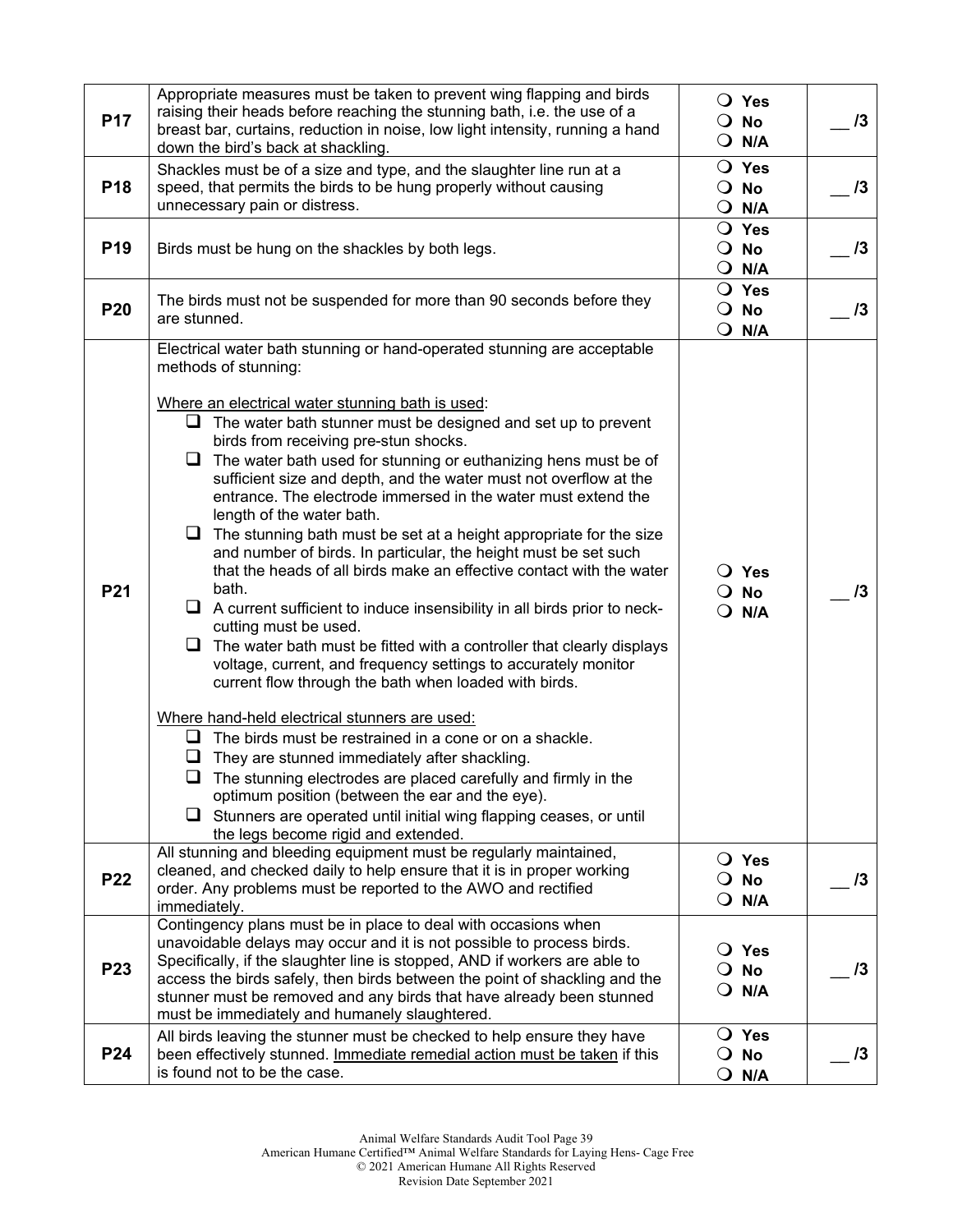| P <sub>25</sub> | Staff must be trained to recognize the signs of an effective stun, and use<br>these signs to recognize that birds have been effectively stunned or are<br>dead.<br>The most reliable indicator that a bird is properly stunned by the low voltage<br>method is the electro-epileptic fit. The characteristics of this condition are:<br>Neck arched with head directed vertically<br>Eyes opened<br>$\bullet$<br>Wings held close to body<br>Tail turned inward<br>Legs rigidly extended with constant rapid body tremors |          | Yes<br><b>No</b>        | /3 |
|-----------------|---------------------------------------------------------------------------------------------------------------------------------------------------------------------------------------------------------------------------------------------------------------------------------------------------------------------------------------------------------------------------------------------------------------------------------------------------------------------------------------------------------------------------|----------|-------------------------|----|
|                 | The physical condition of the electro-epileptic fits are shorter lasting and less<br>pronounced when cardiac arrest is induced at stunning. They are followed by:<br>Completely limp carcass<br>No breathing<br>Loss of nictitating membrane reflex<br><b>Dilated pupil</b><br>Comb pinch                                                                                                                                                                                                                                 | N/A      |                         |    |
| P <sub>26</sub> | Carotid arteries and jugular veins must be effectively severed<br>⊔<br>manually or by using automated equipment that performs a<br>ventral cut.<br>Each bird must be checked to help ensure that the carotid artery<br>⊔<br>has been cut. This cut must be checked by the appointed member<br>of staff who must be given sufficient time to sever the blood<br>vessels manually, if necessary.<br>There must be NO live birds entering the scalder. See P/F 3.                                                            |          | Yes<br><b>No</b><br>N/A | /3 |
|                 |                                                                                                                                                                                                                                                                                                                                                                                                                                                                                                                           | $\Omega$ | Yes                     |    |
| <b>P27</b>      | No more than 10 seconds may elapse between stunning and neck cutting.                                                                                                                                                                                                                                                                                                                                                                                                                                                     |          | <b>No</b><br>N/A        | 13 |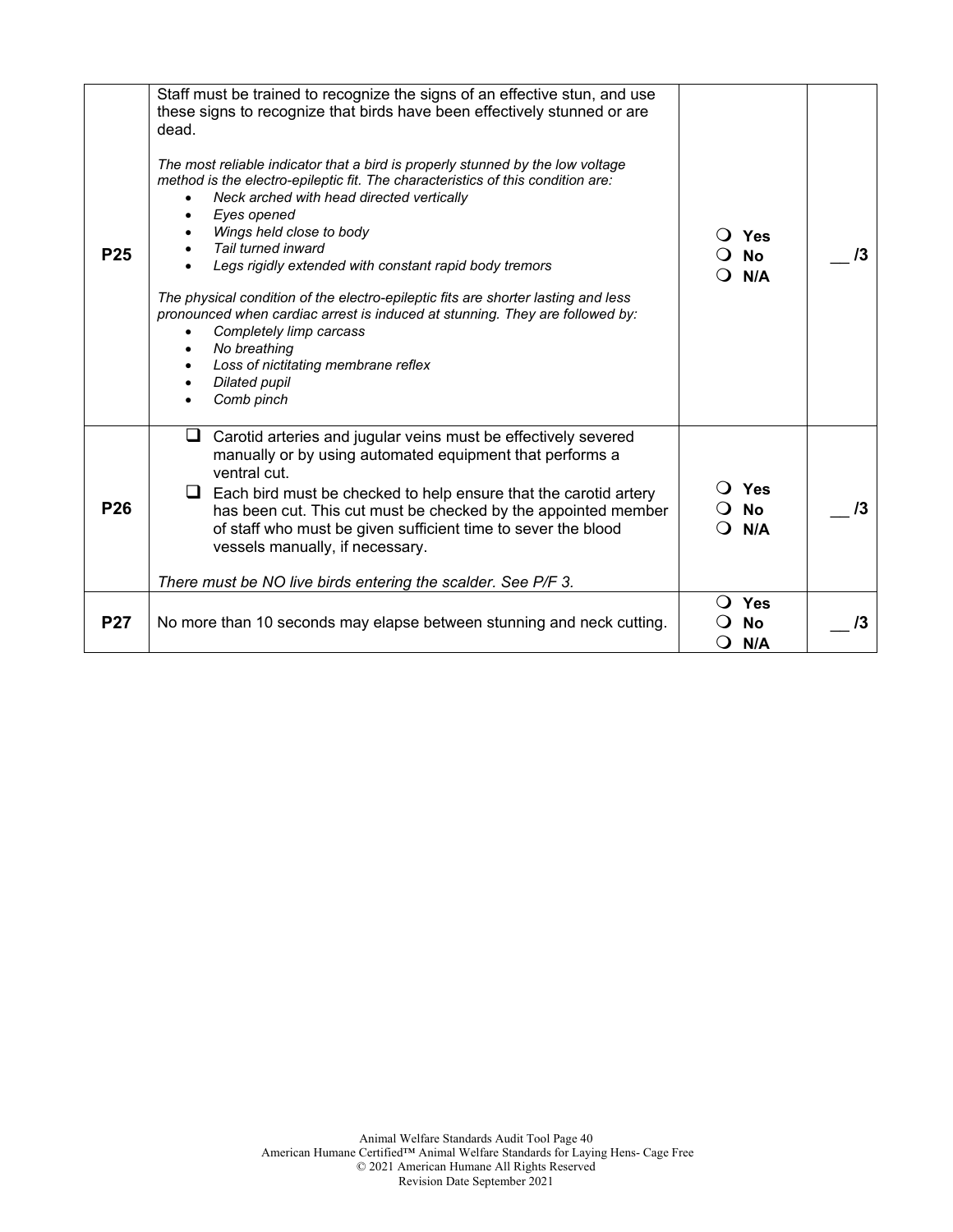## **Pass/Fail Auditor Evaluations**

*Auditor note: This section MUST be scored for all audits.* 

| P/F1 | No Instances of Willful Acts of Abuse or Neglect<br>Throughout the course of the audit, the auditor must not have observed any farm<br>personnel committing willful acts of abuse or neglect, which include but are not limited<br>to kicking, throwing, yelling at, or purposefully scaring the birds, or neglecting to<br>provide feed, water, or health care.<br>Auditor note: this item has no point value:<br>• A mark of "Yes" indicates that the auditor did NOT observe willful acts<br>of abuse or neglect committed by farm personnel towards the birds.<br>A mark of "No" indicates that the auditor believes that acts of willful<br>abuse or neglect towards the birds have been committed. The<br>auditor must document the incident observed and s/he must<br>inform management, their audit company, and the American<br>Humane Certified program immediately.<br>The presence of willful acts of abuse or neglect is a severe non-conformance, and<br>results in automatic failure of this audit. | $\bigcirc$ Yes<br>$\overline{O}$ No                | $-1-$ |
|------|--------------------------------------------------------------------------------------------------------------------------------------------------------------------------------------------------------------------------------------------------------------------------------------------------------------------------------------------------------------------------------------------------------------------------------------------------------------------------------------------------------------------------------------------------------------------------------------------------------------------------------------------------------------------------------------------------------------------------------------------------------------------------------------------------------------------------------------------------------------------------------------------------------------------------------------------------------------------------------------------------------------------|----------------------------------------------------|-------|
| P/F2 | (Note: for audit at Processing Plant only)<br>Absence of Live Birds in DOA Bin<br>At the shackling area, there must be no live birds in the DOA bin.<br>Auditor note: this item has no point value.<br>Mark "Yes" to this item if there are NO live birds in the DOA bin.<br>Mark "No" to this item if live birds are observed in the DOA bin. The auditor<br>$\bullet$<br>must document the incident observed and s/he must inform<br>management, their audit company, and the American Humane<br>Certified™ program immediately.<br>The presence of live birds in the DOA bin is a severe non-conformance, and results in<br>automatic failure of this audit.                                                                                                                                                                                                                                                                                                                                                    | $\overline{O}$ Yes<br>$\overline{O}$ No<br>$O$ N/A | - 1-  |
| P/F3 | (Note: for audit at Processing Plant only)<br><b>Absence of Live Birds Entering Scalder</b><br>There must be no live birds observed entering the scalder at any time. A "live bird" is<br>defined as any bird missing both the automatic and the backup knife whose carotid<br>arteries have not been effectively severed prior to the bird entering the scalder.<br>Auditor note: this item has no point value.<br>Mark "Yes" to this item if there are no live birds in the scalder.<br>Mark "No" to this item if live birds are observed in the scalder. The auditor<br>must document the incident observed and s/he must inform<br>management, their audit company, and the American Humane<br>Certified™ program immediately.<br>The willful presence of live birds entering the scalder is a severe non-conformance,<br>and results in automatic failure of this audit.                                                                                                                                      | $\bigcirc$ Yes<br><b>No</b><br>N/A<br>$\Omega$     | $-1-$ |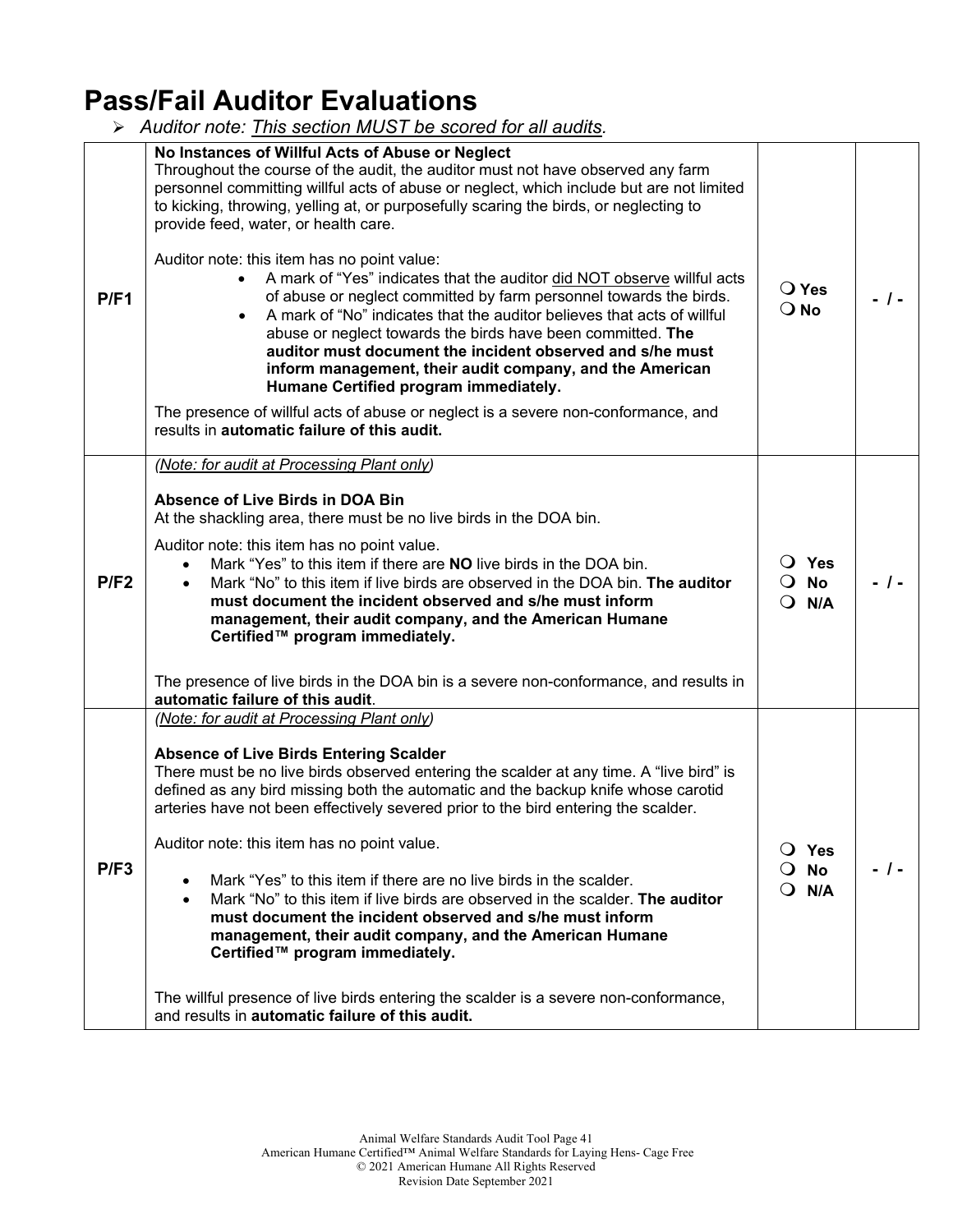# **Audit Completion**

**To be signed at the end of the on-site audit:**

**Information in the completed** *Animal Welfare Standards Audit Tool* **and attached** *Non-Conformance Report* **and Farm Manual documentation is complete, correct, and has been verified by the auditor. All corrective actions agreed upon at the exit interview must be corrected even if the farm receives certification.**

| Farm Owner / Manager | <b>Date</b> |  |  |
|----------------------|-------------|--|--|
|                      |             |  |  |
| <b>Auditor</b>       | <b>Date</b> |  |  |